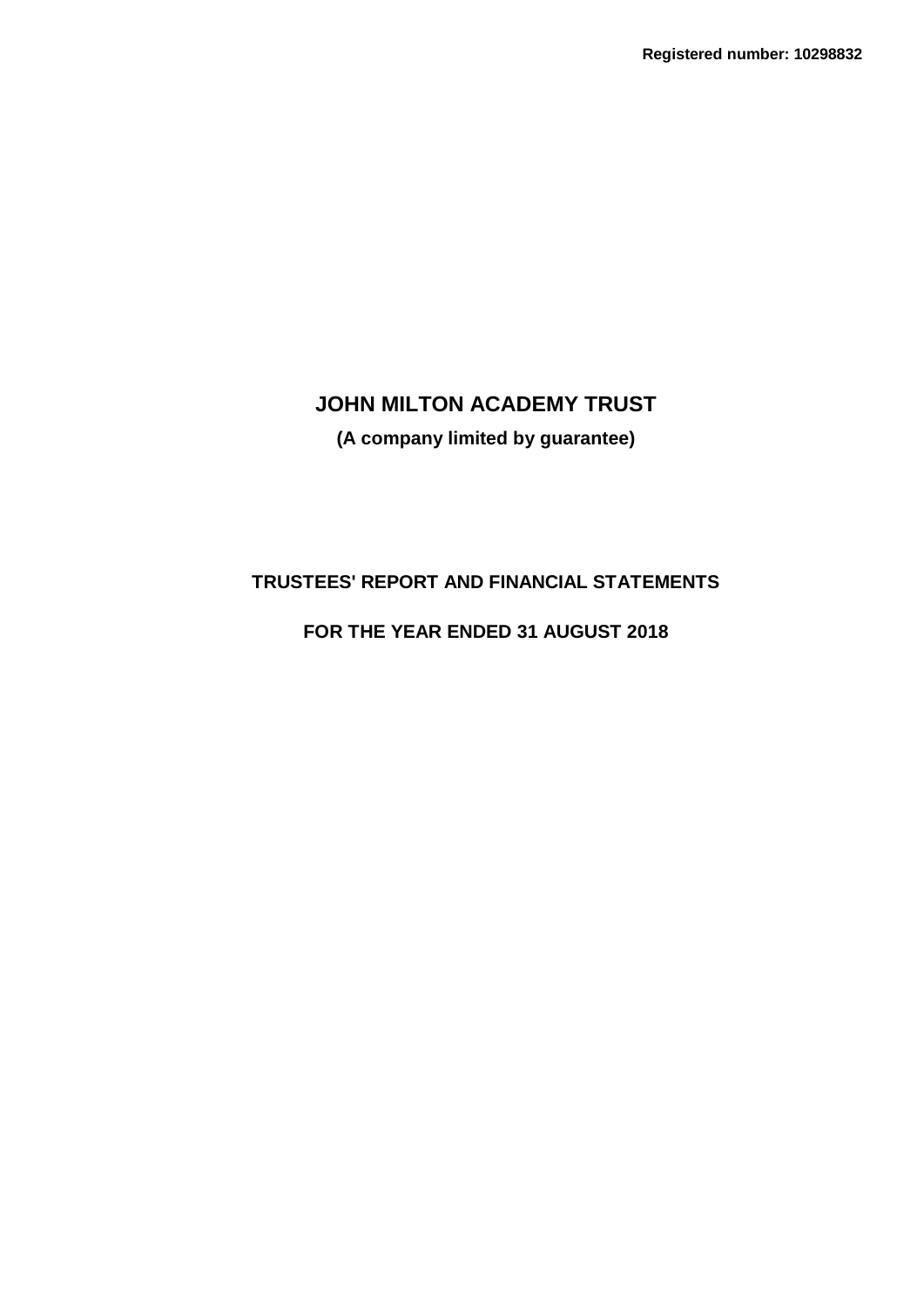**(A company limited by guarantee)**

## **CONTENTS**

|                                                                                | Page      |
|--------------------------------------------------------------------------------|-----------|
| Reference and administrative details                                           | $1 - 2$   |
| <b>Trustees' report</b>                                                        | $3 - 12$  |
| <b>Governance statement</b>                                                    | $13 - 16$ |
| Statement on regularity, propriety and compliance                              | 17        |
| <b>Statement of Trustees' responsibilities</b>                                 | 18        |
| Independent auditors' report on the financial statements                       | $19 - 21$ |
| Independent reporting accountant's assurance report on regularity              | $22 - 23$ |
| Statement of financial activities incorporating income and expenditure account | 24        |
| <b>Balance sheet</b>                                                           | $25 - 26$ |
| <b>Statement of cash flows</b>                                                 | 27        |
| Notes to the financial statements                                              | $28 - 50$ |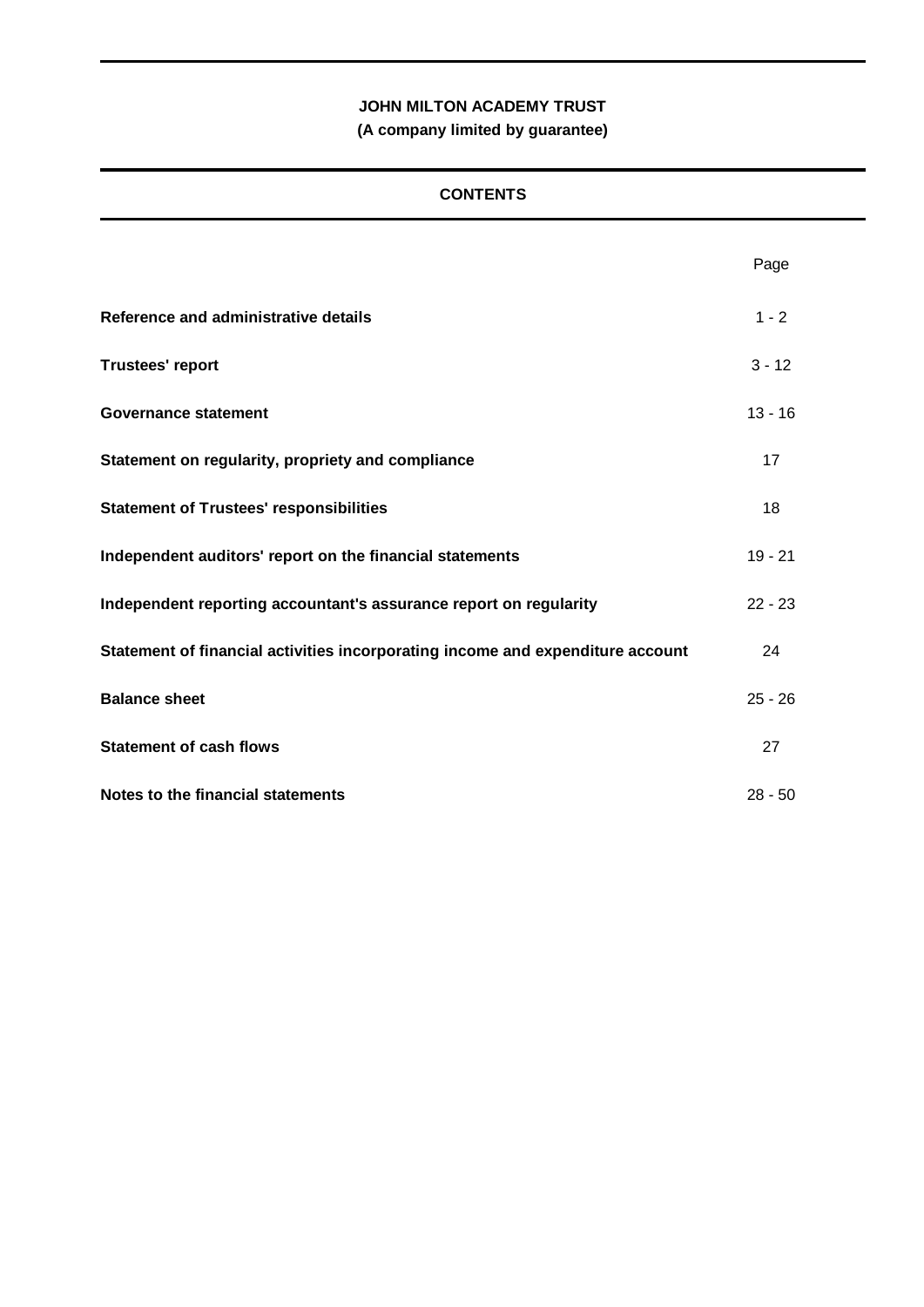#### **(A company limited by guarantee)**

## **REFERENCE AND ADMINISTRATIVE DETAILS FOR THE YEAR ENDED 31 AUGUST 2018**

#### **Members**

I Gallagher R Newton A Ridealgh (resigned 14 November 2018) S Wenban

#### **Trustees**

T Barker, Vice Chair of the Trust / Chair of the Audit Committee (appointed 22 May 2018) J Deane, Chair of Finance and Business A D Emms (resigned 4 November 2018) I D Gallagher (resigned 20 July 2018) E Gibson (appointed 7 August 2018) E L Griffiths, Chair of the Trust (appointed 1 September 2017) K D L Grimes, Chief Executive Officer A M Mayhew D Nunn (appointed 27 November 2017) A Ridealgh (appointed 14 November 2018) P Thirkettle, Chair of Standards, Personnel and GDPR (appointed 20 October 2017)

#### **Company registered number**

10298832

#### **Company name**

John Milton Academy Trust

#### **Principal and registered office**

Stowupland High School, Church Road, Stowupland, Stowmarket, Suffolk, IP14 4BQ

#### **Chief executive officer**

K D L Grimes

#### **Senior management team**

K D L Grimes, Chief Executive Officer W Baster, Stowupland High School A D Emms, Cedars Park Primary School G Cook, Bacton Primary School T Sait, Mendlesham Primary School

#### **Independent auditors**

Larking Gowen LLP, 1 Claydon Business Park, Great Blakenham, Ipswich, IP6 0NL

#### **Bankers**

Lloyds Bank plc, Queen Square, Wolverhampton, WV1 1RF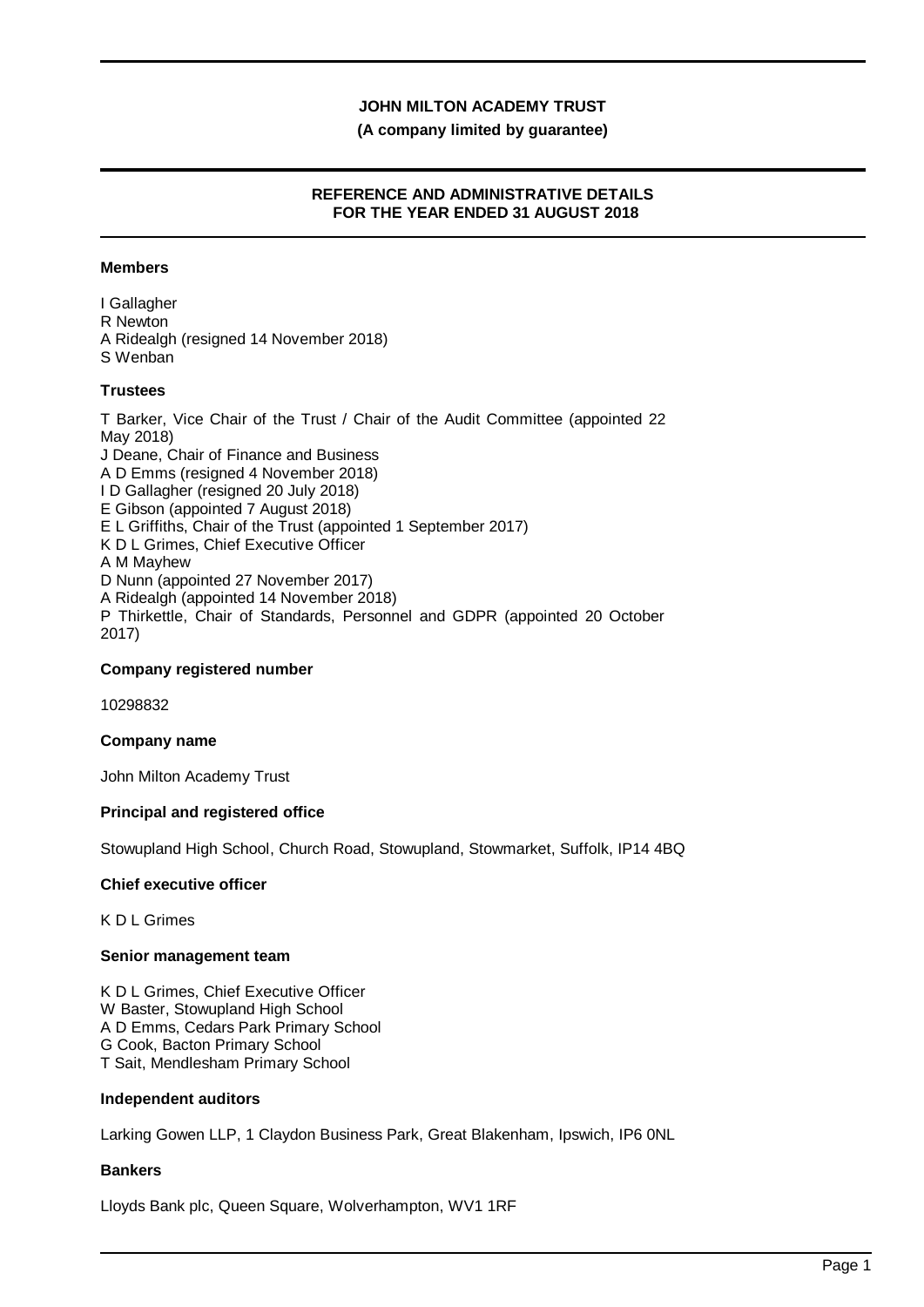**(A company limited by guarantee)**

## **REFERENCE AND ADMINISTRATIVE DETAILS FOR THE YEAR ENDED 31 AUGUST 2018**

## **Advisers (continued)**

**Solicitors**

Stone King, Trinity Station Road, Cambridge, CB1 2RE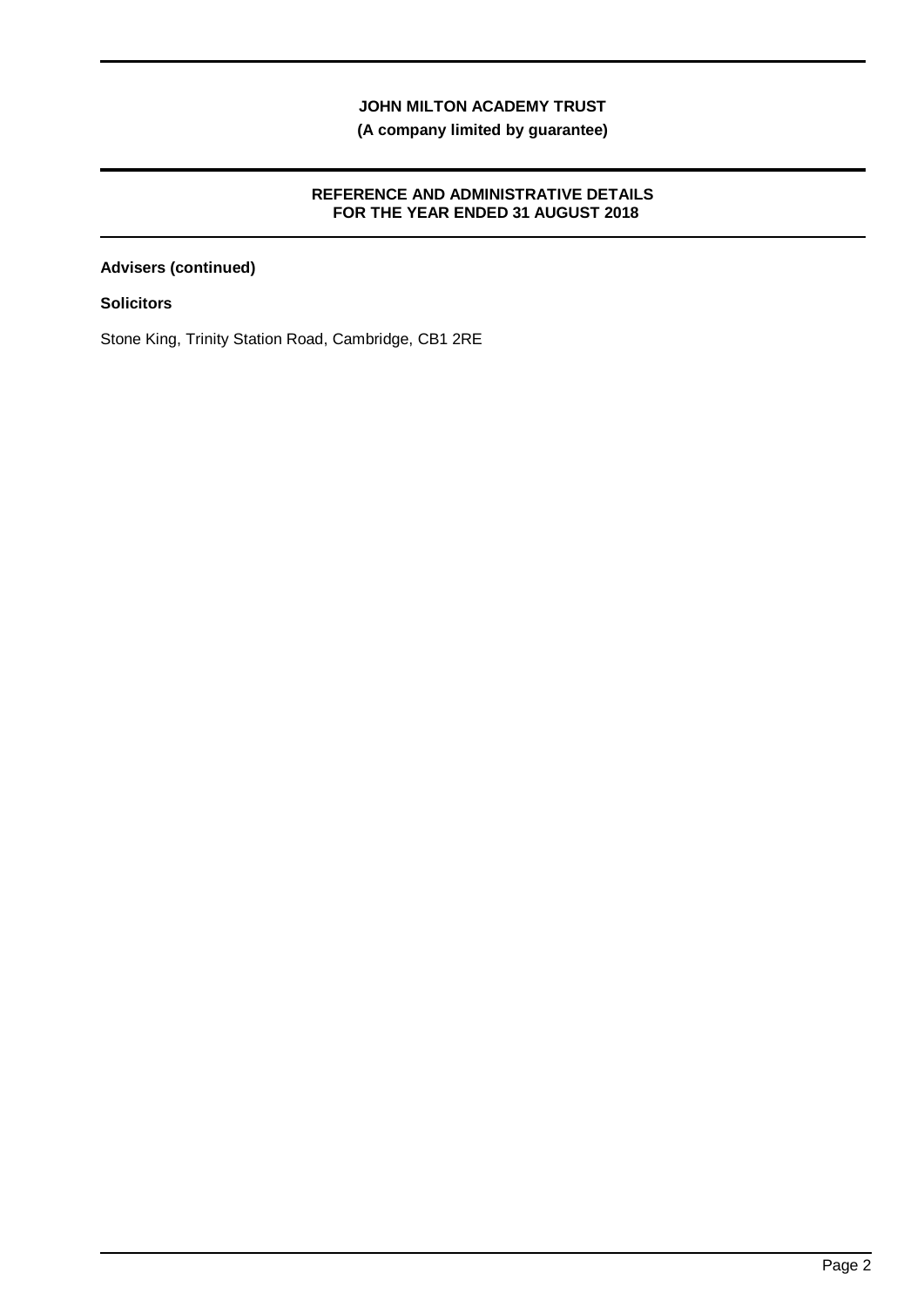#### **(A company limited by guarantee)**

#### **TRUSTEES' REPORT FOR THE YEAR ENDED 31 AUGUST 2018**

The Trustees present their annual report together with the financial statements and auditor's report of the charitable company for the from 1 September 2017 to 31 August 2018. The annual report serves the purposes of both a Trustees' report, and a Directors' report under company law.

The academy trust operates three primary schools and one secondary school: Bacton Primary, Cedars Park, Mendlesham Primary and Stowupland High School. It has a pupil capacity of 1,835 and a roll of 1,702 in the school census of October 2018.

#### **Structure, governance and management**

#### **a. Constitution**

The academy trust is a company limited by guarantee and an exempt charity. The charitable company's memorandum and articles of association are the primary governing documents of the academy trust. The trustees of John Milton Academy Trust are also the directors of the charitable company for the purposes of company law. The charitable company is known as John Milton Academy Trust.

Details of the trustees who served during the year are included in the Reference and Administrative Details on page 1.

#### **b. Members' liability**

Each member of the charitable company undertakes to contribute to the assets of the charitable company in the event of it being wound up while they are a member, or within one year after they cease to be a member, such amount as may be required, not exceeding £10 as required in the academy trust's articles of association for the debts and liabilities contracted before they ceased to be a member.

#### **c. Trustees' indemnities**

The Trustees are directors of the charitable company for the purpose of the Companies Act 2006 and Trustees for the purposes of charity legislation. Governors are covered by Zurich Municipal insurance under the Trust's comprehensive policy. Details of the costs can be found in Note 12 to the accounts.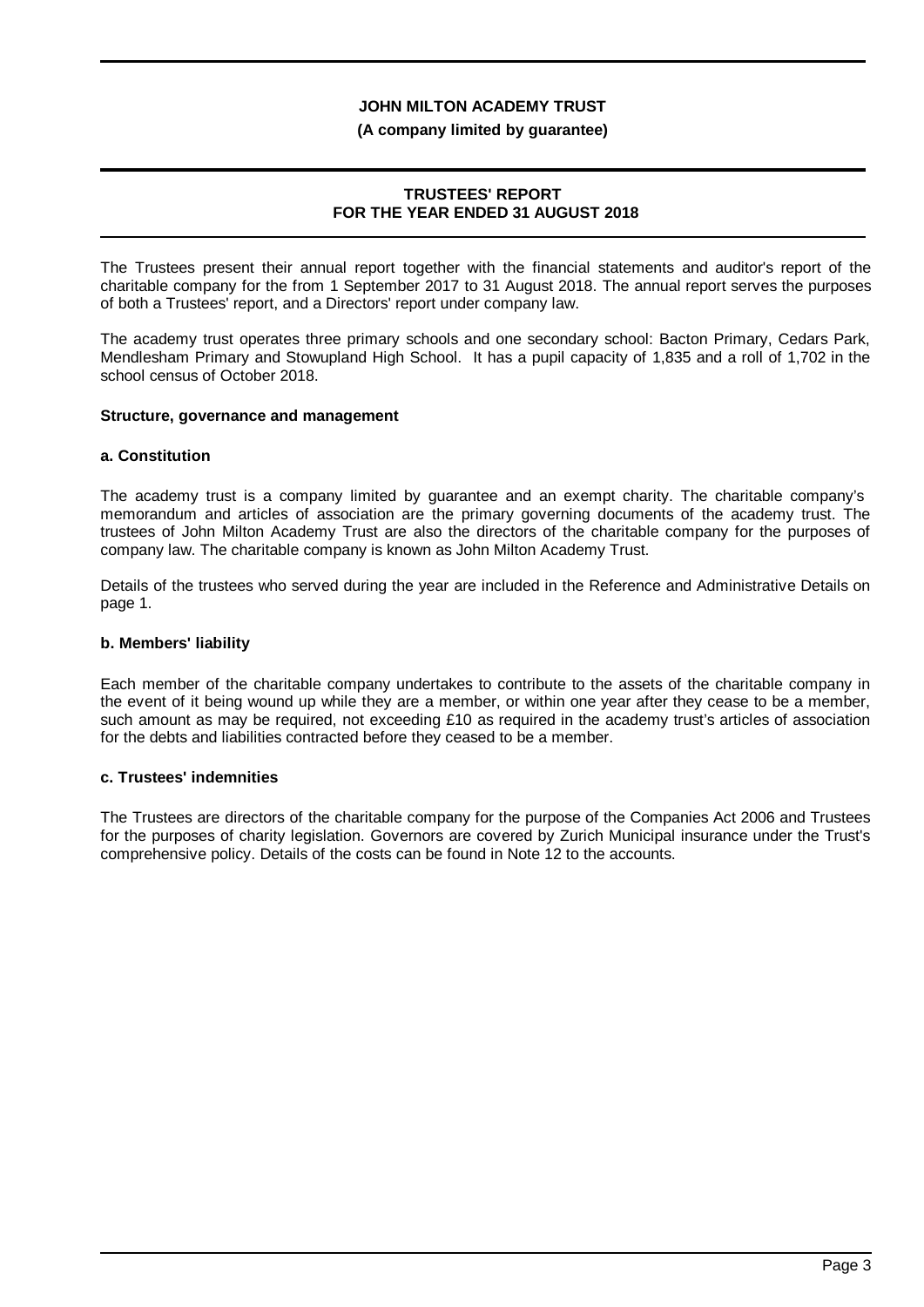#### **(A company limited by guarantee)**

#### **TRUSTEES' REPORT (continued) FOR THE YEAR ENDED 31 AUGUST 2018**

#### **d. Method of recruitment and appointment or election of Trustees**

The Academy Trust will be governed by a board comprising the Charity Trustees of the Academy Trust (the "Board of Charity Trustees"). The Academy Trust must provide to the Secretary of State the names of all new or replacement members of the Academy Trust, stating the date of their appointment and, where applicable, the name of the member they replaced as soon as is practicable and in any event within 14 days of their appointment. The Academy Trust must not appoint any new or replacement members until it has first informed them, and they have agreed, that their names will be shared with the Secretary of State to enable him to assess their suitability. The Academy Trust must not amend or remove the provisions in its Articles relating to the appointment or election or the resignation or removal of Charity Trustees or members the Governance Articles") without the Secretary of State's consent.

The Members of the academy trust (Article 12) shall comprise a) the signatories to the Memorandum until they resign or otherwise cease to become Members, b) any person appointed under clause 15A of the articles of association, provided that at any time the minimum number of Members shall not be less than three. Each person entitled to appoint Members in Article 12 shall have the right from time to time by written notice delivered to the Office to remove any Member appointed by them and to appoint a replacement Member to fill a vacancy whether resulting from such removal or otherwise. The Members may agree by passing a special resolution to appoint such additional Members as they think fit.

#### **e. Policies and procedures adopted for the induction and training of Trustees**

The John Milton Academy Trust oversees governance arrangements for all layers of the organisation, including the Local Governing Bodies (LGBs).

There is a Handbook for Trustees and Local Governors and the Trust uses a central portal to house all policies and resources. There is an annual audit of skill with recruitment and subsequent training linked directly to the needs of the Trust.

During the course of the year 2017/18, other training sessions have been provided to both Trustees and LGBs covering a range of issues including: Data Interpretation, Safeguarding, SEND, SMSC, British Values and Health & Safety.

Further auditing and training will be carried out annually to ensure that all areas of governance are covered, and the trust will continue to offer bespoke training for its schools.

#### **f. Organisational structure**

The John Milton Academy Trust is a company limited by Guarantee and is an exempt Charity. The prime governing document of the Academy Trust is the articles of association.

Details of the Trustees and Members who served during the period are included in the Reference and Administrative details on page 1.

The MAT Board of Trustees is the body accountable to the Education and Skills Funding Agency and the Department for Education for the performance of all the schools in the Trust. The MAT Board is expected to ensure that each school provides a good standard of education, that students are kept safe, and that the funding is deployed effectively and appropriately. The MAT Board comprises a maximum of 10 Trustees which includes the CEO/Accounting Officer. Trustees are recommended and appointed on the basis of the skills required to provide effective support and challenge at a strategic level. The MAT board sets strategy and budget, ratifies policy and monitors the Business (MAT Development) Plan.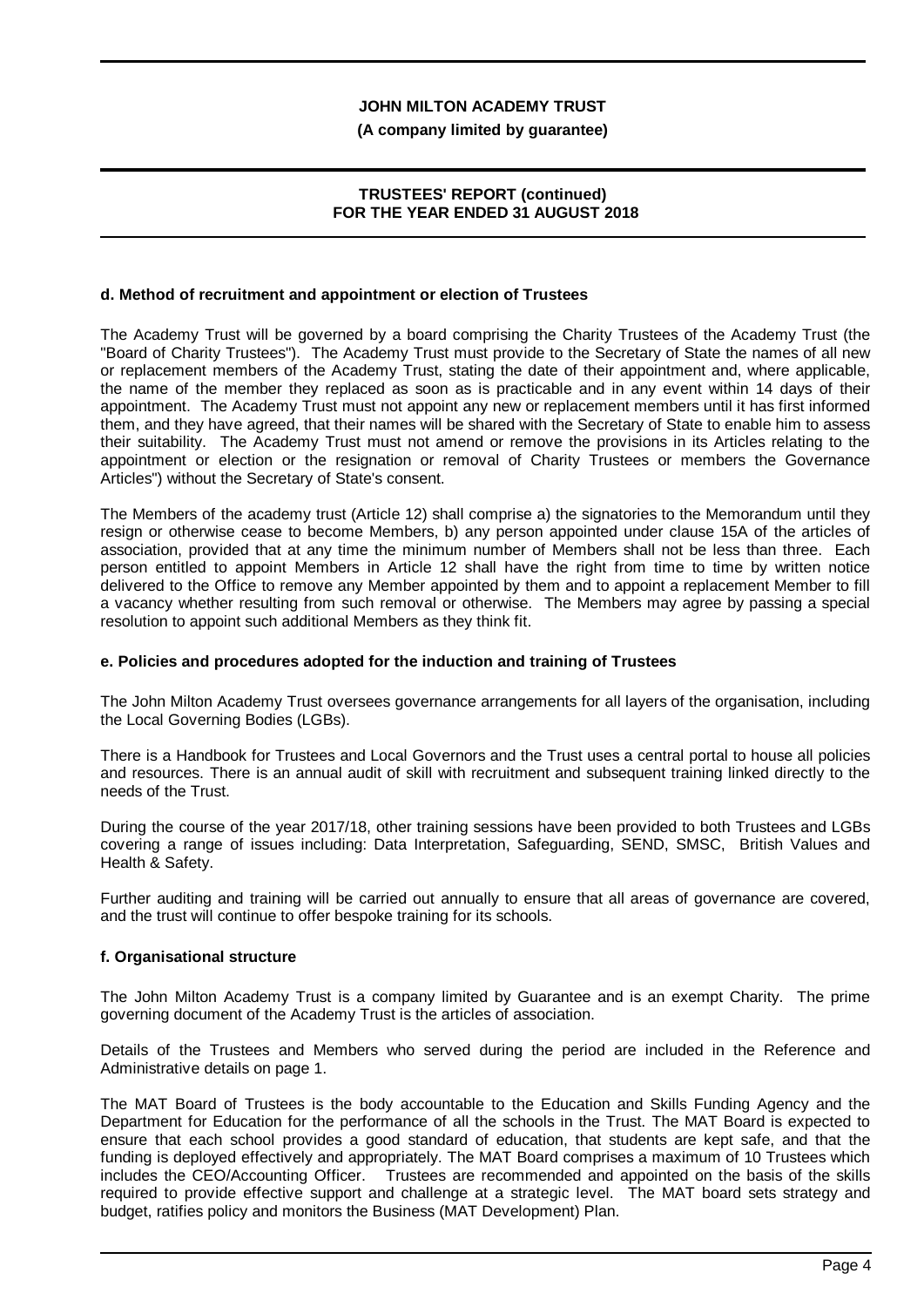#### **(A company limited by guarantee)**

#### **TRUSTEES' REPORT (continued) FOR THE YEAR ENDED 31 AUGUST 2018**

During 2017/18, the MAT Board of Trustees has operated two distinct committees: the Education and Standards Committee which approves education strategy and policy and monitors governance, safeguarding and educational standards across the MAT and the Business and Risk Committee which approves strategy and policy and monitors financial and operational standards.

The Chief Executive Officer (CEO) who is also Accounting Officer, develops and implements MAT strategy with the Executive Leadership Group and is accountable for the Trust's Strategic Plan and Educational and Financial standards.

The Executive Leadership Group comprises all headteachers who assist the CEO in the development of MAT strategy and are also accountable for its implementation and for educational and safeguarding standards in respective schools.

The Chief Financial Officer implements MAT strategy and policy at corporate service level and is accountable to the CEO for financial and operational standards.

Local Governing Bodies (Committees) operate in line with the Terms of Reference and the Scheme of Delegation for the Trust. All elements not covered through the Scheme of Delegation are the responsibility of the Trust. LGBs have particular responsibilities in relation to their schools: monitoring learner outcomes and progress towards school targets; implementation of respective School Improvement Plans; championing the work of the respective academy in the overall community and supporting the implementation of the MAT and school policies.

For 2018/19, the Trust has introduced two additional committees: Remuneration and Audit and Risk. For 18/19, the two existing committees have also been redesignated to reflect a more focused remit: Standards, Personnel and GDPR and Finance and Business.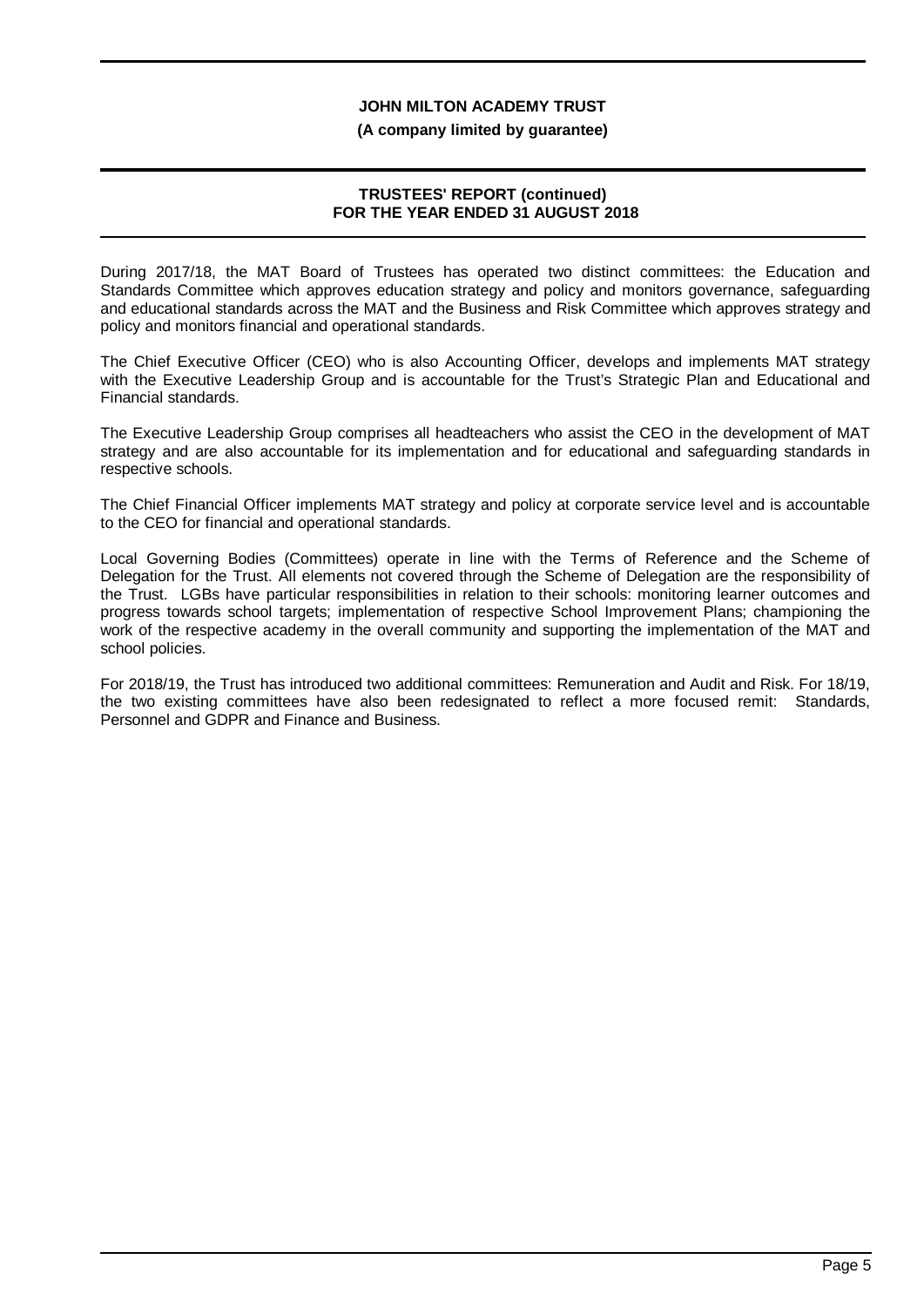#### **(A company limited by guarantee)**

#### **TRUSTEES' REPORT (continued) FOR THE YEAR ENDED 31 AUGUST 2018**

#### **g. Pay policy for key management personnel**

The Trust's payscales at all levels are set in accordance with the national teaching and support staff payscales. The pay of all staff, including that of key management personnel, is reviewed as an integral part of an annual performance management process. The performance of headteachers is overseen by external advisors and the CEO's performance management is undertaken by designated Trustees.

#### **h. Trade union facility time**

#### **Relevant union officials**

| Number of employees who were relevant union officials during the year<br>Full-time equivalent employee number | 3<br>3                     |   |
|---------------------------------------------------------------------------------------------------------------|----------------------------|---|
| Percentage of time spent on facility time                                                                     |                            |   |
| <b>Percentage of time</b>                                                                                     | Number of<br>employees     |   |
| 0%<br>1%-50%<br>51%-99%<br>100%                                                                               | 3                          |   |
| Percentage of pay bill spent on facility time                                                                 | £                          |   |
| Total cost of facility time<br>Total pay bill<br>Percentage of total pay bill spent on facility time          | 3,272<br>6,105,973<br>0.05 | % |
| Paid trade union activities                                                                                   |                            |   |
| Time spent on paid trade union activities as a percentage of total paid<br>facility time hours                | 79.59                      | % |

#### **i. Connected organisations, including related party relationships**

The John Milton Academy Trust is not part of a federation and does not have any related Parties or other Connected Charities or Organisations.

However, the Trust works with a number of partners for the benefit of students including: PiXL, Hackney Learning Trust and Educator Solutions. The Trust is also a member of the Specialist Schools and Academies Trust (SSAT) and is a strategic partner in the Mid-Suffolk Teaching School Alliance.

In 2018/19 partnership work is developing further and a memorandum is being prepared between the Trust and the University of Suffolk to benefit all learners, but particularly learners in Key Stages 4 and 5.

Partnership work does not impact on the operating policies of the Trust.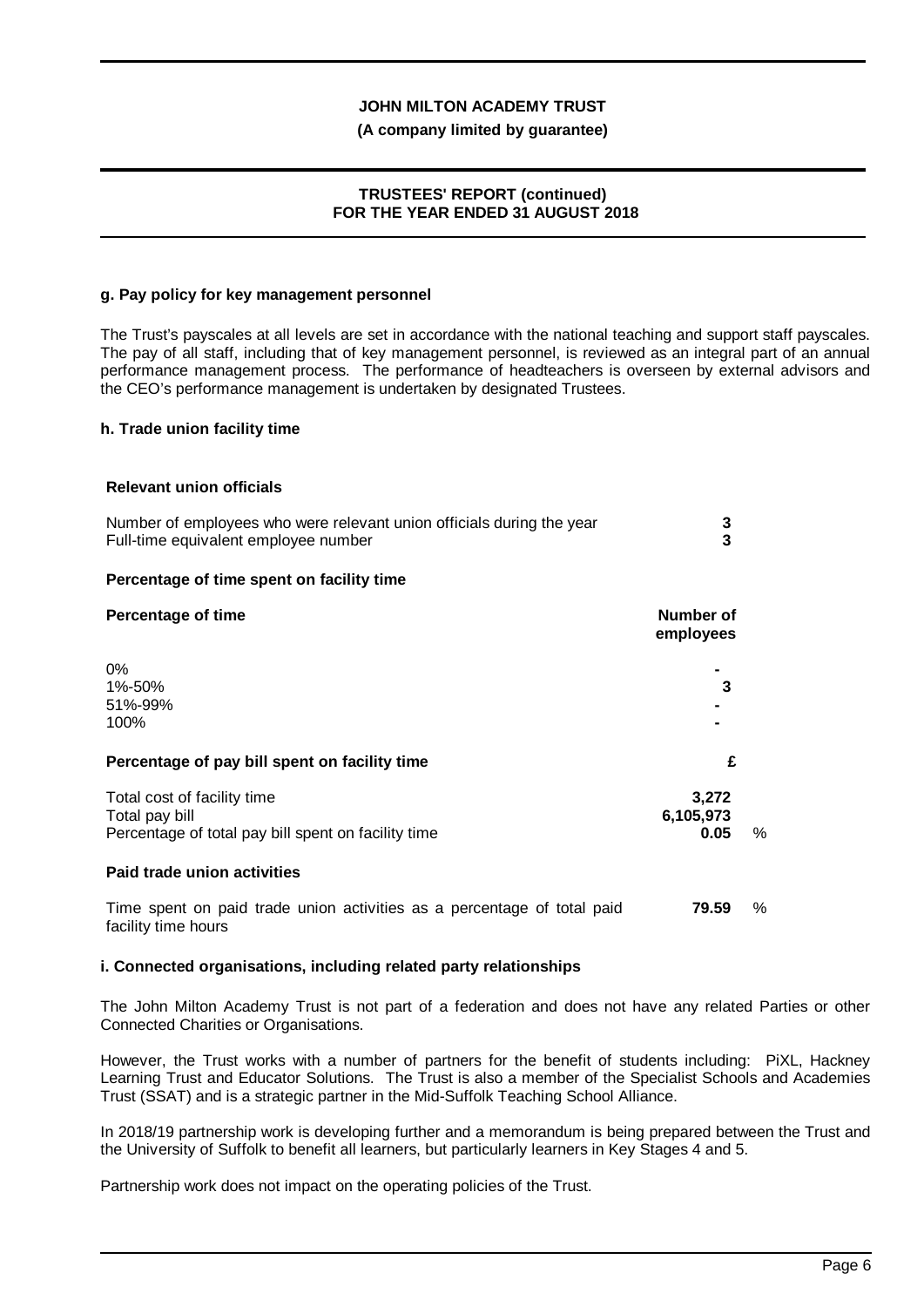#### **(A company limited by guarantee)**

### **TRUSTEES' REPORT (continued) FOR THE YEAR ENDED 31 AUGUST 2018**

#### **Objectives and Activities**

#### **a. Objects and aims**

The academy trust's objects are specifically restricted to the following:

a. To advance for the public benefit education in the United Kingdom, in particular but without prejudice to the generality of the foregoing, by establishing, maintaining, carrying on, managing and developing schools offering a broad and balanced curriculum or educational institutions which are principally concerned with providing full-time or part-time education for children of compulsory school age who, by reason of illness, exclusion from school or otherwise, may not for any period receive suitable education unless alternative provision is made for them or 16 to 19 academies offering a curriculum appropriate to the needs of its students or schools specially organized to make special educational provision for pupils with Special Educational Needs; and

b. To promote for the benefit of the inhabitants of the areas in which the academies are situated the provision of facilities for recreation or other leisure time occupation of individuals who have need of such facilities by reason of their youth, age, infirmity or disablement, financial hardship or social and economic circumstances or for the public at large in the interests of social welfare and with the object of improving the condition of life of the said inhabitants.

The Trust's vision is to be: "A Partnership of Aspiration and Excellence" and, in order to fulfil this vision, a number of principles define the ethos and work of all schools. Each school seeks to aspire and excel by:

• Providing the highest quality of educational experiences so that all learners can secure the highest possible outcomes. We want them to become inquiring, knowledgeable, resilient and caring young people with the ability to contribute to the world in which they live;

• Offering an inclusive and personalised approach to learning. We will promote equality and develop the sense of community and worth which is vital for personal growth and development;

• Fostering creativity and innovation in both staff and students. There is an investment in professional development for staff so that students can benefit from new ideas and strategies. Equally, learners themselves are encouraged to become independent and to be enterprising and entrepreneurial in their approach;

• Demonstrating an unrelenting commitment to collaboration. We recognise and celebrate our diversity whilst working together to create a physical, intellectual and emotional environment where all partners can thrive and pursue the Trust's vision of aspiration and excellence.

#### **b. Objectives, strategies and activities**

The Trust works to a three year plan which is shaped by the following business objectives:

1. To develop a distinctive identity for the MAT which generates community confidence;

2. To deliver the MAT's vision through excellence in learning and teaching;

3. To promote the MAT as an employer of choice able to attract and retain teaching and support staff of the highest quality;

4. To develop a business strategy which is highly cost-effective and supports the MAT's vision as a system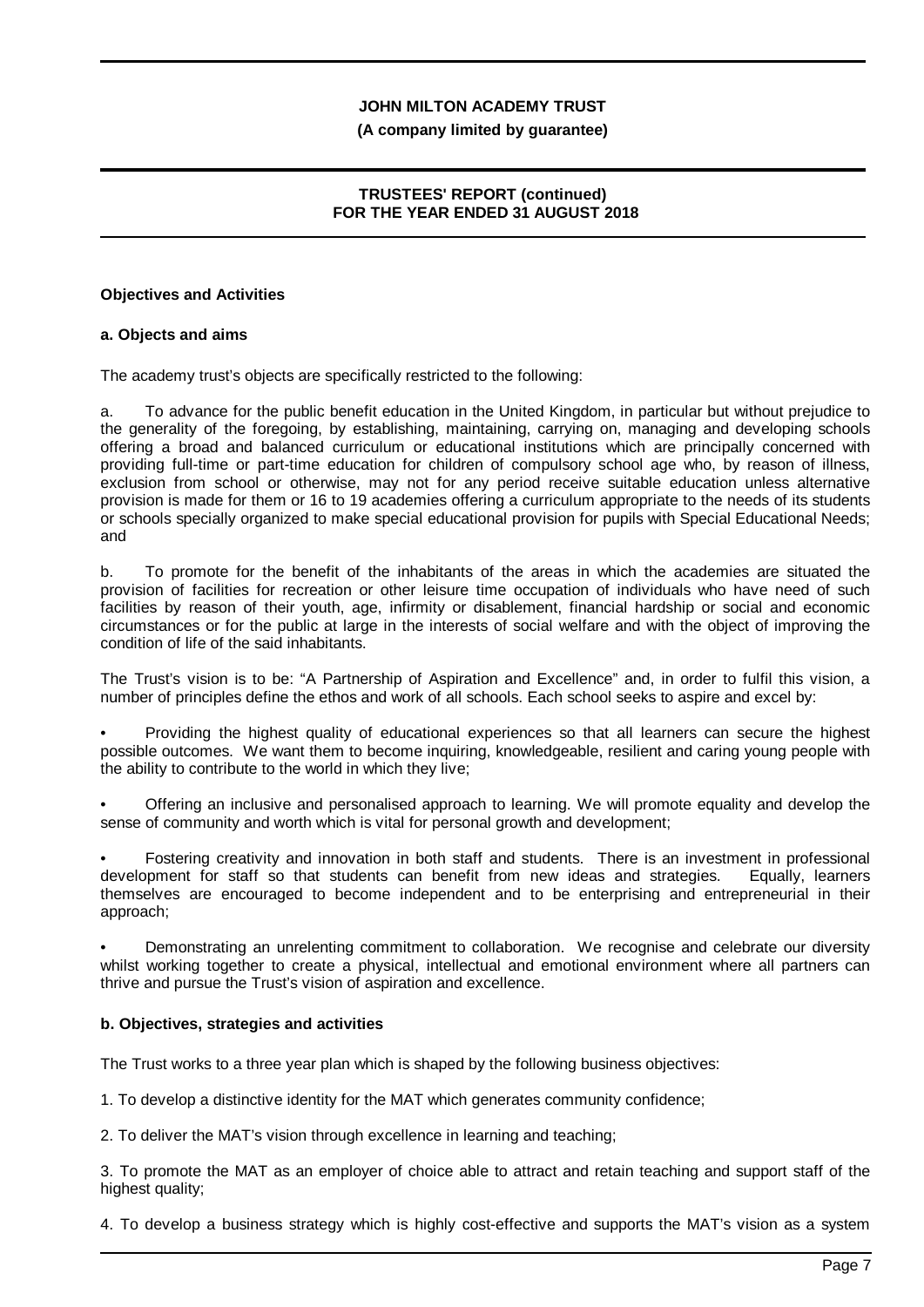#### **(A company limited by guarantee)**

### **TRUSTEES' REPORT (continued) FOR THE YEAR ENDED 31 AUGUST 2018**

leader;

5. To enhance the learning environments of all schools post-SOR and facilitate further growth through capital development;

6. To establish MAT-wide models of leadership and school improvement so that all partners can grow and achieve strong outcomes.

During the academic year 2017/18, some of the significant activities connected to these objectives have been as follows: successful CIF bids to undertake major capital work; securing funding for the development of a training centre for staff; subject-specific reviews to enhance performance; external reviews and validation of key areas such as safeguarding and health and safety; training for middle leaders in particular, a focus on primary Maths and Design and the development of learning walk software for use across the MAT. The Trust has also established a Framework for Continuous School Improvement to support learner outcomes across the **Trust.** 

#### **c. Public benefit**

The trustees have complied with their duty to have due regard to the guidance on public benefit published by the Charity Commission in exercising their powers and duties. The trustees consider that the Academy Trust's aims are demonstrably to the public benefit.

#### **Strategic report**

#### **Achievements and performance**

#### **a. Key performance indicators**

All schools in the Trust continue to retain a "good" grading.

Attendance remains in line with, or above, the national average in all schools and the % of exclusions is below the national figure.

The secondary school is presently oversubscribed in Years 7 – 9 and the PAN is being met in primary schools. There is considerable housing development in all localities and the Trust is in discussion with Suffolk County Council to ensure that future needs can be met at both the primary and secondary phases.

At the time of publication, examination and key stage data for Key Stages 4 and 5 is yet to be confirmed. However, the trust can state with confidence that it continues to support a broad and balanced curriculum and student outcomes at Key Stage 4 are demonstrating an upward trend in relation to prior attainment. Performance in English and Maths remains strong. At Key Stage 5, achievement in vocational subjects is particularly high and progression remains a strength of the Trust. 71% of students remain in education after 16- 18 study against an LA figure of 63% and national figure of 66%; 66% of students move to higher education against an LA figure of 45% and national figure of 51%; 43% of students go on to other HE institutions or providers against an LA figure of 27% and a national figure of 32%.

High standards are being maintained at EYFS and KS1. EYFS has secured strong results in 2018 and MAT figures for phonics and maths are over 80% with reading and writing at 77% and 72% respectively. At Key Stage 2, results were a little more mixed across the Trust, but robust MAT-wide programmes for reading and a renewed focus on maths are paying handsome dividends and projections for 2019 are promising.

The board of trustees considers the financial key performance indicator of the trust to be the levels of funds held which are disclosed in the reserves policy below.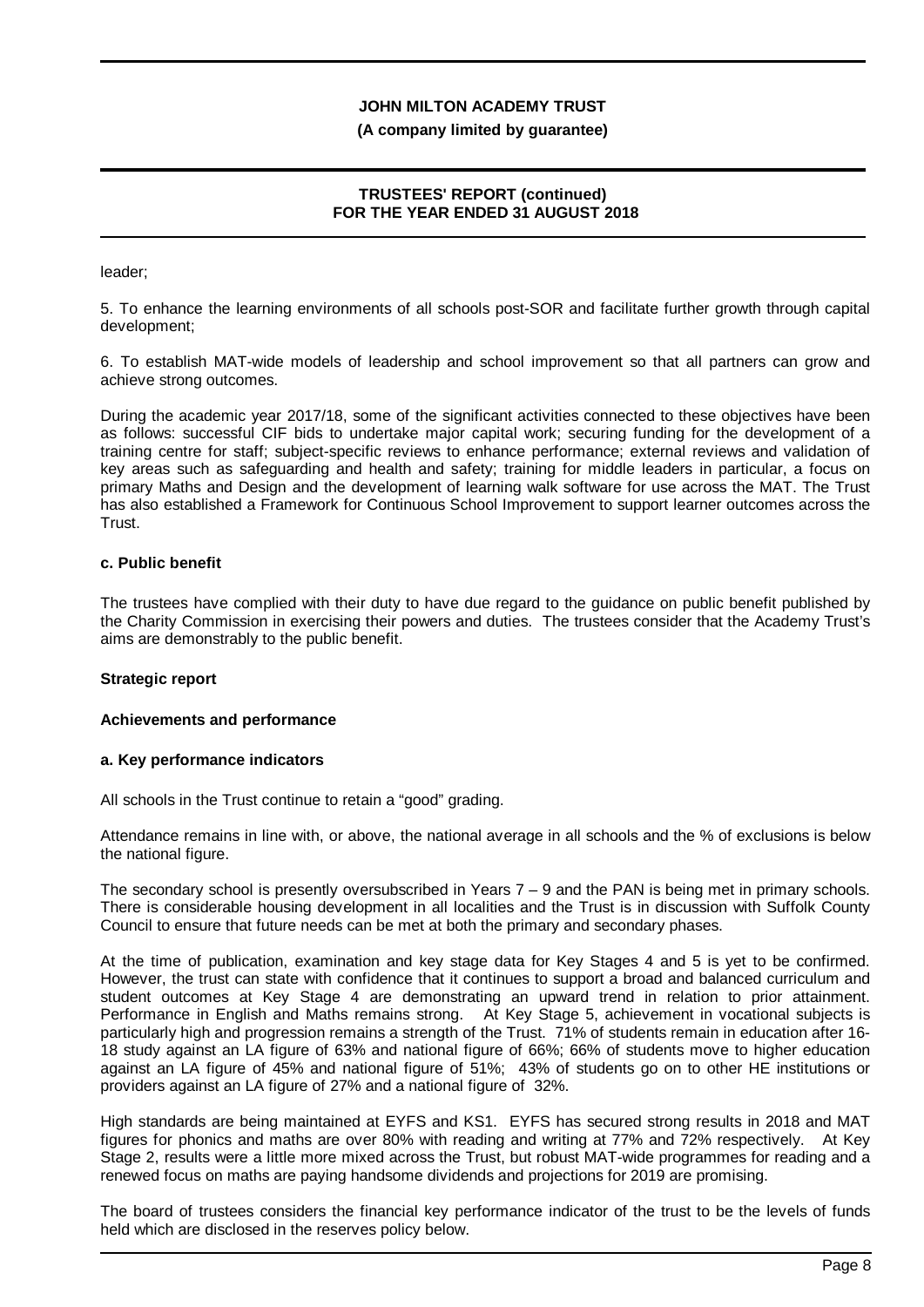#### **(A company limited by guarantee)**

### **TRUSTEES' REPORT (continued) FOR THE YEAR ENDED 31 AUGUST 2018**

#### **b. Going concern**

After making appropriate enquiries, the board of trustees has a reasonable expectation that the academy trust has adequate resources to continue in operational existence for the foreseeable future. For this reason it continues to adopt the going concern basis in preparing the financial statements. Further details regarding the adoption of the going concern basis can be found in the Statement of Accounting Policies.

#### **Financial review**

#### **a. Financial review**

The majority of the academy trust's income is obtained via the Education and Skills Funding Agency (ESFA) by way of educational Age Weighted Pupil Unit (AWPU) funding, and by a range of other recurrent grants such as Pupil Premium, Primary PE Grant, Y7 Catch-Up Grant, Universal Infant Free School Meals (UIFSM). The use of all this income is restricted to educational purposes, and where limited to restricted funding the associated income and expenditure are shown as such in the statement of financial activities for the year ending 31 August 2018.

The trust was successful in securing a Condition Improvement Fund (CIF) bid for each school in the Trust during the period and work has been carried out. Details are as follows:

| Bacton Primary School     | £144,745 for Replacement Windows and Fire Safety |
|---------------------------|--------------------------------------------------|
| Mendlesham Primary School | £165,986 for Facias and Fire safety              |
| Stowupland High School    | £648,613 for Roofing and Fire Systems            |

In accordance with FRS102, the academy trust received an actuarial assessment of its Local Government Pension Scheme (LGPS) deficit. The deficit balance of £1,059,000 is included within the balance sheet as at 31 August 2018 and supporting notes to the financial statements.

#### **b. Reserves policy**

In 2017/18, to mitigate the risk of delay or reduced funding, each School will maintain a free reserve equivalent at minimum to one month's payroll expenditure. To mitigate the risk of future income reduction and to provide a fund for further development, the Trust may determine further reserves are required and this will be communicated on an annual basis in the spring term. Reserves are determined with reference to the in-year financial performance of each School and as assessment of the key risks and future investment requirements.

The Trustees have determined that the level of funds retained should be at least equivalent to one month's total salary commitment to enable the academy trust to react to budget changes within a manageable period without the use of cashflow advances from the ESFA. One month's salary commitment for August 2018 was £523,626.

The total restricted and unrestricted general funds (before fixed asset fund and pension reserve) held at 31 August 2018 was £565,257, which is above the salary monthly commitment.

Total reserves at 31 August 2018 including restricted fixed asset fund and pension reserve was £21,162,772.

The Trust will be revising the Reserve Policy in 2018/19.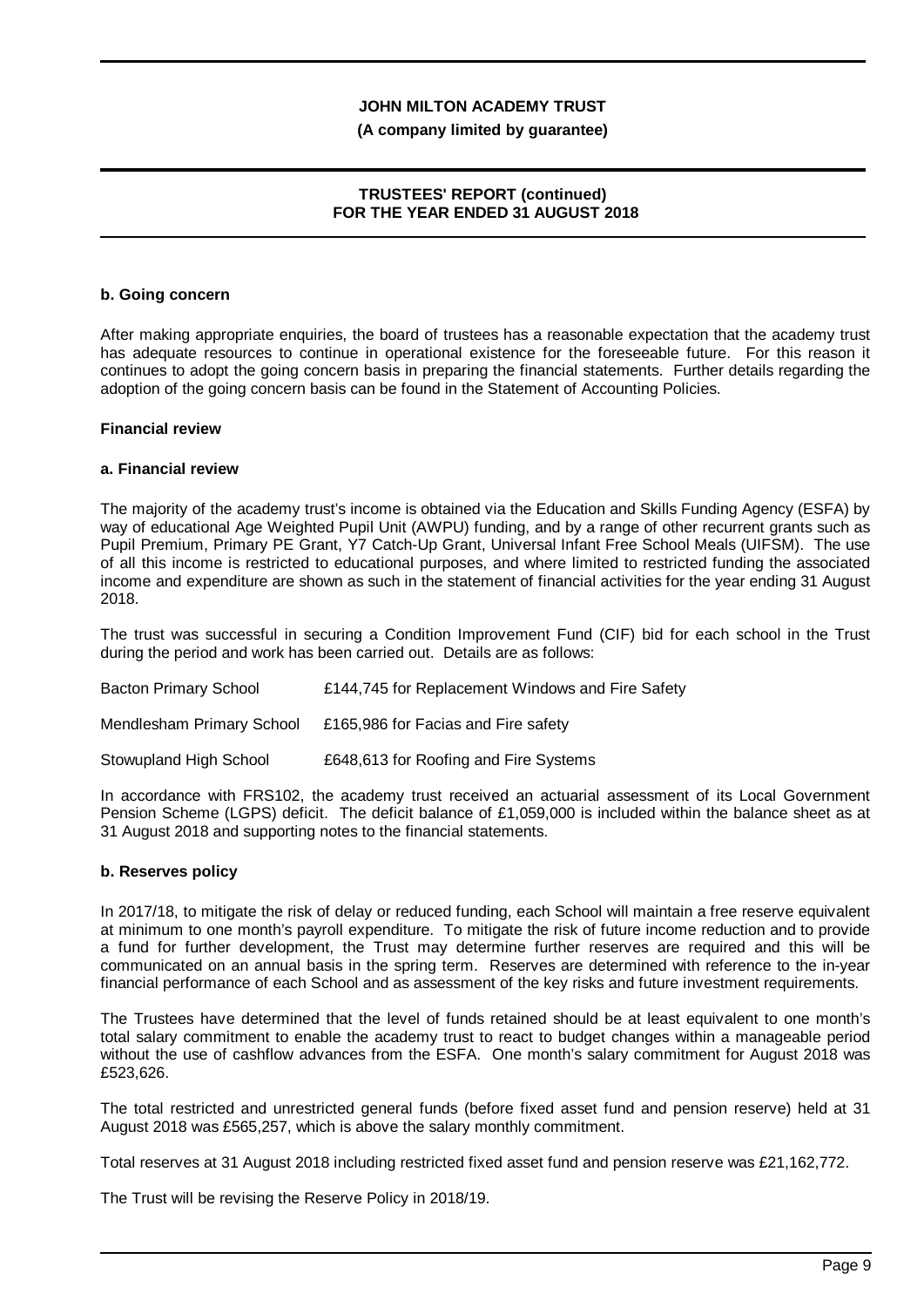#### **(A company limited by guarantee)**

### **TRUSTEES' REPORT (continued) FOR THE YEAR ENDED 31 AUGUST 2018**

#### **c. Material investments policy**

The Trust aims to manage its cash balances to provide for the day to day financial management of all Schools. Where surplus cash funds exist, the Trust seeks to optimise returns at minimal risk. Surplus funds are defined as funds in excess of those deemed to be needed to meet the day to day cash flow requirements for the financial management of Schools taking into account the agreed minimum reserves level. The Chief Financial Officer will maximise investment return by investing surplus funds for up to 6 months in interest-bearing accounts with High Street Banks or Building Societies.

Investments for longer than six months, or in riskier vehicles, require the approval, in advance, of the Business and Risk Committee.

Investment Guidelines; the Chief Financial Officer regularly reviews cash flow forecasts. Surplus funds exist when, for a given period of time, the balance on hand plus forecast cash inflows exceeds forecast outflows. Such surplus funds may be invested to earn interest for that period of time.

Surplus funds may be invested in Fixed Term Deposit accounts for up to 6 months with the Trust's bank or another UK High Street Bank or Building Society. Such transactions are performed by the CFO with the documented approval of the Accounting Officer.

The CFO will report each term to the Business and Risk Committee on the amounts invested, the beginning and end dates and the interest rate.

On maturity of any such investment the CFO will review the position and may re-invest in line with Trust policy.

Investments for longer than 6 months or in riskier investment vehicles require the approval in advance of the Business and Risk Committee.

#### **d. Principal risks and uncertainties**

The trustees have assessed the major risks to which the academy trust is exposed, in particular those relating to the specific teaching and learning, provision of facilities and other operational areas of the academy trust and its finances.

The Local Governing Bodies (LGBs) have created individual risk registers for their schools, and the trustees have combined these findings into a trust-wide risk register which covers all risks in the following categories:

- **Strategic**
- Public profile
- MAT Board CEO/Clerks/Board organisation risk linked to Executive Leadership and LGBs
- Management information
- Human resources
- **Supplier**
- Employee & environmental legislation
- Financial reporting & control
- Charities & tax legislation
- Data protection
- Welfare compliance
- Local authority & central government
- Pensions liability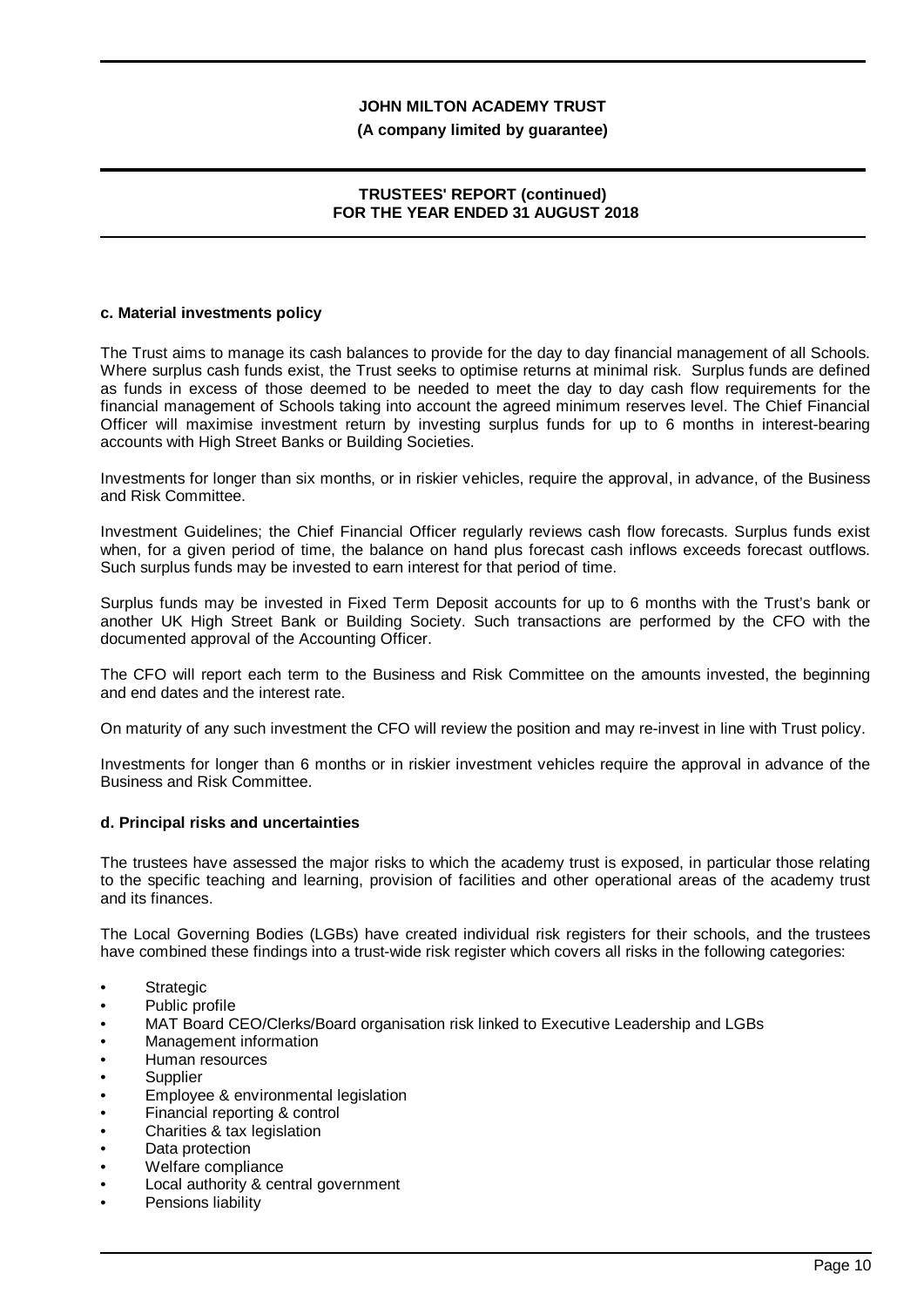#### **(A company limited by guarantee)**

## **TRUSTEES' REPORT (continued) FOR THE YEAR ENDED 31 AUGUST 2018**

All risks are categorised into bandings:

• Transfer: for some risks the best response may be to transfer them. This might be done by conventional insurance, or it might be done by paying a third party to take the risk in another way. This option is particularly good for mitigating financial risks of risks to assets.

• Tolerate: the exposure may be tolerable without any further action being taken. Even if it is not tolerable, ability to do anything about some risks may be limited, or the cost of taking any action may be disproportionate to the potential benefit gained. In these cases the response may be toleration. This option may be supplemented by contingency planning for handling the impacts that will arise if the risk is realised.

• Treat: by far the greater number of risks will belong to this category. The purpose of treatment is not necessarily to obviate the risk, but more likely to take control action to contain the risk to an acceptable level. Such controls can be corrective, detective, directive or preventive.

• Terminate: some risks will only be treatable, or containable to acceptable levels, by terminating the activity. It should be noted that the option of termination of activities may be severely limited in the public sector when compared to the private sector; a number of activities are conducted in the public sector because the associated risks are so great that there is no other way in which the output or outcome, which is required for the public benefit, can be achieved.

Effective risk management provides the trustees and academy with assurance that the financial responsibilities of the LGBs are being properly discharged, that resources are being managed in an efficient and effective manner whilst heeding with value for money principles, the internal financial control systems are in place and being monitored by an independent party and that financial considerations are fully taken into account in reaching decisions in line with the finance policy and scheme of delegation.

The trust cannot provide absolute assurance on all matters, but can provide a reasonable assurance that material errors or irregularities are either prevented or detected within a timely period. The main area of financial risk will occur around annual funding, cashflow and actuarial assessed LGB pension fund deficit, held with Suffolk County Council. The academy trust understands the need to monitor the impact of cashflow, and undertakes a range of monitoring processes and reports to ensure financial stability. All budgets set in future will be based on current year plus 4 years projections based on knowledge available at the time, and by using established budget monitoring tools. All budgets are regularly reviewed by way of medium term plan and management reports to allow for in-year changes, and by operating a 5-year overview any areas of future risk can be reduced or averted in a timely manner.

There is currently a deficit in the LGPS pension scheme of £1,059,000 as disclosed in the financial report. The secretary of state has agreed that in the event of the trust closing, the local government pension scheme liabilities would be met by the Department for Education.

## **Fundraising**

Schools across the Trust engage in fundraising to support national and local charities. Students may also fundraise to subsidise social activities such as annual "Prom" events.

Fundraising does not take place in order to support delivery of the statutory curriculum.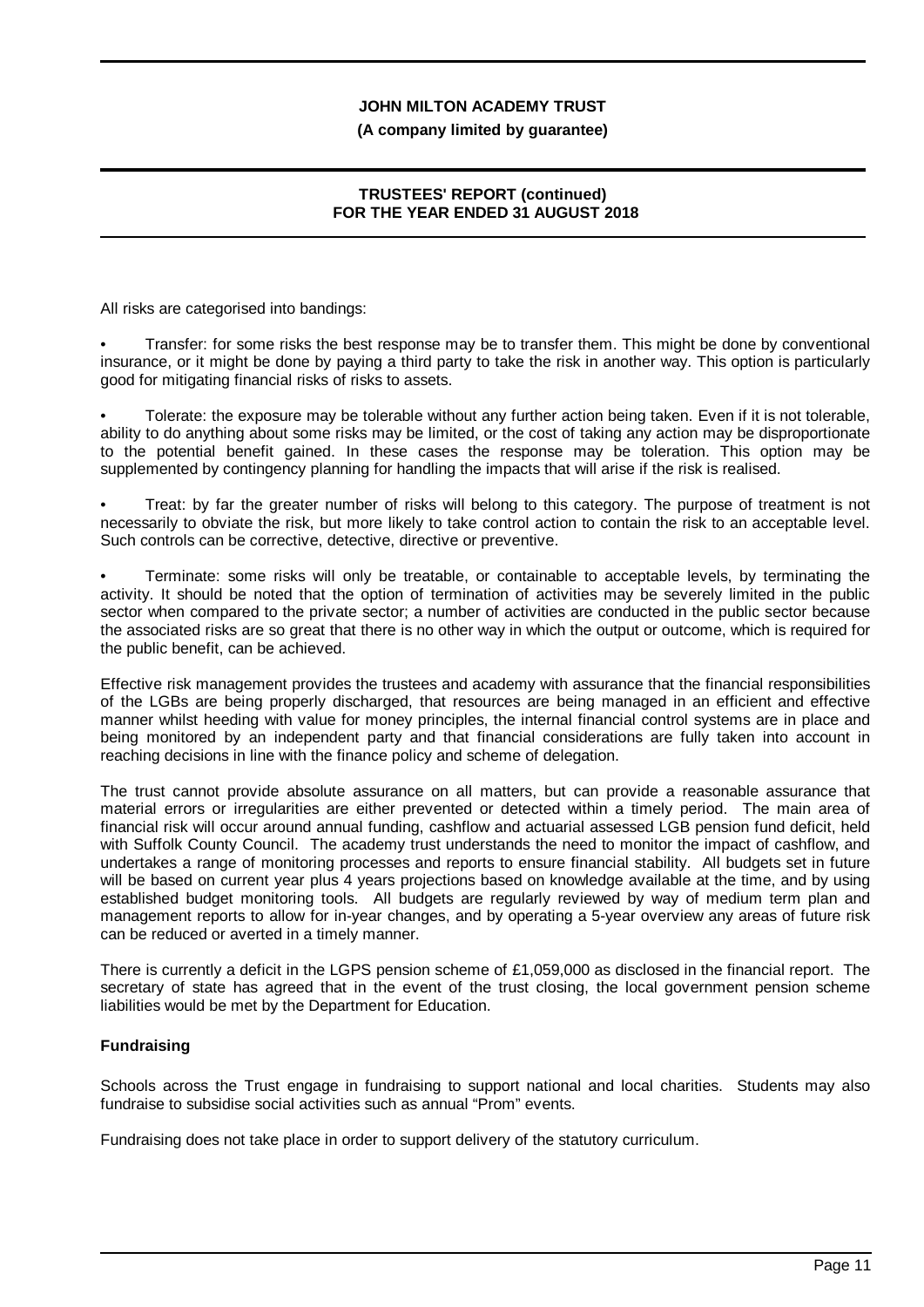#### **(A company limited by guarantee)**

## **TRUSTEES' REPORT (continued) FOR THE YEAR ENDED 31 AUGUST 2018**

#### **Plans for future periods**

## **a. Future developments**

The Trust will continue to work on delivering the best outcomes for learners through four key objectives:

- 1. To ensure the growth, sustainability and operational efficiency of the Trust;
- 2. To promote excellence in provision, delivery and outcomes across all schools

3. To promote the MAT as the employer of choice able to attract and retain high quality teaching and support staff;

4. To enhance leadership at all levels so that all partners can grow and achieve strong outcomes.

The breadth of the curriculum will receive attention at primary level, alongside retaining high standards in English and Maths. At secondary level, a new build for post-16 learners remains a priority. Centralisation will develop further in 18/19, through a Trust-wide approach to the management of property and estates (including the delivery of ICT services).

#### **Funds held as custodian**

There are no funds held under this heading.

## **Disclosure of information to auditors**

Insofar as the Trustees are aware:

- there is no relevant audit information of which the charitable company's auditors are unaware, and
- that Trustees have taken all the steps that ought to have been taken as a Trustee in order to be aware of any relevant audit information and to establish that the charitable company's auditors are aware of that information.

The Trustees' report, incorporating a strategic report, was approved by order of the Board of Trustees, as the company directors, on  $17/12/18$  and signed on its behalf by:

ς **E L Griffiths**

**Chair of Trustees**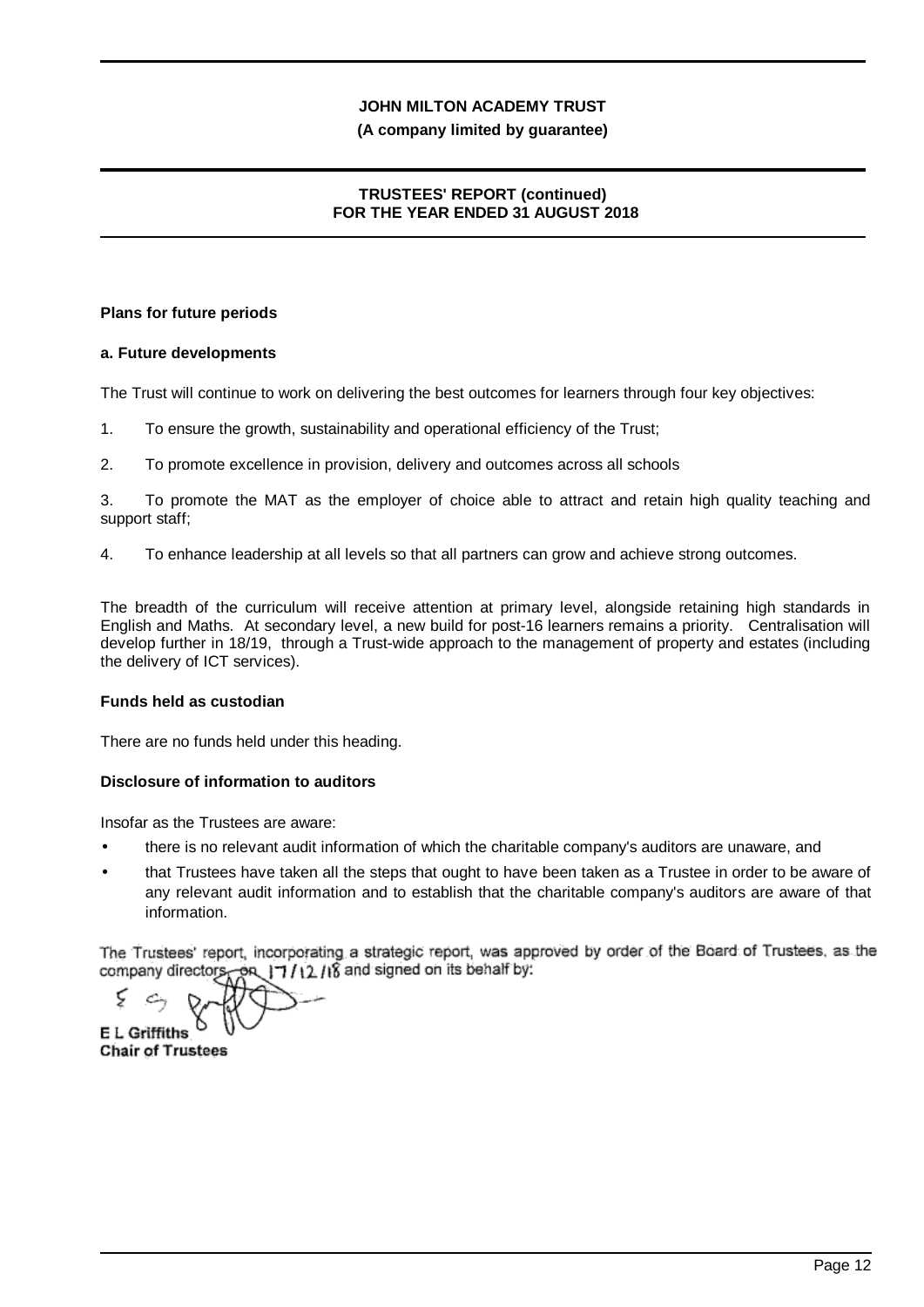#### **(A company limited by guarantee)**

#### **GOVERNANCE STATEMENT**

#### **Scope of Responsibility**

As Trustees, we acknowledge we have overall responsibility for ensuring that John Milton Academy Trust has an effective and appropriate system of control, financial and otherwise. However such a system is designed to manage rather than eliminate the risk of failure to achieve business objectives, and can provide only reasonable and not absolute assurance against material misstatement or loss.

The Board of Trustees has delegated the day-to-day responsibility to the Chief Executive Officer, as Accounting Officer, for ensuring financial controls conform with the requirements of both propriety and good financial management and in accordance with the requirements and responsibilities assigned to it in the funding agreement between John Milton Academy Trust and the Secretary of State for Education. They are also responsible for reporting to the Board of Trustees any material weaknesses or breakdowns in internal control.

#### **Governance**

The information on governance included here supplements that described in the Trustees' report and in the Statement of Trustees' responsibilities. The Board of Trustees has formally met 4 times during the year. Attendance during the year at meetings of the Board of Trustees was as follows:

| Trustee                                                             | Meetings attended | Out of a possible |
|---------------------------------------------------------------------|-------------------|-------------------|
| T Barker, Vice Chair of the Trust / Chair of the<br>Audit Committee | 2                 |                   |
| J Deane, Chair of Finance and Business                              |                   |                   |
| A D Emms                                                            |                   |                   |
| ID Gallagher                                                        |                   |                   |
| E Gibson                                                            |                   | 2                 |
| E L Griffiths, Chair of the Trust                                   |                   |                   |
| K D L Grimes, Chief Executive Officer                               |                   |                   |
| A M Mayhew                                                          |                   |                   |
| D Nunn                                                              |                   |                   |
| A Ridealgh                                                          |                   |                   |
| P Thirkettle, Chair of Standards, Personnel and<br><b>GDPR</b>      | 3                 | 3                 |

The composition of the Board of Trustees during the 2017-18 period included an Education & Standards Committee and a Business & Risk Committee.

The Trustees reflected on issues faced during the first Academy year using a variety of means, including:

- The framework for Trustees under the Academies Financial Handbook which outlines their responsibilities
- Trust Development Plan approved on 14th July 2017
- Use of Trust Governor to plan, implement and disseminate information to all Trustees
- Training for trustees and heads using both internal and external providers
- Review of the Trust's business plan
- Updating of the risk register regularly

In addition to the ongoing reviews as mentioned above, the '21 questions for Multi-Academy Trusts' by the allparty parliamentary group, covering the following areas, will be reviewed during the third year of academisation:

- Vision, ethos and strategy
- Governance structures
- Trustee Board effectiveness and conduct
- **Engagement**
- Effective accountability of the executive leadership
- Impact on outcomes for pupils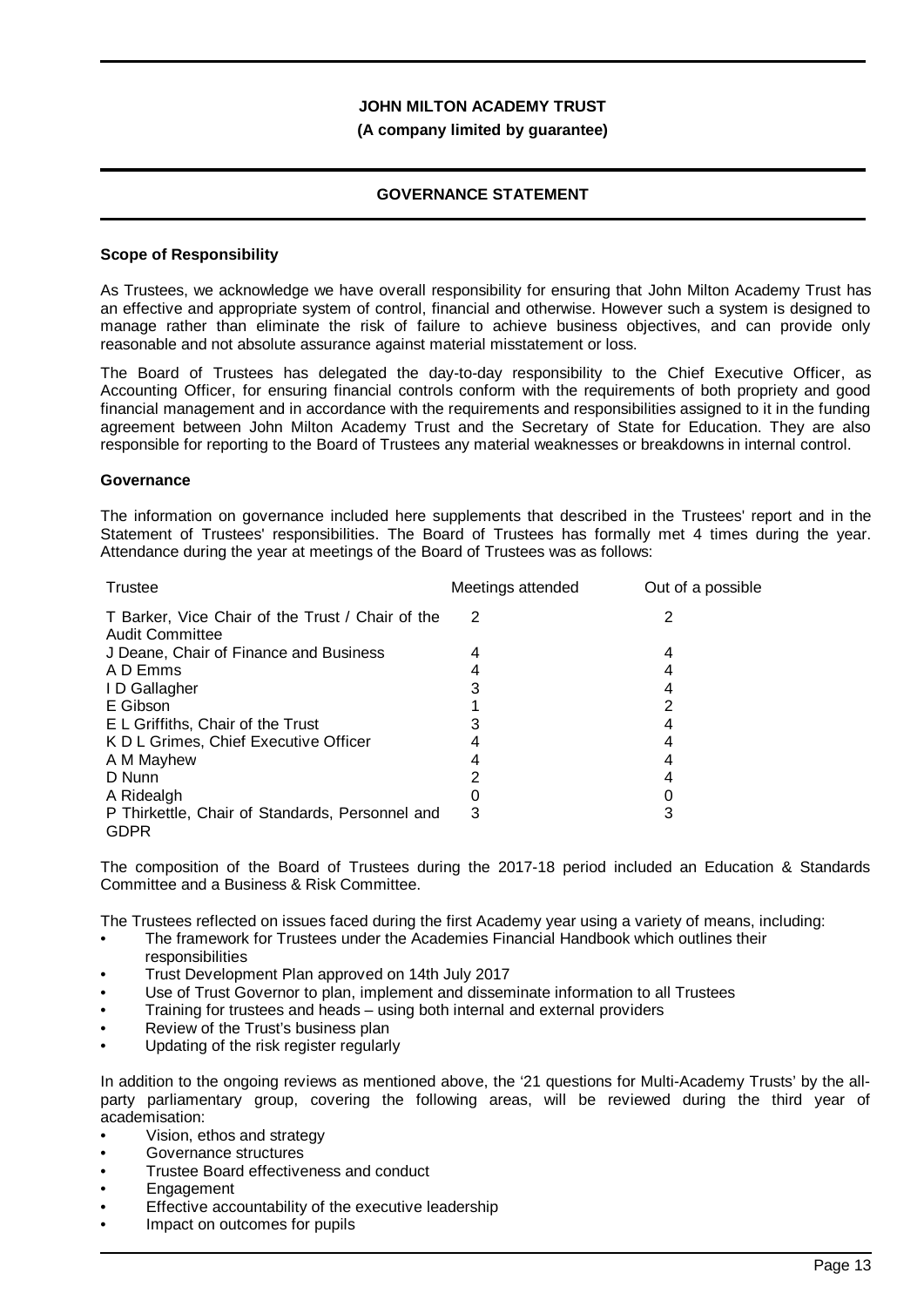#### **(A company limited by guarantee)**

## **GOVERNANCE STATEMENT (continued)**

In order to assess and review these areas, the majority of Board meetings through year were provided with a wide variety of source information including data and improvement reports for individual schools which identify strengths and weaknesses at local levels, financial management reports taken directly from the management information system, PSF, ensuring up to date information was received in a timely manner at each meeting; these reports were consolidated to include all budgets and fully annotated to ensure clarity of information. Internal audit reports, risk assessments and analysis data from external sources were all used to aid the Trustees in assessing the effectiveness of their governance and progress of the Trust.

The Trustees appointed Schools' Choice to carry out termly Internal Audit reviews on each of the schools in the academy trust. All five visits, reports and action plans have been completed, and the next set of audit visits are scheduled for the autumn 2018 term.

The Business and Risk Committee is a sub-committee of the main Board of Trustees. Its purpose is to approve strategy and policy, and monitor financial and operational standards.

Attendance at meetings in the year was as follows:

| Trustee                                                        | Meetings attended | Out of a possible |  |
|----------------------------------------------------------------|-------------------|-------------------|--|
| J Deane, Chair of Finance and Business                         |                   | 4                 |  |
| D Nunn                                                         |                   | 4                 |  |
| P Thirkettle, Chair of Standards, Personnel and<br><b>GDPR</b> |                   |                   |  |

The Education and Standards Committee is also a sub-committee of the main Board of Trustees. Its purpose is to approve education strategy and policy, and monitor governance, safeguarding and educational standards across the MAT.

Attendance at meetings in the year was as follows:

| Trustee                               | Meetings attended | Out of a possible |  |
|---------------------------------------|-------------------|-------------------|--|
| A Emms                                |                   |                   |  |
| E Griffiths, Chair of the Trust       |                   |                   |  |
| K D L Grimes, Chief Executive Officer |                   |                   |  |
| A Mayhew                              |                   |                   |  |

#### **Review of Value for Money**

As Accounting Officer, the Chief Executive Officer has responsibility for ensuring that the Trust delivers good value in the use of public resources. The Accounting Officer understands that value for money refers to the educational and wider societal outcomes achieved in return for the taxpayer resources received.

The Accounting Officer considers how the Trust's use of its resources has provided good value for money during each academic year, and reports to the Board of Trustees where value for money can be improved, including the use of benchmarking data where appropriate. The Accounting Officer for the Trust has delivered improved value for money during the year by:

- Delivering cost-effective central appointments to support school improvement. The roles of the CEO CFO and HR have delivered legal and financial compliance across all schools enabling headteachers to focus on the quality of learning and teaching;
- Providing cost-effective training and resources for English (Destination Readers) and Maths (White-Rose) across the primary phase to support student progress and transition;
- Negotiating cost-effective partnerships with PiXL (Partners in Excellence) to facilitate high quality intervention resources and support across all phases: primary, secondary and post-16;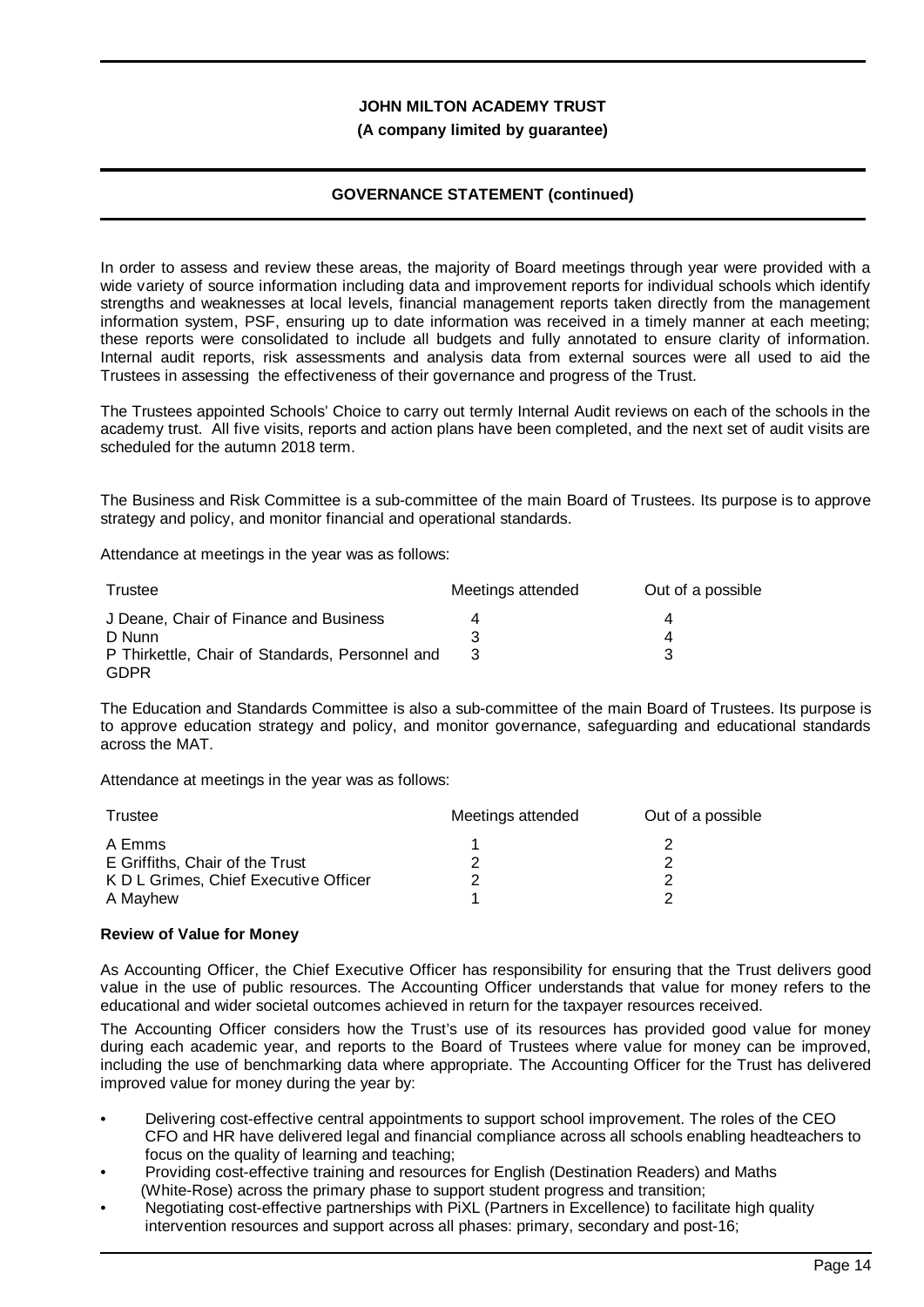### **(A company limited by guarantee)**

## **GOVERNANCE STATEMENT (continued)**

• Ensuring high quality and consistent support for governance through cost-effective clerking and bespoke training, tailored to the identified needs of the Trust.

#### **The Purpose of the System of Internal Control**

The system of internal control is designed to manage risk to a reasonable level rather than to eliminate all risk of failure to achieve policies, aims and objectives; it can therefore only provide reasonable and not absolute assurance of effectiveness. The system of internal control is based on an ongoing process designed to identify and prioritise the risks to the achievement of Trust policies, aims and objectives, to evaluate the likelihood of those risks being realised and the impact should they be realised, and to manage them efficiently, effectively and economically. The system of internal control has been in place in John Milton Academy Trust for the year 1 September 2017 to 31 August 2018 and up to the date of approval of the annual report and financial statements.

#### **Capacity to Handle Risk**

The Board of Trustees has reviewed the key risks to which the Trust is exposed together with the operating, financial and compliance controls that have been implemented to mitigate those risks. The Board of Trustees is of the view that there is a formal ongoing process for identifying, evaluating and managing the Trust's significant risks, that has been in place for the year 1 September 2017 to 31 August 2018 and up to the date of approval of the annual report and financial statements. This process is regularly reviewed by the Board of Trustees.

#### **The Risk and Control Framework**

The Trust's system of internal financial control is based on a framework of regular management information and administrative procedures including the segregation of duties and a system of delegation and accountability. In particular, it includes:

- comprehensive budgeting and monitoring systems with an annual budget and periodic financial reports which are reviewed and agreed by the Board of Trustees;
- regular reviews by the Board of Trustees of reports which indicate financial performance against the forecasts and of major purchase plans, capital works and expenditure programmes;
- setting targets to measure financial and other performance:
- clearly defined purchasing (asset purchase or capital investment) guidelines;
- delegation of authority and segregation of duties;
- identification and management of risks.

The Board of Trustees has considered the need for a specific internal audit function and has decided to appoint Schools Choice as internal auditor.

The internal auditor's role includes giving advice on financial matters and performing a range of checks on the Trust's financial systems. In particular the checks carried out in the current period included:

- Purchasing process check
- Income Controls process check
- Data Security process check
- Insurance process check
- Monitoring & Review process check
- Audit process check
- Tax process check
- Purchasing transactional test
- Income Controls transactional test
- Monitoring & Review transactional test
- Payroll transactional test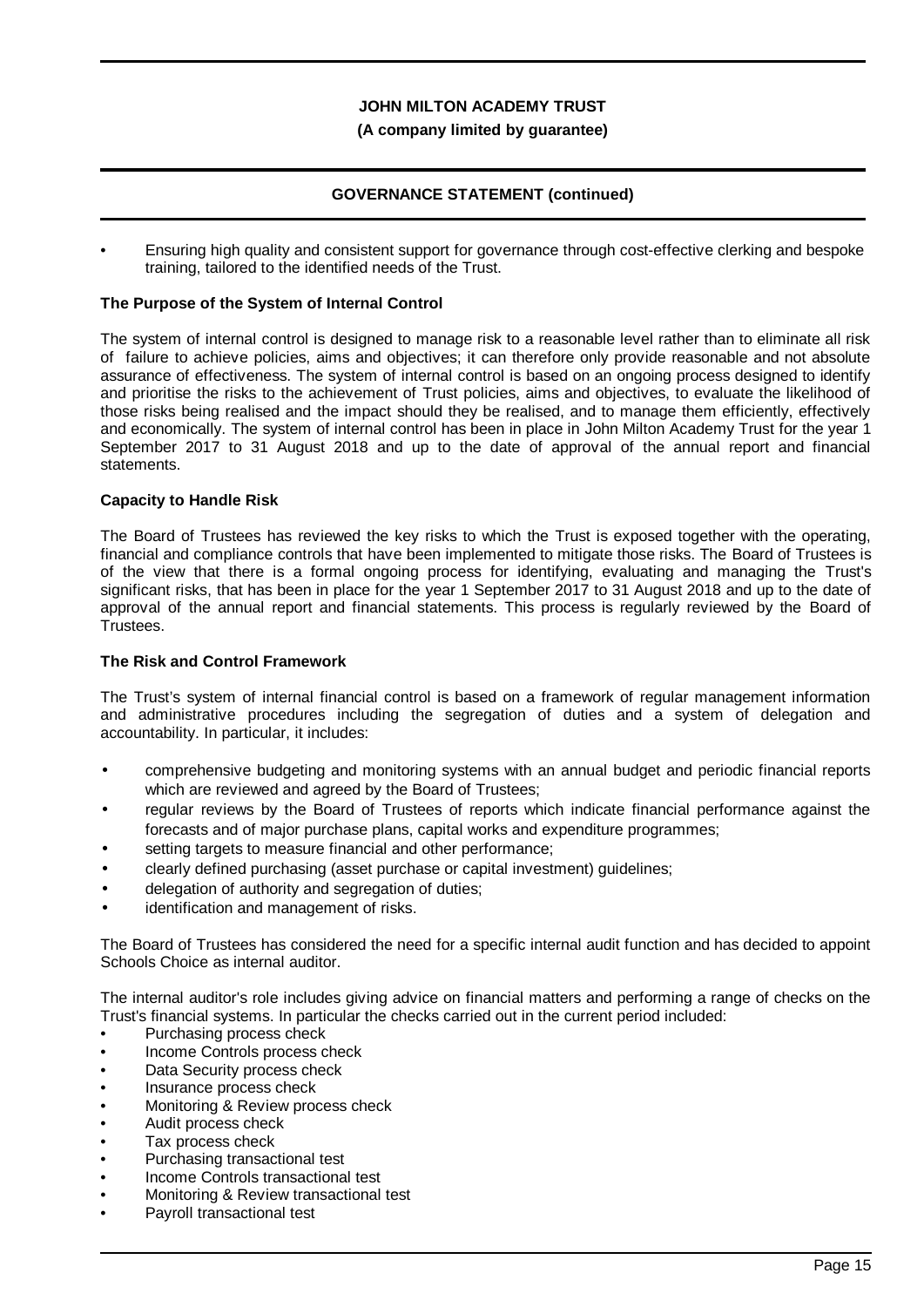**(A company limited by guarantee)**

## **GOVERNANCE STATEMENT (continued)**

On a termly basis, the internal auditor reports to the Board of Trustees through the audit committee on the operation of the systems of control and on the discharge of the Board of Trustees' financial responsibilities.

Action plans were drawn up following the visits and these have been implemented. Further internal audit visits are scheduled for each school within John Milton Academy Trust in each of the next three terms, and these will ensure any action has been embedded.

#### **Review of Effectiveness**

As Accounting Officer, the Chief Executive Officer has responsibility for reviewing the effectiveness of the system of internal control. During the year in question the review has been informed by:

- the work of the internal auditor;
- the work of the external auditors;
- the financial management and governance self-assessment process;
- the work of the executive managers within the Trust who have responsibility for the development and maintenance of the internal control framework.

The Accounting Officer has been advised of the implications of the result of their review of the system of internal control by the board of trustees and a plan to address any areas of weaknesses and ensure continuous improvement of the system is in place.

Approved by order of the members of the Board of Trustees on  $17/12/18$  and signed on their behalf, by: will D. Grimes

**E L Griffiths Chair of Trustees**

**K D L Grimes Accounting Officer**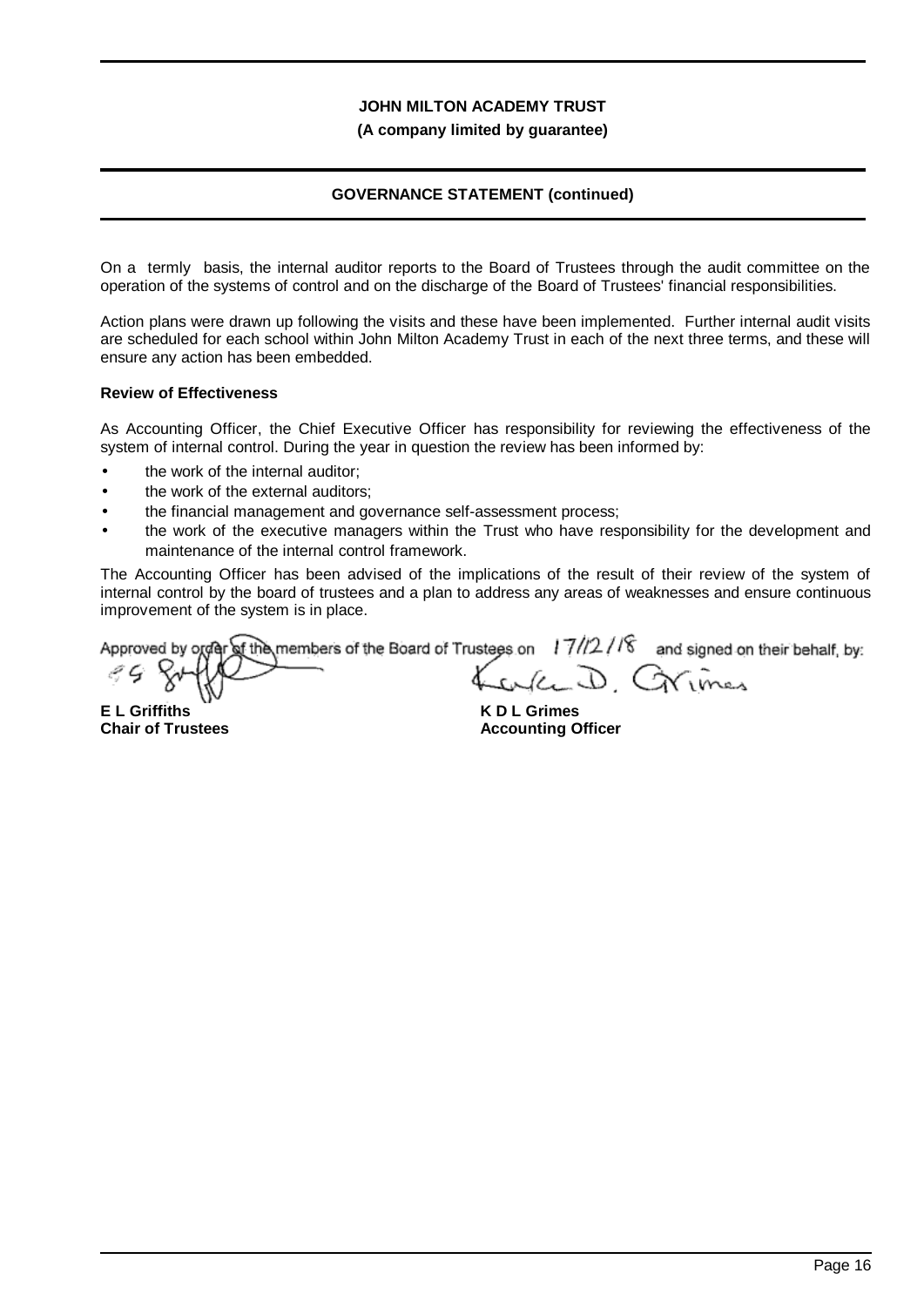#### **(A company limited by guarantee)**

## **STATEMENT ON REGULARITY, PROPRIETY AND COMPLIANCE**

As Accounting Officer of John Milton Academy Trust I have considered my responsibility to notify the academy trust board of trustees and the Education & Skills Funding Agency (ESFA) of material irregularity, impropriety and non-compliance with terms and conditions of all funding received by the academy trust, under the funding agreement in place between the academy trust and the Secretary of State for Education. As part of my consideration I have had due regard to the requirements of the Academies Financial Handbook 2017.

I confirm that I and the academy trust board of trustees are able to identify any material irregular or improper use of funds by the academy trust, or material non-compliance with the terms and conditions of funding under the academy trust's funding agreement and the Academies Financial Handbook 2017.

I confirm that no instances of material irregularity, impropriety or funding non-compliance have been discovered to date. If any instances are identified after the date of this statement, these will be notified to the board of trustees and ESFA.

and Grimer

**K D L Grimes Accounting Officer**

 $17/12/18$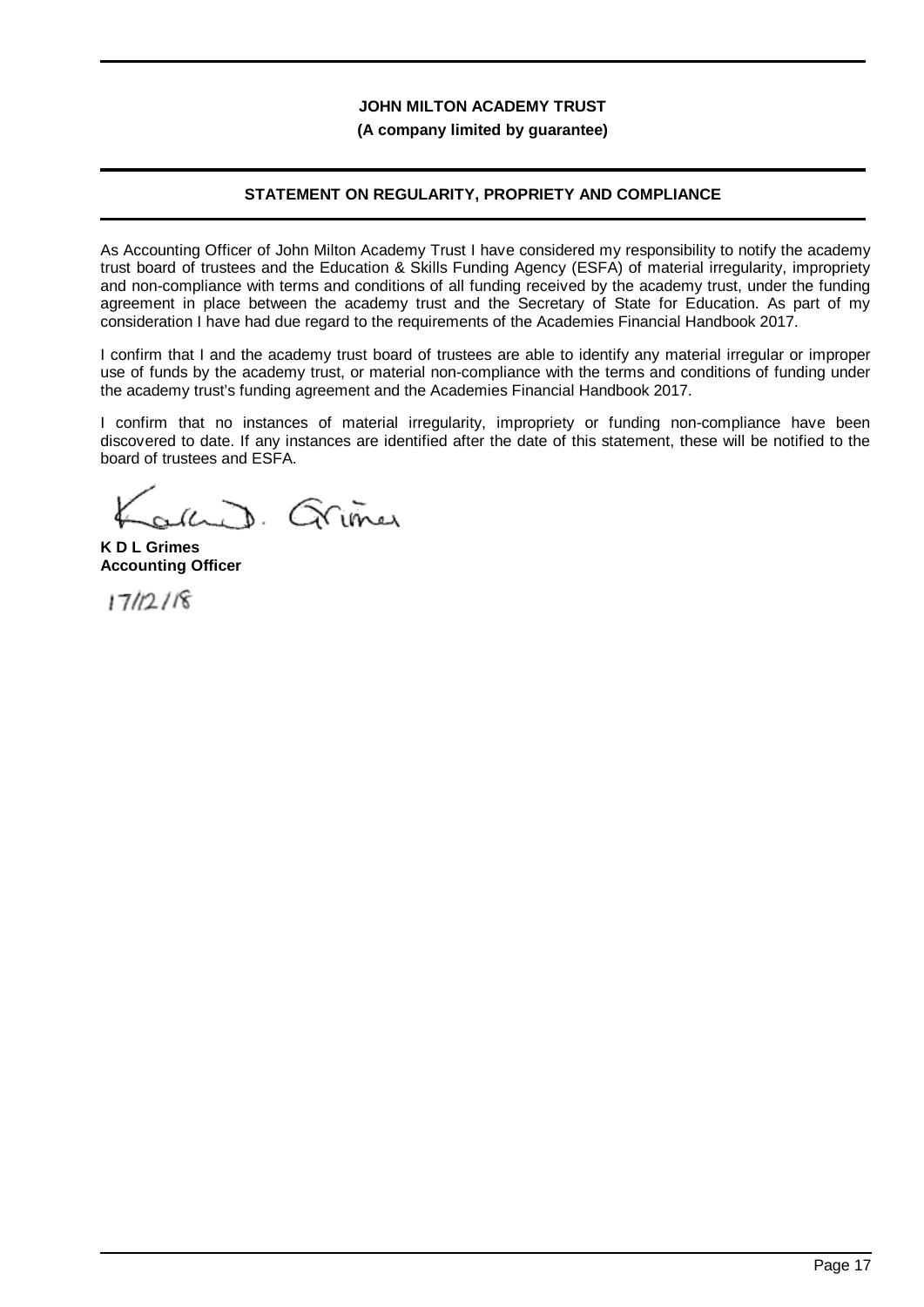#### **(A company limited by guarantee)**

## **STATEMENT OF TRUSTEES' RESPONSIBILITIES FOR THE YEAR ENDED 31 AUGUST 2018**

The Trustees (who are also the directors of the charitable company for the purposes of company law) are responsible for preparing the Trustees' report and the financial statements in accordance with the Annual Accounts Direction issued by the Education & Skills Funding Agency, United Kingdom Accounting Standards (United Kingdom Generally Accepted Accounting Practice) and applicable law and regulations.

Company law requires the Trustees to prepare financial statements for each financial year. Under company law the Trustees must not approve the financial statements unless they are satisfied that they give a true and fair view of the state of affairs of the charitable company and of its incoming resources and application of resources, including its income and expenditure, for that period. In preparing these financial statements, the Trustees are required to:

- select suitable accounting policies and then apply them consistently;
- observe the methods and principles of the Charities SORP 2015 and the Academies Accounts Direction 2017 to 2018;
- make judgments and accounting estimates that are reasonable and prudent;
- state whether applicable UK Accounting Standards have been followed, subject to any material departures disclosed and explained in the financial statements;
- prepare the financial statements on the going concern basis unless it is inappropriate to presume that the charitable company will continue in business.

The Trustees are responsible for keeping adequate accounting records that are sufficient to show and explain the charitable company's transactions and disclose with reasonable accuracy at any time the financial position of the charitable company and enable them to ensure that the financial statements comply with the Companies Act 2006. They are also responsible for safeguarding the assets of the charitable company and hence for taking reasonable steps for the prevention and detection of fraud and other irregularities.

The Trustees are responsible for ensuring that in its conduct and operation the charitable company applies financial and other controls, which conform with the requirements both of propriety and of good financial management. They are also responsible for ensuring grants received from ESFA/DfE have been applied for the purposes intended.

The Trustees are responsible for the maintenance and integrity of the corporate and financial information included on the charitable company's website. Legislation in the United Kingdom governing the preparation and dissemination of financial statements may differ from legislation in other jurisdictions.

Approved by order of the members of the Board of Trustees on  $\frac{17}{12}$  |  $\frac{27}{8}$  and signed on its behalf by:

**E L Griffiths Chair of Trustees**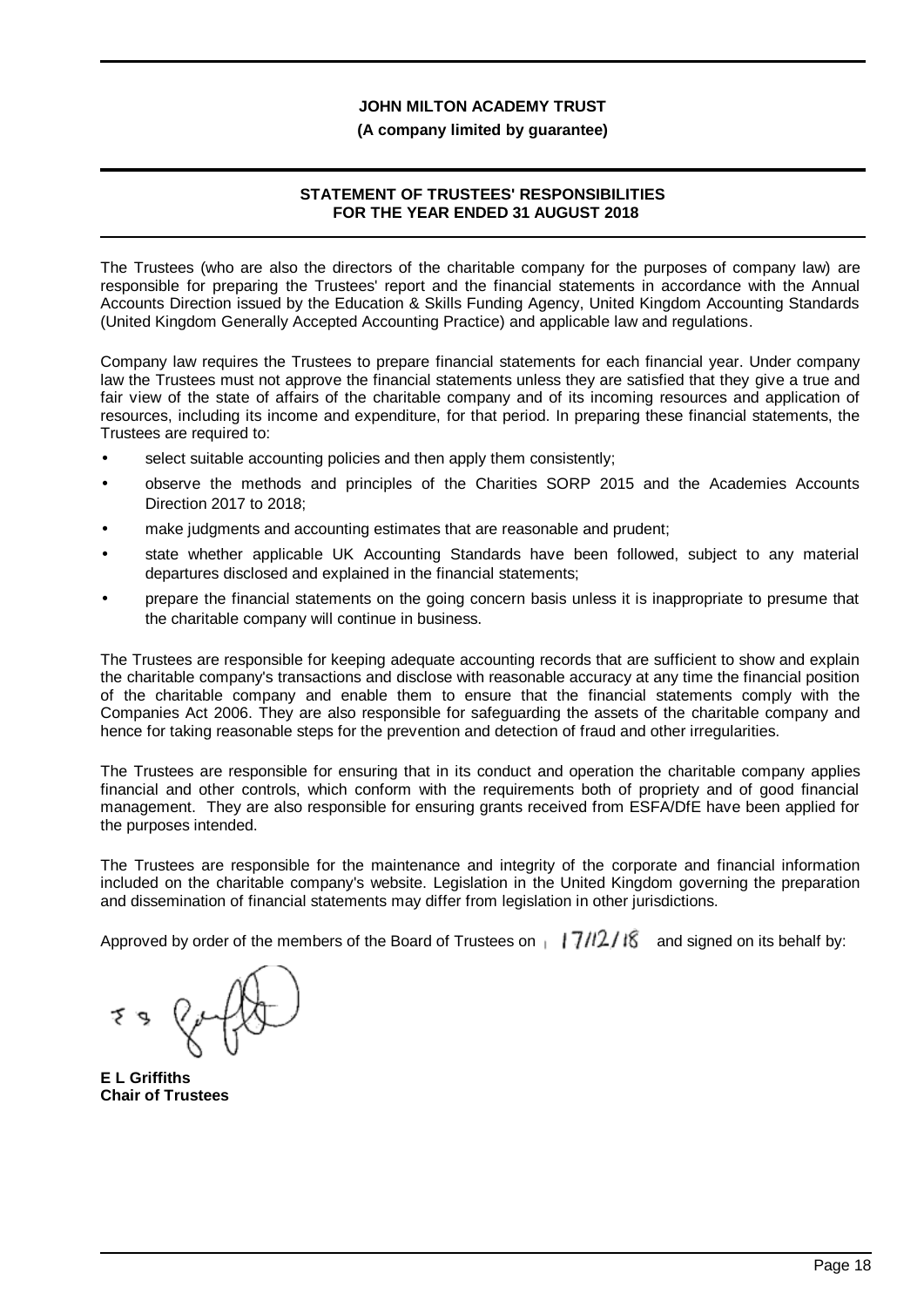#### **(A company limited by guarantee)**

#### **INDEPENDENT AUDITORS' REPORT ON THE FINANCIAL STATEMENTS TO THE MEMBERS OF JOHN MILTON ACADEMY TRUST**

### **Opinion**

We have audited the financial statements of John Milton Academy Trust (the 'academy') for the year ended 31 August 2018 which comprise the Statement of financial activities incorporating income and expenditure account, the Balance sheet, the Statement of cash flows and the related notes, including a summary of significant accounting policies. The financial reporting framework that has been applied in their preparation is applicable law, United Kingdom Accounting Standards (United Kingdom Generally Accepted Accounting Practice), including Financial Reporting Standard 102 'The Financial Reporting Standard applicable in the UK and Republic of Ireland', the Charities SORP 2015 and the Academies Accounts Direction 2017 to 2018 issued by the Education & Skills Funding Agency.

In our opinion the financial statements:

- give a true and fair view of the state of the academy's affairs as at 31 August 2018 and of its incoming resources and application of resources, including its income and expenditure for the year then ended;
- have been properly prepared in accordance with United Kingdom Generally Accepted Accounting Practice; and
- have been prepared in accordance with the requirements of the Companies Act 2006, the Charities SORP 2015 and the Academies Accounts Direction 2017 to 2018 issued by the Education & Skills Funding Agency.

### **Basis for opinion**

We conducted our audit in accordance with International Standards on Auditing (UK) (ISAs (UK)) and applicable law. Our responsibilities under those standards are further described in the Auditors' responsibilities for the audit of the financial statements section of our report. We are independent of the academy in accordance with the ethical requirements that are relevant to our audit of the financial statements in the United Kingdom, including the Financial Reporting Council's Ethical Standard, and we have fulfilled our other ethical responsibilities in accordance with these requirements. We believe that the audit evidence we have obtained is sufficient and appropriate to provide a basis for our opinion.

#### **Conclusions relating to going concern**

We have nothing to report in respect of the following matters in relation to which the ISAs (UK) require us to report to you where:

- the Trustees' use of the going concern basis of accounting in the preparation of the financial statements is not appropriate; or
- the Trustees have not disclosed in the financial statements any identified material uncertainties that may cast significant doubt about the academy's ability to continue to adopt the going concern basis of accounting for a period of at least twelve months from the date when the financial statements are authorised for issue.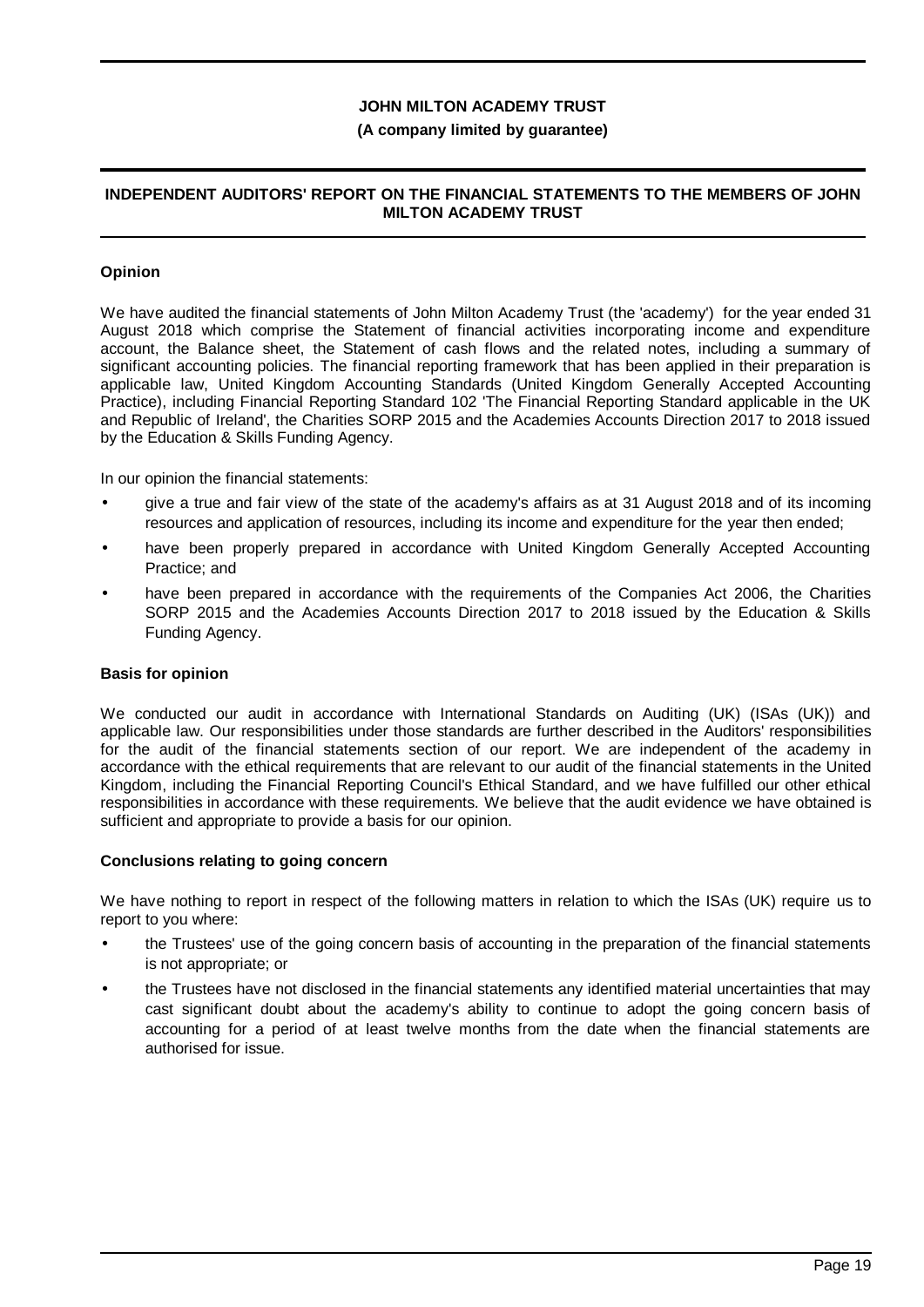#### **(A company limited by guarantee)**

#### **INDEPENDENT AUDITORS' REPORT ON THE FINANCIAL STATEMENTS TO THE MEMBERS OF JOHN MILTON ACADEMY TRUST**

#### **Other information**

The Trustees are responsible for the other information. The other information comprises the information included in the Annual report, other than the financial statements and our Auditors' report thereon. Our opinion on the financial statements does not cover the other information and, except to the extent otherwise explicitly stated in our report, we do not express any form of assurance conclusion thereon.

In connection with our audit of the financial statements, our responsibility is to read the other information and, in doing so, consider whether the other information is materially inconsistent with the financial statements or our knowledge obtained in the audit or otherwise appears to be materially misstated. If we identify such material inconsistencies or apparent material misstatements, we are required to determine whether there is a material misstatement in the financial statements or a material misstatement of the other information. If, based on the work we have performed, we conclude that there is a material misstatement of this other information, we are required to report that fact.

We have nothing to report in this regard.

#### **Opinion on other matters prescribed by the Companies Act 2006**

In our opinion, based on the work undertaken in the course of the audit:

- the information given in the Trustees' report including the Strategic report for the financial year for which the financial statements are prepared is consistent with the financial statements.
- the Trustees' report and the Strategic report have been prepared in accordance with applicable legal requirements.

#### **Matters on which we are required to report by exception**

In the light of our knowledge and understanding of the academy and its environment obtained in the course of the audit, we have not identified material misstatements in the Trustees' report including the Strategic report.

We have nothing to report in respect of the following matters in relation to which the Companies Act 2006 requires us to report to you if, in our opinion:

- adequate accounting records have not been kept, or returns adequate for our audit have not been received from branches not visited by us; or
- the financial statements are not in agreement with the accounting records and returns; or
- certain disclosures of Trustees' remuneration specified by law are not made; or
- we have not received all the information and explanations we require for our audit.

#### **Responsibilities of trustees**

As explained more fully in the Statement of Trustees' responsibilities, the Trustees (who are also the directors of the academy for the purposes of company law) are responsible for the preparation of the financial statements and for being satisfied that they give a true and fair view, and for such internal control as the Trustees determine is necessary to enable the preparation of financial statements that are free from material misstatement, whether due to fraud or error.

In preparing the financial statements, the Trustees are responsible for assessing the academy's ability to continue as a going concern, disclosing, as applicable, matters related to going concern and using the going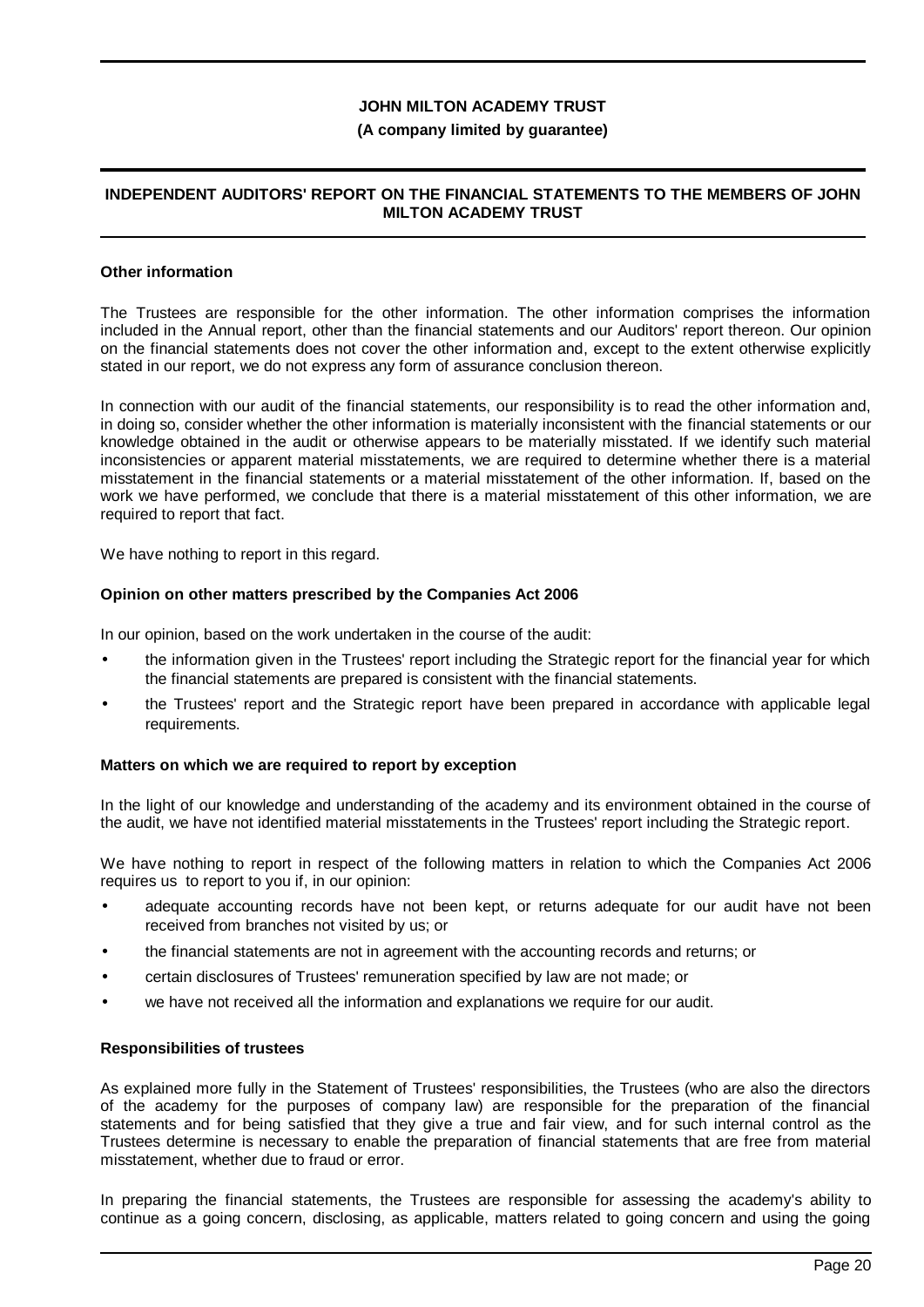#### **(A company limited by guarantee)**

#### **INDEPENDENT AUDITORS' REPORT ON THE FINANCIAL STATEMENTS TO THE MEMBERS OF JOHN MILTON ACADEMY TRUST**

concern basis of accounting unless the Trustees either intend to liquidate the academy or to cease operations, or have no realistic alternative but to do so.

#### **Auditors' responsibilities for the audit of the financial statements**

Our objectives are to obtain reasonable assurance about whether the financial statements as a whole are free from material misstatement, whether due to fraud or error, and to issue an Auditors' report that includes our opinion. Reasonable assurance is a high level of assurance, but is not a guarantee that an audit conducted in accordance with ISAs (UK) will always detect a material misstatement when it exists. Misstatements can arise from fraud or error and are considered material if, individually or in the aggregate, they could reasonably be expected to influence the economic decisions of users taken on the basis of these financial statements.

A further description of our responsibilities for the audit of the financial statements is located on the Financial Reporting Council's website at: www.frc.org.uk/auditorsresponsibilities. This description forms part of our Auditors' report.

#### **Use of our report**

This report is made solely to the academy's members, as a body, in accordance with Chapter 3 of Part 16 of the Companies Act 2006. Our audit work has been undertaken so that we might state to the academy's members those matters we are required to state to them in an Auditors' report and for no other purpose. To the fullest extent permitted by law, we do not accept or assume responsibility to anyone other than the academy and its members, as a body, for our audit work, for this report, or for the opinions we have formed.

citi, Gowen LLP

Giles Kerkham FCA DChA (Senior statutory auditor)

for and on behalf of

**Larking Gowen LLP**

Chartered Accountants Statutory Auditors

1 Claydon Business Park Great Blakenham Ipswich IP6 0NL Date:  $8.11.18$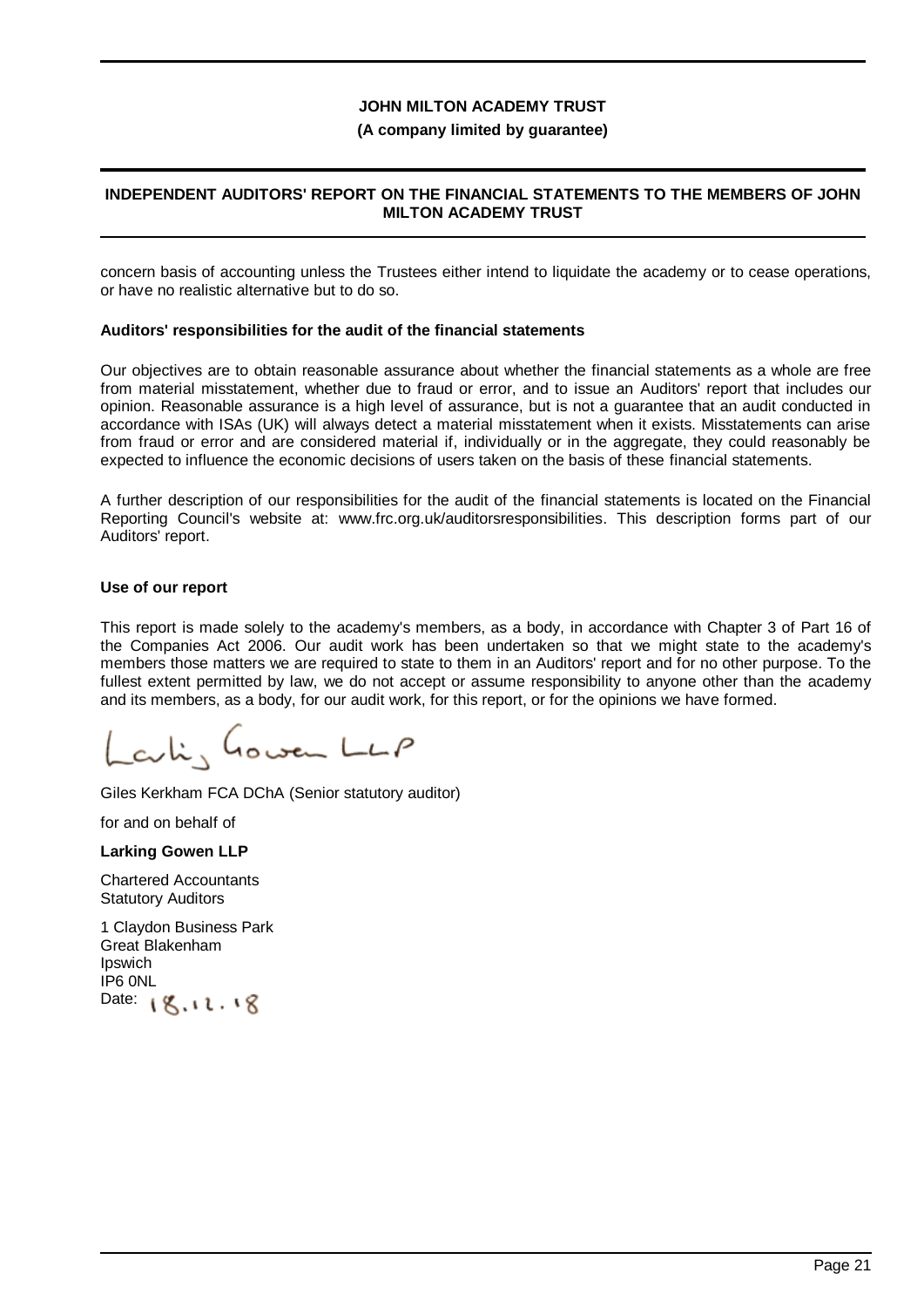#### **(A company limited by guarantee)**

### **INDEPENDENT REPORTING ACCOUNTANTS' ASSURANCE REPORT ON REGULARITY TO JOHN MILTON ACADEMY TRUST AND THE EDUCATION & SKILLS FUNDING AGENCY**

In accordance with the terms of our engagement letter dated 16 November 2016 and further to the requirements of the Education & Skills Funding Agency (ESFA) as included in the Academies Accounts Direction 2017 to 2018, we have carried out an engagement to obtain limited assurance about whether the expenditure disbursed and income received by John Milton Academy Trust during the year 1 September 2017 to 31 August 2018 have been applied to the purposes identified by Parliament and the financial transactions conform to the authorities which govern them.

This report is made solely to John Milton Academy Trust and the ESFA in accordance with the terms of our engagement letter. Our work has been undertaken so that we might state to John Milton Academy Trust and the ESFA those matters we are required to state in a report and for no other purpose. To the fullest extent permitted by law, we do not accept or assume responsibility to anyone other than John Milton Academy Trust and the ESFA, for our work, for this report, or for the conclusion we have formed.

#### **Respective responsibilities of John Milton Academy Trust's accounting officer and the reporting accountant**

The Accounting Officer is responsible, under the requirements of John Milton Academy Trust's funding agreement with the Secretary of State for Education dated 25 August 2016, and the Academies Financial Handbook extant from 1 September 2017, for ensuring that expenditure disbursed and income received is applied for the purposes intended by Parliament and the financial transactions conform to the authorities which govern them.

Our responsibilities for this engagement are established in the United Kingdom by our profession's ethical guidance and are to obtain limited assurance and report in accordance with our engagement letter and the requirements of the Academies Accounts Direction 2017 to 2018. We report to you whether anything has come to our attention in carrying out our work which suggests that in all material respects, expenditure disbursed and income received during the year 1 September 2017 to 31 August 2018 have not been applied to purposes intended by Parliament or that the financial transactions do not conform to the authorities which govern them.

#### **Approach**

We conducted our engagement in accordance with the Academies Accounts Direction 2017 to 2018 issued by the ESFA. We performed a limited assurance engagement as defined in our engagement letter.

The objective of a limited assurance engagement is to perform such procedures as to obtain information and explanations in order to provide us with sufficient appropriate evidence to express a negative conclusion on regularity.

A limited assurance engagement is more limited in scope than a reasonable assurance engagement and consequently does not enable us to obtain assurance that we would become aware of all significant matters that might be identified in a reasonable assurance engagement. Accordingly, we do not express a positive opinion.

Our engagement includes examination, on a test basis, of evidence relevant to the regularity and propriety of the academy's income and expenditure.

In planning and conducting our work we had due to professional guidance, including the Academies Accounts Direction 2016 to 2017. The work undertaken to draw to our conclusion, includes, but is not limited to:

- Enquiry of senior management and the academy's trustees.
- Inspection and review of the accouting records, meeting minutes, internal control procedures, management representations and declarations of interest.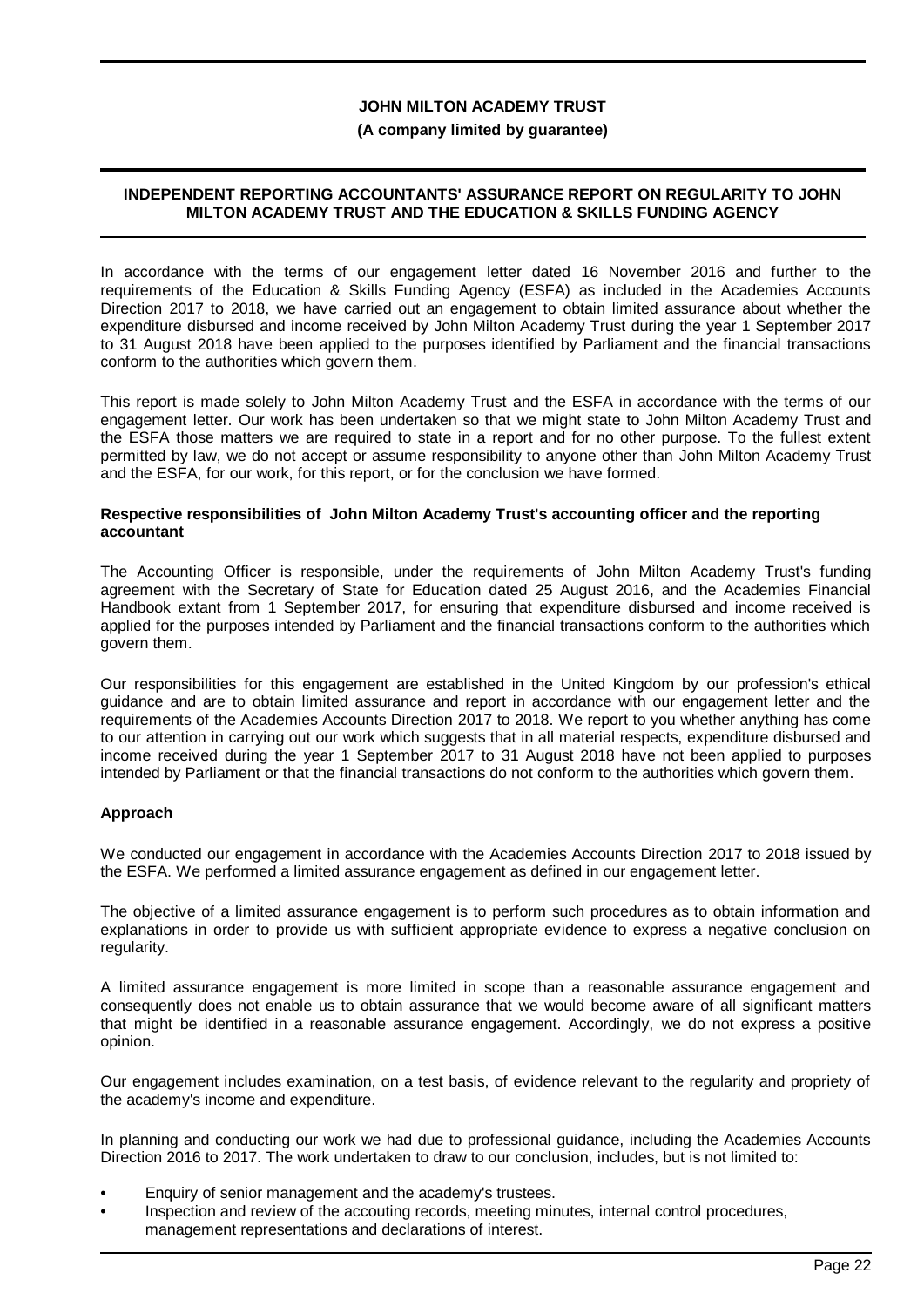#### **(A company limited by guarantee)**

### **INDEPENDENT REPORTING ACCOUNTANTS' ASSURANCE REPORT ON REGULARITY TO JOHN MILTON ACADEMY TRUST AND THE EDUCATION & SKILLS FUNDING AGENCY (continued)**

• Observation and re-performance of the financial controls.

## **Conclusion**

In the course of our work, nothing has come to our attention which suggests that in all material respects the expenditure disbursed and income received during the year 1 September 2017 to 31 August 2018 have not been applied to purposes intended by Parliament and the financial transactions do not conform to the authorities which govern them.

aling Governhal

**Larking Gowen LLP**

Chartered Accountants Statutory Auditors

1 Claydon Business Park Great Blakenham Ipswich IP6 0NL

Date:  $18.12.18$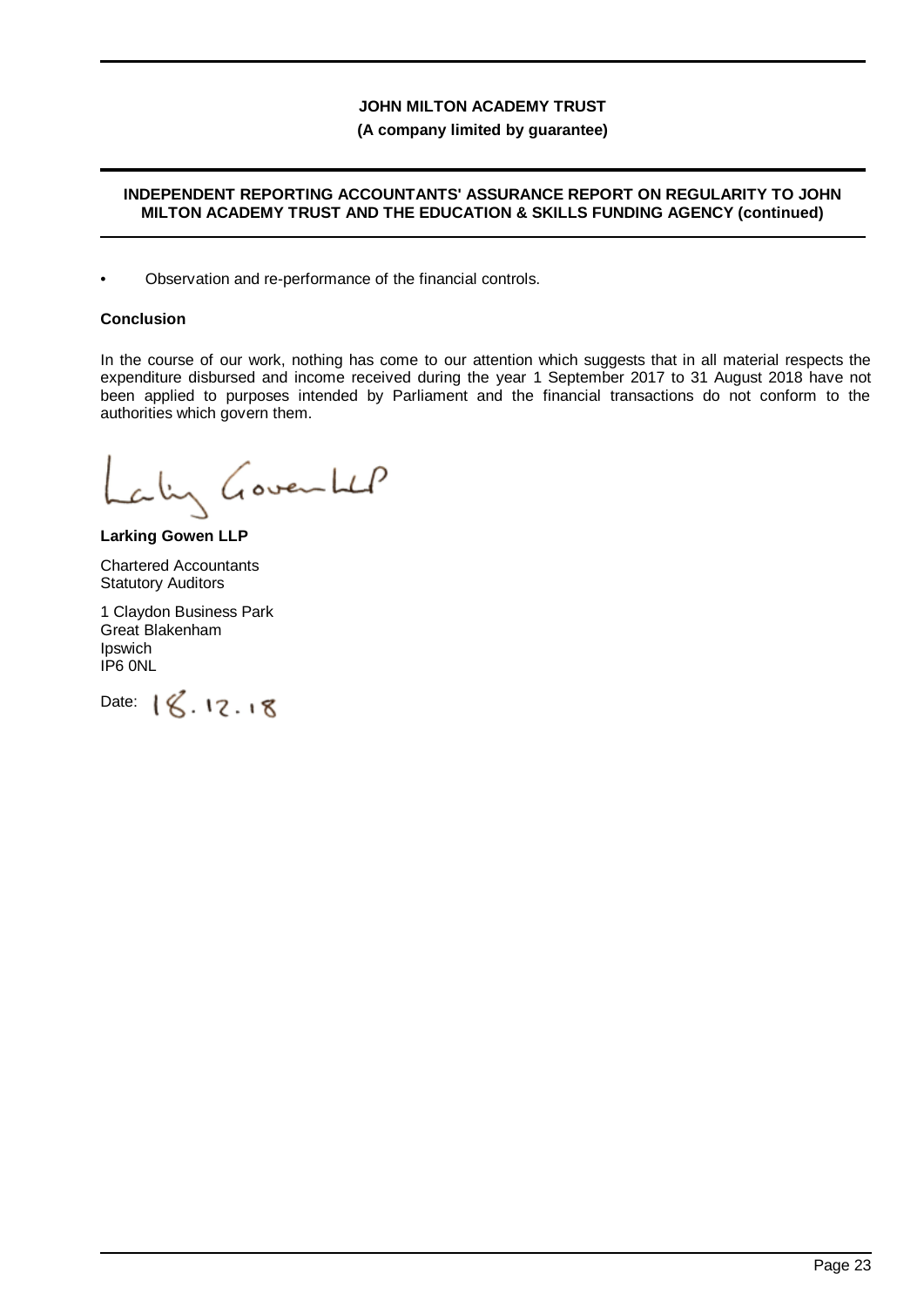## **(A company limited by guarantee)**

### **STATEMENT OF FINANCIAL ACTIVITIES INCORPORATING INCOME AND EXPENDITURE ACCOUNT FOR THE YEAR ENDED 31 AUGUST 2018**

|                                                                                  | <b>Note</b>    | <b>Restricted</b><br>funds<br>2018<br>£ | <b>Restricted</b><br>funds<br>2018<br>£ | fixed asset Unrestricted<br>funds<br>2018<br>£ | Total<br>funds<br>2018<br>£ | Total<br>funds<br>2017<br>£ |
|----------------------------------------------------------------------------------|----------------|-----------------------------------------|-----------------------------------------|------------------------------------------------|-----------------------------|-----------------------------|
| Income and endowments<br>from:                                                   |                |                                         |                                         |                                                |                             |                             |
| Donations & capital grants:<br>Transfer from local authority<br>on conversion    | $\overline{2}$ |                                         |                                         |                                                |                             | 19,942,810                  |
| Other donations and capital<br>grants                                            | $\overline{2}$ |                                         | 1,006,954                               | 30,921                                         | 1,037,875                   | 118,594                     |
| Charitable activities                                                            | 3              | 7,778,634                               |                                         | 5,600                                          | 7,784,234                   | 8,053,563                   |
| Other trading activities<br>Investments                                          | 4<br>5         |                                         |                                         | 349,707<br>693                                 | 349,707<br>693              | 270,879<br>477              |
| <b>Total income and</b><br>endowments                                            |                | 7,778,634                               | 1,006,954                               | 386,921                                        | 9,172,509                   | 28,386,323                  |
| <b>Expenditure on:</b>                                                           |                |                                         |                                         |                                                |                             |                             |
| Charitable activities                                                            |                | 7,996,211                               | 400,516                                 | 247,156                                        | 8,643,883                   | 8,378,177                   |
| <b>Total expenditure</b>                                                         | 6              | 7,996,211                               | 400,516                                 | 247,156                                        | 8,643,883                   | 8,378,177                   |
| Net income / (expenditure)<br>before transfers<br><b>Transfers between Funds</b> | 20             | (217, 577)<br>(95, 158)                 | 606,438<br>95,158                       | 139,765                                        | 528,626                     | 20,008,146                  |
| Net income / (expenditure)<br>before other recognised<br>gains and losses        |                | (312, 735)                              | 701,596                                 | 139,765                                        | 528,626                     | 20,008,146                  |
| Actuarial gains on defined<br>benefit pension schemes                            | 25             |                                         |                                         | 420,000                                        | 420,000                     | 206,000                     |
| Net movement in funds                                                            |                | (312, 735)                              | 701,596                                 | 559,765                                        | 948,626                     | 20,214,146                  |
| <b>Reconciliation of funds:</b>                                                  |                |                                         |                                         |                                                |                             |                             |
| Total funds brought forward                                                      |                | (1,024,415)                             | 20,954,919                              | 283,642                                        | 20,214,146                  |                             |
| <b>Total funds carried forward</b>                                               |                | (1, 337, 150)                           | 21,656,515                              | 843,407                                        | 21, 162, 772                | 20,214,146                  |
|                                                                                  |                |                                         |                                         |                                                |                             |                             |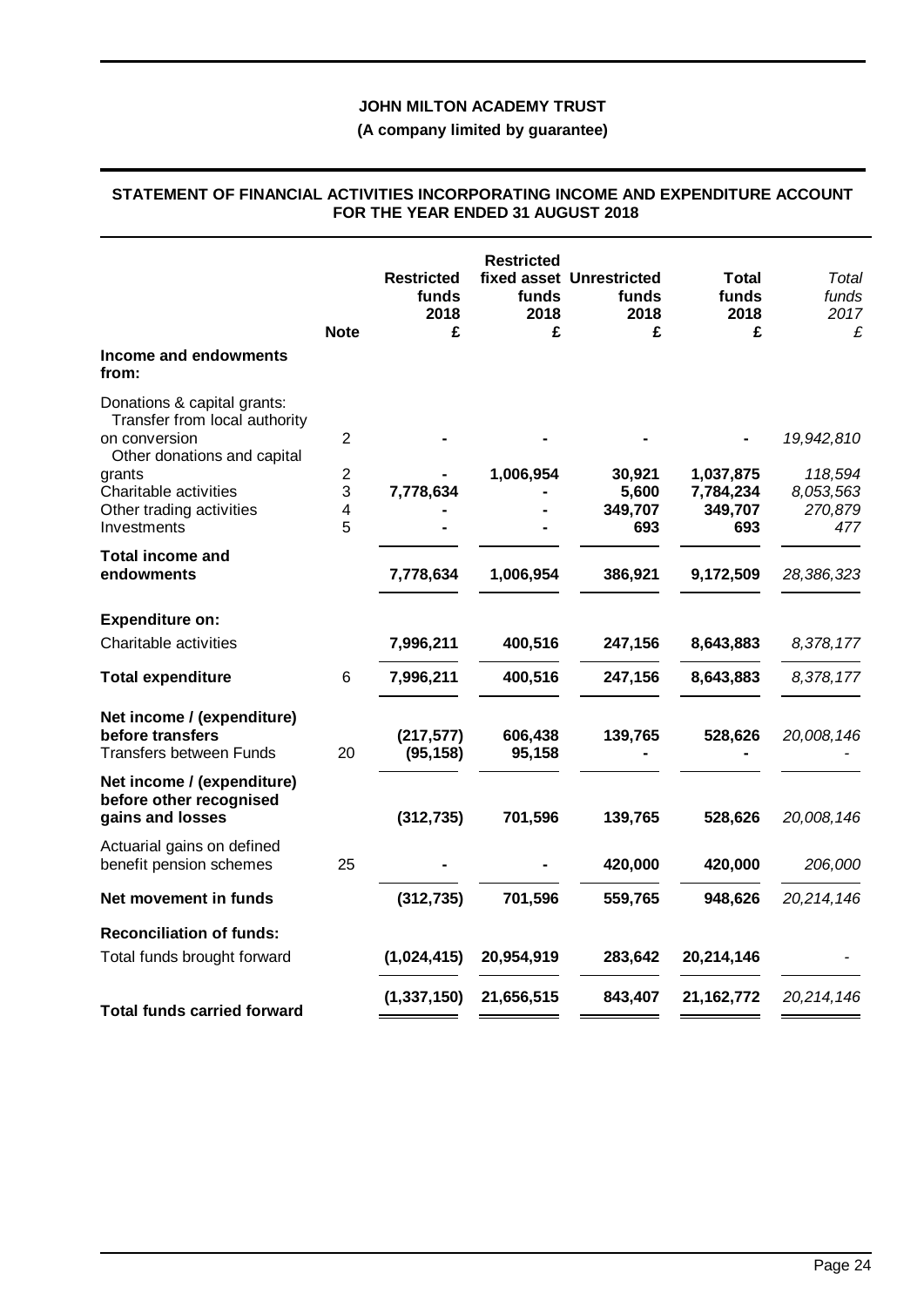#### **(A company limited by guarantee) REGISTERED NUMBER: 10298832**

### **BALANCE SHEET AS AT 31 AUGUST 2018**

|                                                                           | <b>Note</b> | £                         | 2018<br>£    | £                         | 2017<br>£     |
|---------------------------------------------------------------------------|-------------|---------------------------|--------------|---------------------------|---------------|
| <b>Fixed assets</b>                                                       |             |                           |              |                           |               |
| Intangible assets                                                         | 14          |                           | 1,066        |                           | 11,666        |
| Tangible assets                                                           | 15          |                           | 20,822,925   |                           | 20,890,724    |
|                                                                           |             |                           | 20,823,991   |                           | 20,902,390    |
| <b>Current assets</b>                                                     |             |                           |              |                           |               |
| <b>Stocks</b>                                                             | 16          | 3,575                     |              | 3,102                     |               |
| <b>Debtors</b>                                                            | 17          | 471,668                   |              | 225,876                   |               |
| Cash at bank and in hand                                                  |             | 1,587,048                 |              | 963,023                   |               |
|                                                                           |             | 2,062,291                 |              | 1,192,001                 |               |
| <b>Creditors:</b> amounts falling due within one<br>year                  | 18          | (662, 621)                |              | (556, 116)                |               |
| <b>Net current assets</b>                                                 |             |                           | 1,399,670    |                           | 635,885       |
| <b>Total assets less current liabilities</b>                              |             |                           | 22,223,661   |                           | 21,538,275    |
| <b>Creditors:</b> amounts falling due after more<br>than one year         | 19          |                           | (1,889)      |                           | (5, 129)      |
| Net assets excluding pension scheme<br><b>liabilities</b>                 |             |                           | 22,221,772   |                           | 21,533,146    |
| Defined benefit pension scheme liability                                  | 25          |                           | (1,059,000)  |                           | (1, 319, 000) |
| Net assets including pension scheme<br><b>liabilities</b>                 |             |                           | 21, 162, 772 |                           | 20,214,146    |
| <b>Funds of the academy</b>                                               |             |                           |              |                           |               |
| Restricted income funds:                                                  |             |                           |              |                           |               |
| Restricted income funds                                                   | 20          | 141,850                   |              | 294,585                   |               |
| Restricted fixed asset funds                                              | 20          | 21,656,515                |              | 20,954,919                |               |
| Restricted income funds excluding<br>pension liability<br>Pension reserve |             | 21,798,365<br>(1,059,000) |              | 21,249,504<br>(1,319,000) |               |
| Total restricted income funds                                             |             |                           | 20,739,365   |                           | 19,930,504    |
| Unrestricted funds                                                        | 20          |                           | 423,407      |                           | 283,642       |
| <b>Total funds</b>                                                        |             |                           | 21, 162, 772 |                           | 20,214,146    |
|                                                                           |             |                           |              |                           |               |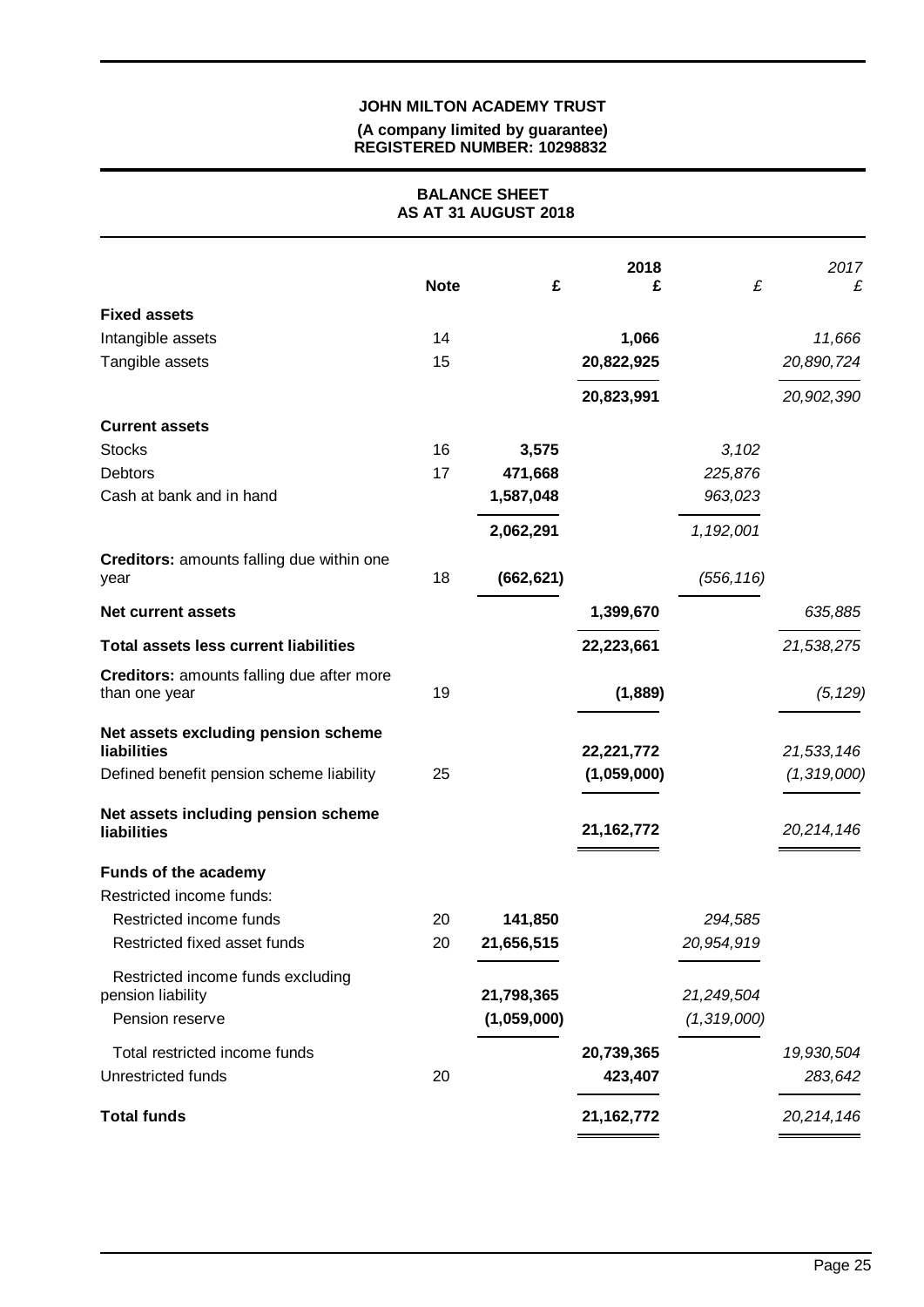**(A company limited by guarantee)**

#### **BALANCE SHEET (continued) AS AT 31 AUGUST 2018**

The financial statements on pages 24 to 50 were approved by the Trustees, and authorised for issue, on and are signed on their behalf, by:

ęς **E L Griffiths Chair of Trustees**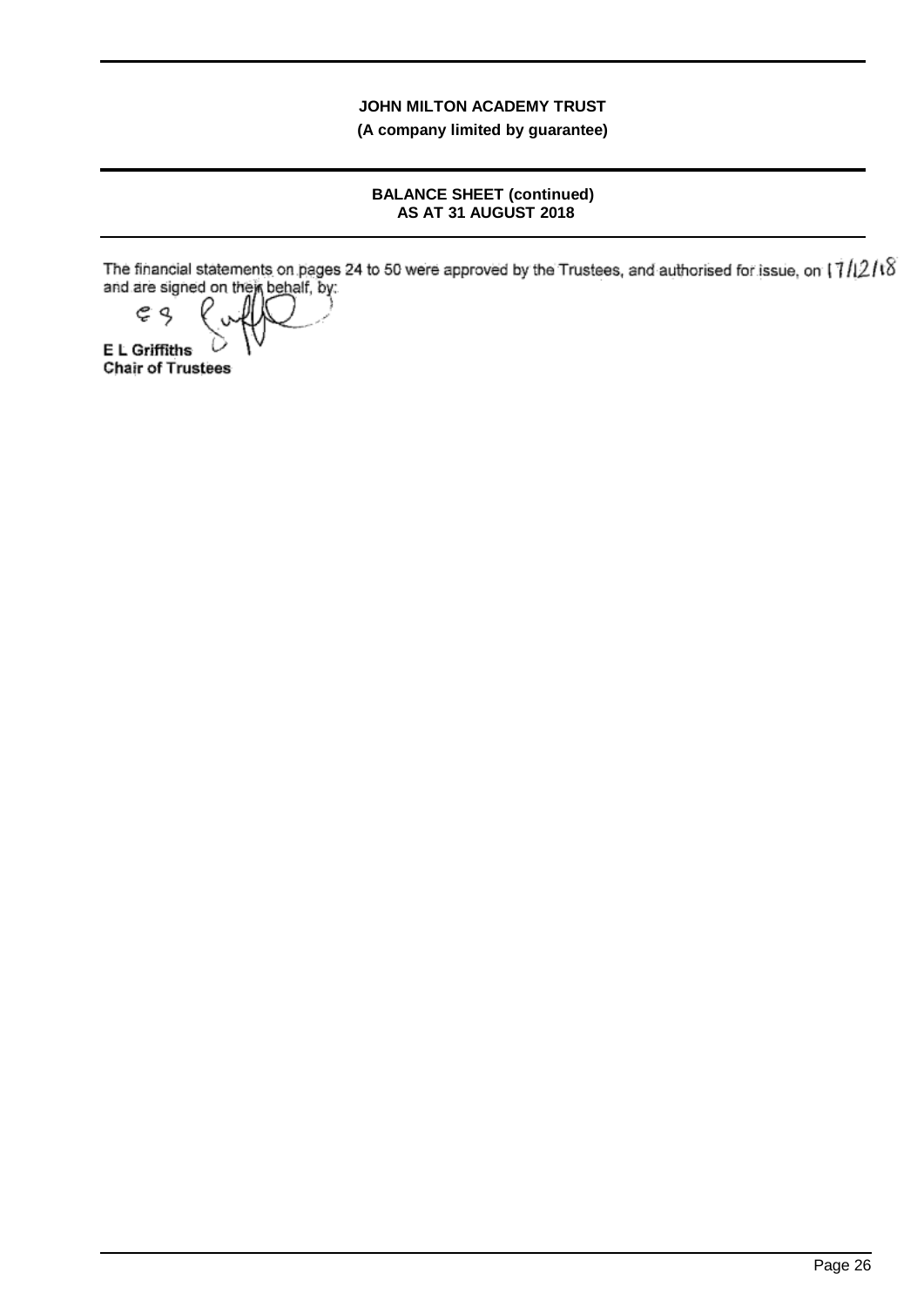**(A company limited by guarantee)**

#### **STATEMENT OF CASH FLOWS FOR THE YEAR ENDED 31 AUGUST 2018**

|                                                     | <b>Note</b> | 2018<br>£  | 2017<br>£  |
|-----------------------------------------------------|-------------|------------|------------|
| Cash flows from operating activities                |             |            |            |
| Net cash provided by operating activities           | 22          | 128,543    | 1,137,176  |
| Cash flows from investing activities:               |             |            |            |
| Purchase of intangible fixed assets                 |             | (1, 200)   | (22, 499)  |
| Purchase of tangible fixed assets                   |             | (320, 917) | (244, 493) |
| Capital grants from DfE Group                       |             | 817,599    | 92,839     |
| Net cash provided by/(used in) investing activities |             | 495,482    | (174, 153) |
| Change in cash and cash equivalents in the year     |             | 624,025    | 963,023    |
| Cash and cash equivalents brought forward           |             | 963,023    |            |
| Cash and cash equivalents carried forward           | 23          | 1,587,048  | 963,023    |
|                                                     |             |            |            |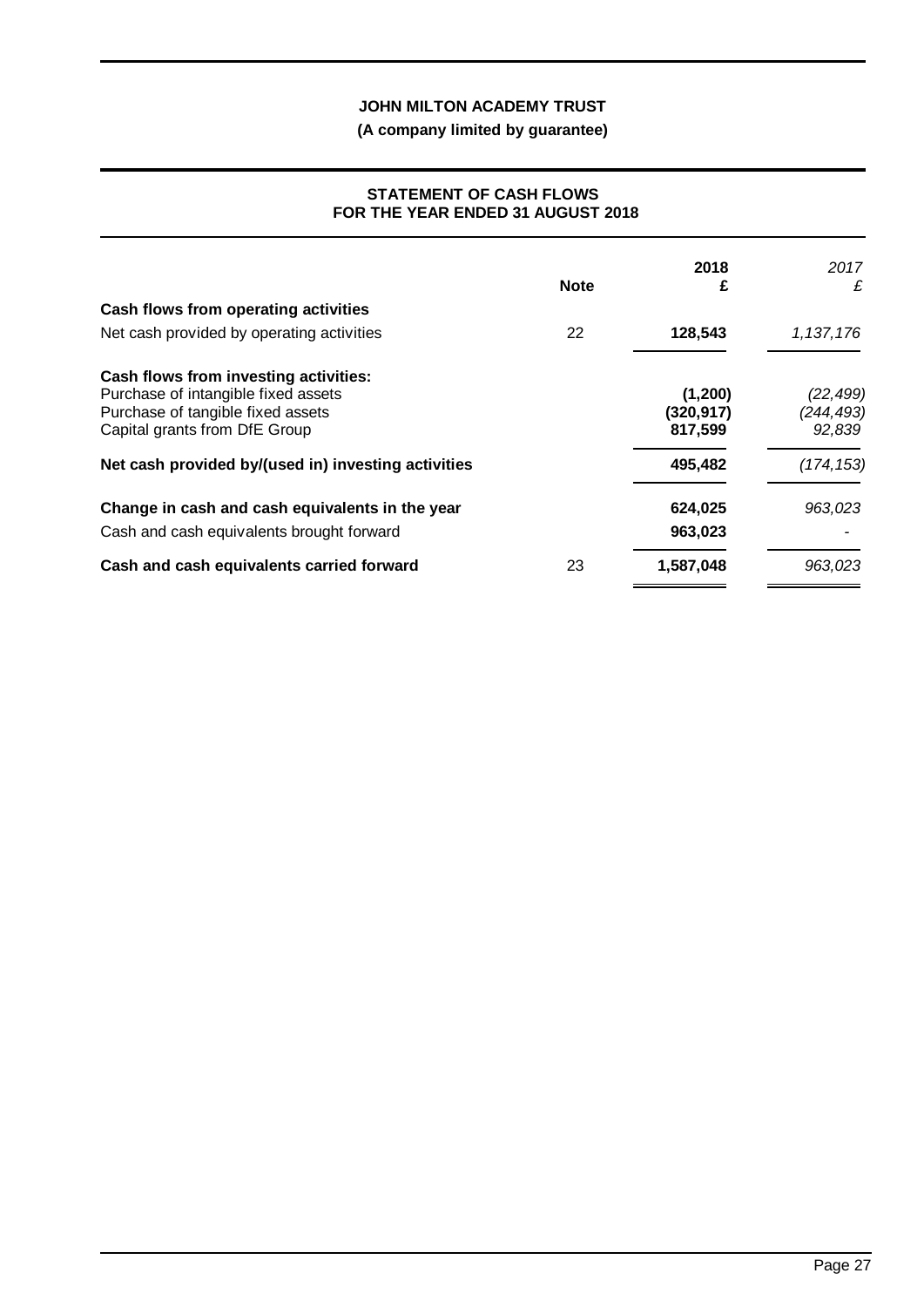#### **(A company limited by guarantee)**

#### **NOTES TO THE FINANCIAL STATEMENTS FOR THE YEAR ENDED 31 AUGUST 2018**

#### **1. ACCOUNTING POLICIES**

A summary of the principal accounting policies adopted (which have been applied consistently, except where noted), judgments and key sources of estimation uncertainty, is set out below.

#### **1.1 Basis of preparation of financial statements**

The financial statements of the academy trust, which is a public benefit entity under FRS 102, have been prepared under the historical cost convention in accordance with the Financial Reporting Standard Applicable in the UK and Republic of Ireland (FRS 102), the Accounting and Reporting by Charities: Statement of Recommended Practice applicable to charities preparing their accounts in accordance with the Financial Reporting Standard applicable in the UK and Republic of Ireland (FRS 102) (Charities SORP (FRS 102)), the Academies Accounts Direction 2017 to 2018 issued by ESFA, the Charities Act 2011 and the Companies Act 2006.

John Milton Academy Trust constitutes a public benefit entity as defined by FRS 102.

#### **1.2 Going concern**

The Trustees assess whether the use of going concern is appropriate, i.e. whether there are any material uncertainties related to events or conditions that may cast significant doubt on the ability of the academy to continue as a going concern. The Trustees make this assessment in respect of a period of at least one year from the date of authorisation for issue of the financial statements and have concluded that the academy trust has adequate resources to continue in operational existence for the foreseeable future and there are no material uncertainties about the academy trust's ability to continue as a going concern, thus they continue to adopt the going concern basis of accounting in preparing the financial statements.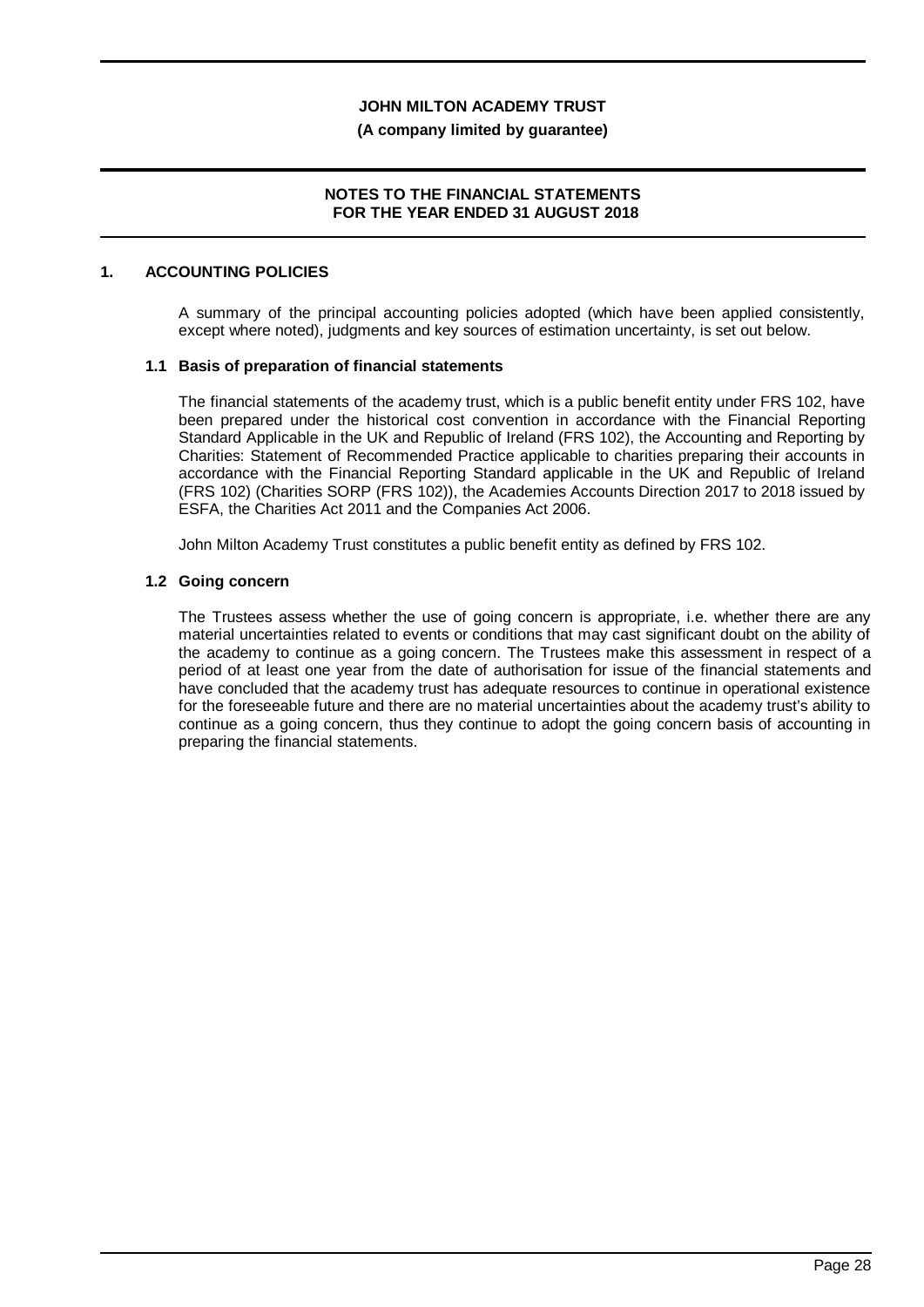#### **(A company limited by guarantee)**

#### **NOTES TO THE FINANCIAL STATEMENTS FOR THE YEAR ENDED 31 AUGUST 2018**

#### **1. ACCOUNTING POLICIES (continued)**

#### **1.3 Income**

All income is recognised once the academy has entitlement to the income, it is probable that the income will be received and the amount of income receivable can be measured reliably.

Grants are included in the Statement of financial activities incorporating income and expenditure account on a receivable basis. The balance of income received for specific purposes but not expended during the period is shown in the relevant funds on the Balance sheet. Where income is received in advance of entitlement of receipt, its recognition is deferred and included in creditors as deferred income. Where entitlement occurs before income is received, the income is accrued.

General Annual Grant is recognised in full in the Statement of financial activities incorporating income and expenditure account in the year for which it is receivable and any abatement in respect of the period is deducted from income and recognised as a liability.

Capital grants are recognised when there is entitlement and are not deferred over the life of the asset on which they are expended. Unspent amounts of capital grant are reflected in the balance in the restricted fixed asset fund.

Sponsorship income provided to the academy which amounts to a donation is recognised in the Statement of financial activities incorporating income and expenditure account in the period in which it is receivable, where receipt is probable and it is measurable.

Donations are recognised on a receivable basis where receipt is probable and the amount can be reliably measured.

Other income, including the hire of facilities, is recognised in the period in which it is receivable and to the extent the goods have been provided or on completion of the service.

#### **1.4 Expenditure**

Expenditure is recognised once there is a legal or constructive obligation to transfer economic benefit to a third party, it is probable that a transfer of economic benefits will be required in settlement and the amount of the obligation can be measured reliably. Expenditure is classified by activity. The costs of each activity are made up of the total of direct costs and shared costs, including support costs involved in undertaking each activity. Direct costs attributable to a single activity are allocated directly to that activity. Shared costs which contribute to more than one activity and support costs which are not attributable to a single activity are apportioned between those activities on a basis consistent with the use of resources. Central staff costs are allocated on the basis of time spent, and depreciation charges allocated on the portion of the asset's use.

Expenditure on charitable activities are costs incurred on the academy's educational operations, including support costs and those costs relating to the governance of the academy appointed to charitable activities.

All expenditure is inclusive of irrecoverable VAT.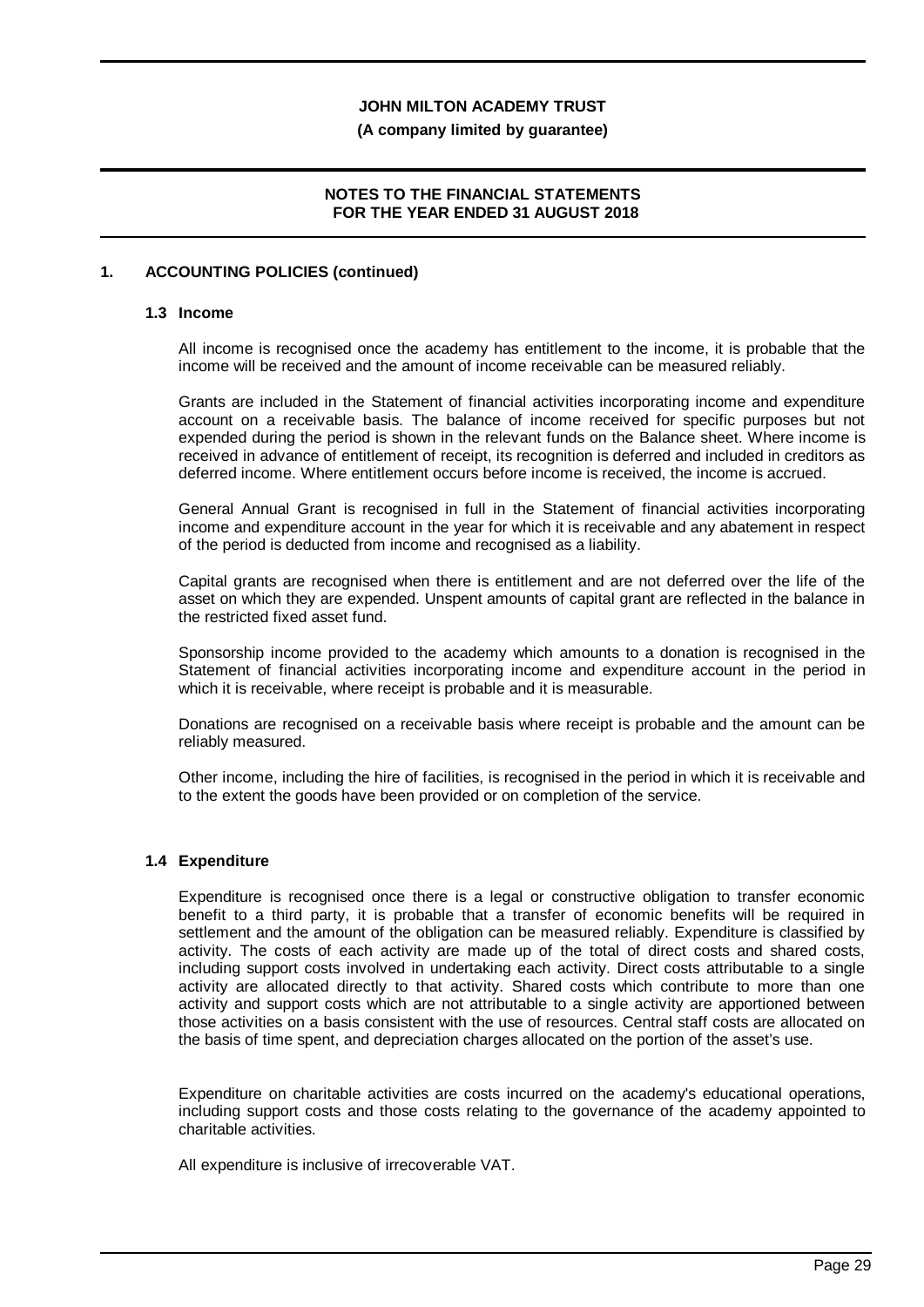#### **(A company limited by guarantee)**

#### **NOTES TO THE FINANCIAL STATEMENTS FOR THE YEAR ENDED 31 AUGUST 2018**

#### **1. ACCOUNTING POLICIES (continued)**

#### **1.5 Intangible fixed assets and amortisation**

Intangible assets costing £1,000 or more are capitalised and recognised when future economic benefits are probable and the cost or value of the asset can be measured reliably. Intangible assets are initially recognised at cost and are subsequently measured at cost net of amortisation and any provision for impairment.

Amortisation is provided on intangible fixed assets at rates calculated to write off the cost of each asset, less their estimated residual value, over their expected useful lives on the following bases:

Computer Software **- 50%** straight line

#### **1.6 Tangible fixed assets and depreciation**

All assets costing more than £1,000 are capitalised and are carried at cost, net of depreciation and any provision for impairment.

Where tangible fixed assets have been acquired with the aid of specific grants, either from the government or from the private sector, they are included in the Balance sheet at cost and depreciated over their expected useful economic life. Where there are specific conditions attached to the funding requiring the continued use of the asset, the related grants are credited to a restricted fixed asset fund in the Statement of financial activities incorporating income and expenditure account and carried forward in the Balance sheet. Depreciation on the relevant assets is charged directly to the restricted fixed asset fund in the Statement of financial activities incorporating income and expenditure account. Where tangible fixed assets have been acquired with unrestricted funds, depreciation on such assets is charged to the unrestricted fund.

Depreciation is provided on all tangible fixed assets other than freehold land, at rates calculated to write off the cost of these assets, less their estimated residual value, over their expected useful lives on the following bases:

| Freehold property      | $\sim$ | 2% straight line           |
|------------------------|--------|----------------------------|
| Leasehold property     |        | $0.8\%$ - 2% straight line |
| Furniture and fixtures |        | 20% straight line          |
| Plant and equipment    | $\sim$ | 20% straight line          |

A review for impairment of a fixed asset is carried out if events or changes in circumstances indicate that the carrying value of any fixed asset may not be recoverable. Shortfalls between the carrying value of fixed assets and their recoverable amounts are recognised as impairments. Impairment losses are recognised in the Statement of financial activities incorporating income and expenditure account.

#### **1.7 Interest receivable**

Interest on funds held on deposit is included when receivable and the amount can be measured reliably by the academy; this is normally upon notification of the interest paid or payable by the Bank.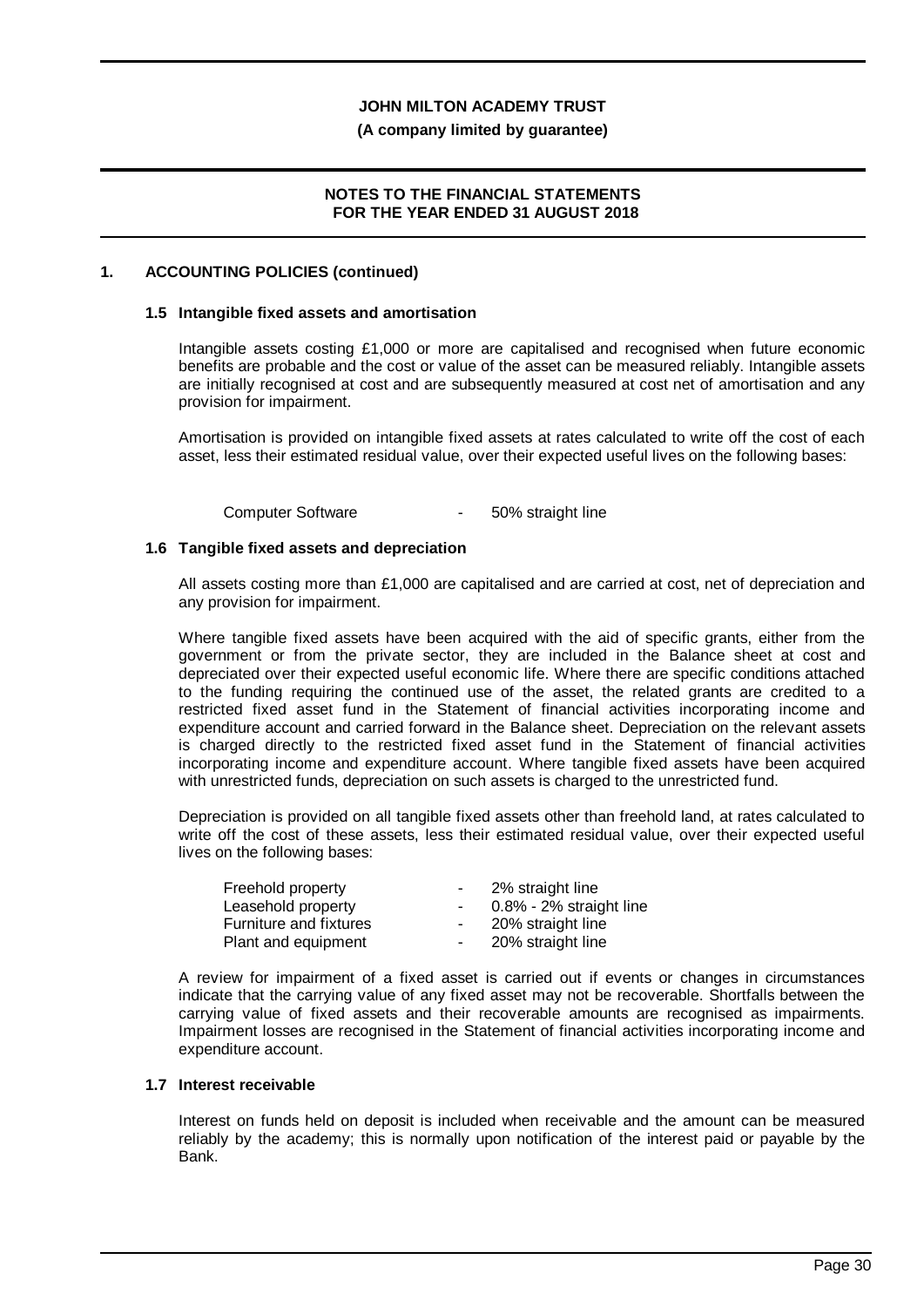#### **(A company limited by guarantee)**

#### **NOTES TO THE FINANCIAL STATEMENTS FOR THE YEAR ENDED 31 AUGUST 2018**

#### **1. ACCOUNTING POLICIES (continued)**

#### **1.8 Operating leases**

Rentals under operating leases are charged to the Statement of financial activities incorporating income and expenditure account on a straight line basis over the lease term.

#### **1.9 Stocks**

Stocks are valued at the lower of cost and net realisable value after making due allowance for obsolete and slow-moving stocks. Cost includes all direct costs and an appropriate proportion of fixed and variable overheads.

#### **1.10 Debtors**

Trade and other debtors are recognised at the settlement amount after any trade discount offered. Prepayments are valued at the amount prepaid net of any trade discounts due.

#### **1.11 Cash at Bank and in hand**

Cash at bank and in hand includes cash and short term highly liquid investments with a short maturity of three months or less from the date of acquisition or opening of the deposit or similar account.

#### **1.12 Liabilities and provisions**

Liabilities and provisions are recognised when there is an obligation at the Balance sheet date as a result of a past event, it is probable that a transfer of economic benefit will be required in settlement, and the amount of the settlement can be estimated reliably. Liabilities are recognised at the amount that the academy anticipates it will pay to settle the debt or the amount it has received as advanced payments for the goods or services it must provide. Provisions are measured at the best estimate of the amounts required to settle the obligation. Where the effect of the time value of money is material, the provision is based on the present value of those amounts, discounted at the pre-tax discount rate that reflects the risks specific to the liability. The unwinding of the discount is recognised within interest payable and similar charges.

#### **1.13 Financial instruments**

The academy only has financial assets and financial liabilities of a kind that qualify as basic financial instruments. Basic financial instruments are initially recognised at transaction value and subsequently measured at their settlement value with the exception of bank loans which are subsequently measured at amortised cost using the effective interest method

#### **1.14 Taxation**

The academy is considered to pass the tests set out in Paragraph 1 Schedule 6 of the Finance Act 2010 and therefore it meets the definition of a charitable company for UK corporation tax purposes. Accordingly, the academy is potentially exempt from taxation in respect of income or capital gains received within categories covered by Chapter 3 Part 11 of the Corporation Tax Act 2010 or Section 256 of the Taxation of Chargeable Gains Act 1992, to the extent that such income or gains are applied exclusively to charitable purposes.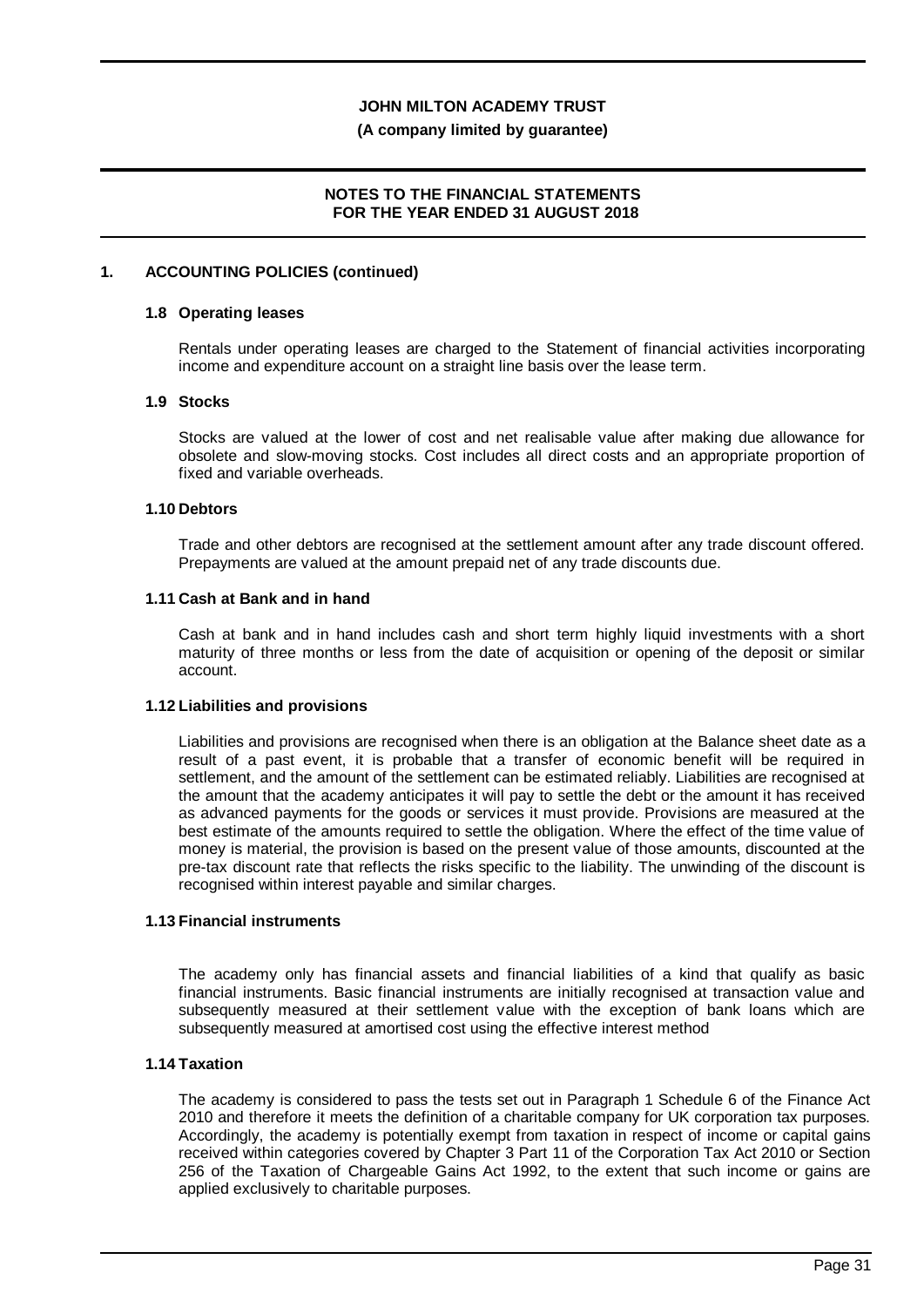**(A company limited by guarantee)**

## **NOTES TO THE FINANCIAL STATEMENTS FOR THE YEAR ENDED 31 AUGUST 2018**

### **1. ACCOUNTING POLICIES (continued)**

#### **1.15 Pensions**

Retirement benefits to employees of the academy trust are provided by the Teachers' Pension Scheme ("TPS") and the Local Governments Pension Scheme ("LGPS"). These are defined benefit schemes.

The TPS is an unfunded scheme and contributions are calculated so as to spread the cost of pensions over employees' working lives with the academy in such a way that the pension cost is a substantially level percentage of current and future pensionable payroll. The contributions are determined by the Government Actuary on the basis of quadrennial valuations using a prospective unit credit method. As stated in note 25, the TPS is a multi-employer scheme and there is insufficient information available to use defined benefit accounting. The TPS is therefore treated as a defined contribution scheme for accounting purposes and the contributions recognised in the period to which they relate.

The LGPS is a funded scheme and the assets are held separately from those of the academy trust in separate trustee administered funds. Pension scheme assets are measured at fair value and liabilities are measured on an actuarial basis using the projected unit credit method and discounted at a rate equivalent to the current rate of return on a high quality corporate bond of equivalent term and currency to the liabilities. The actuarial valuations are obtained at least triennially and are updated at each Balance sheet date. The amounts charged to operating surplus are the current service costs and the costs of scheme introductions, benefit changes, settlements and curtailments. They are included as part of staff costs as incurred. Net interest on the net defined benefit liability/asset is also recognised in the Statement of financial activities incorporating income and expenditure account and comprises the interest cost on the defined benefit obligation and interest income on the scheme assets, calculated by multiplying the fair value of the scheme assets at the beginning of the period by the rate used to discount the benefit obligations. The difference between the interest income on the scheme assets and the actual return on the scheme assets is recognised in other recognised gains and losses.

Actuarial gains and losses are recognised immediately in other recognised gains and losses.

#### **1.16 Fund accounting**

Unrestricted income funds represent those resources which may be used towards meeting any of the charitable objects of the academy at the discretion of the Trustees.

Restricted fixed asset funds are resources which are to be applied to specific capital purposes imposed by funders where the asset acquired or created is held for a specific purpose.

Restricted general funds comprise all other restricted funds received with restrictions imposed by the funder/donor and include grants from the Department for Education Group.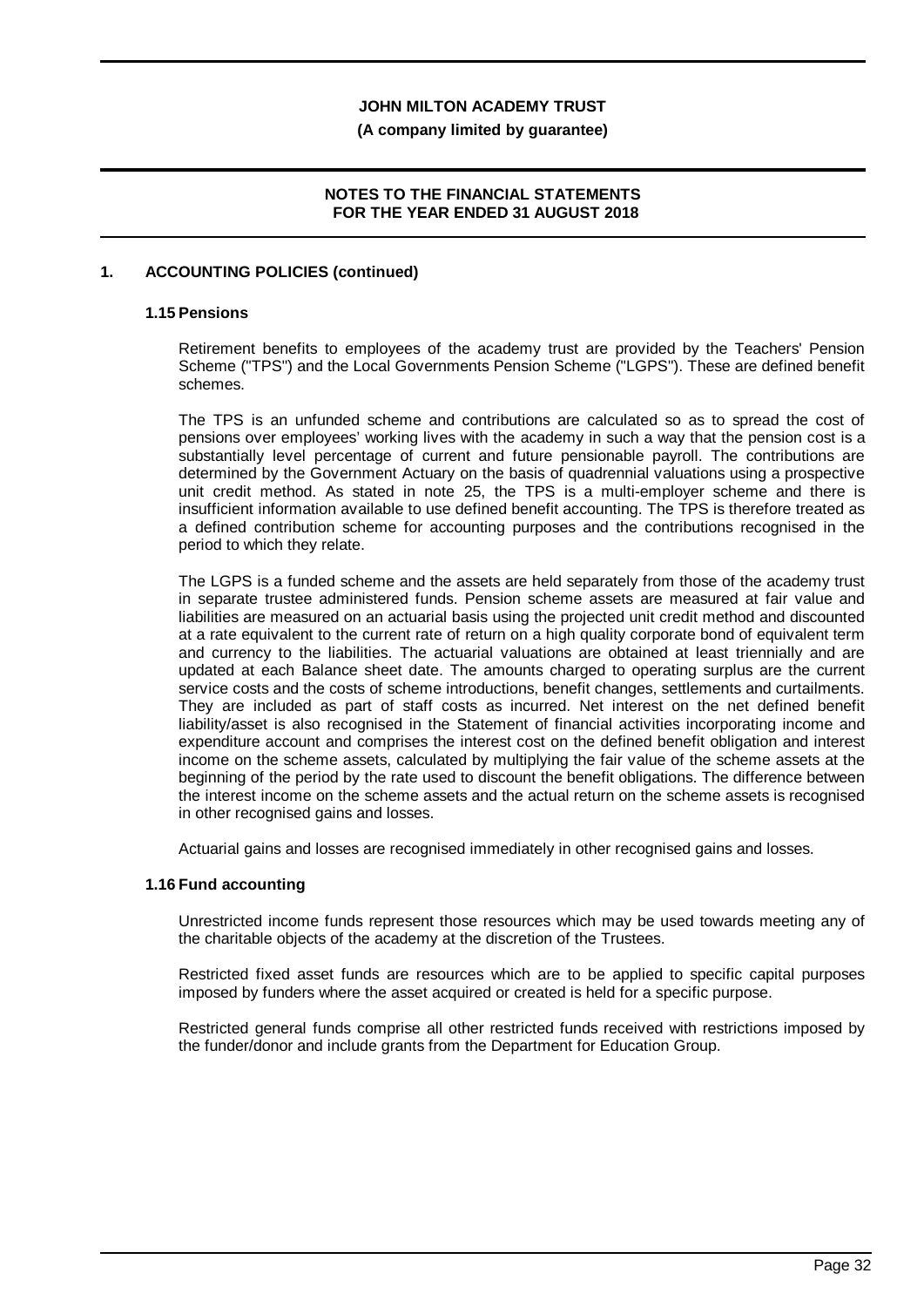#### **(A company limited by guarantee)**

#### **NOTES TO THE FINANCIAL STATEMENTS FOR THE YEAR ENDED 31 AUGUST 2018**

#### **1. ACCOUNTING POLICIES (continued)**

#### **1.17 Critical accounting estimates and areas of judgment**

Estimates and judgments are continually evaluated and are based on historical experience and other factors, including expectations of future events that are believed to be reasonable under the circumstances.

Critical accounting estimates and assumptions:

The academy trust makes estimates and assumptions concerning the future. The resulting accounting estimates and assumptions will, by definition, seldom equal the related actual results. The estimates and assumptions that have a significant risk of causing a material adjustment to the carrying amounts of assets and liabilities within the next financial year are discussed below.

#### **Pension Scheme**

The present value of the Local Government Pension Scheme defined benefit liability depends on a number of factors that are determined on an actuarial basis using a variety of assumptions. The assumptions used in determining the net cost (income) for pensions include the discount rate. Any changes in these assumptions, which are disclosed in note 25, will impact the carrying amount of the pension liability. Furthermore a roll forward approach which projects results from the latest full actuarial valuation performed at 31 March 2016 has been used by the actuary in valuing the pensions liability at 31 August 2018. Any differences between the figures derived from the roll forward approach and a full actuarial valuation would impact on the carrying amount of the pension liability.

## **Depreciation**

The annual depreciation charge for tangible fixed assets is sensitive to changes in the estimated useful economic lives and residual values of the assets. The useful economic lives and residual values are reassessed annually. They are amended when necessary to reflect current estimates, based on technological advancement, future investments, economic utilisation and the physical condition of the assets. See note 16 for the carrying amount of the tangible assets, and note 1.5 for the depreciation rates.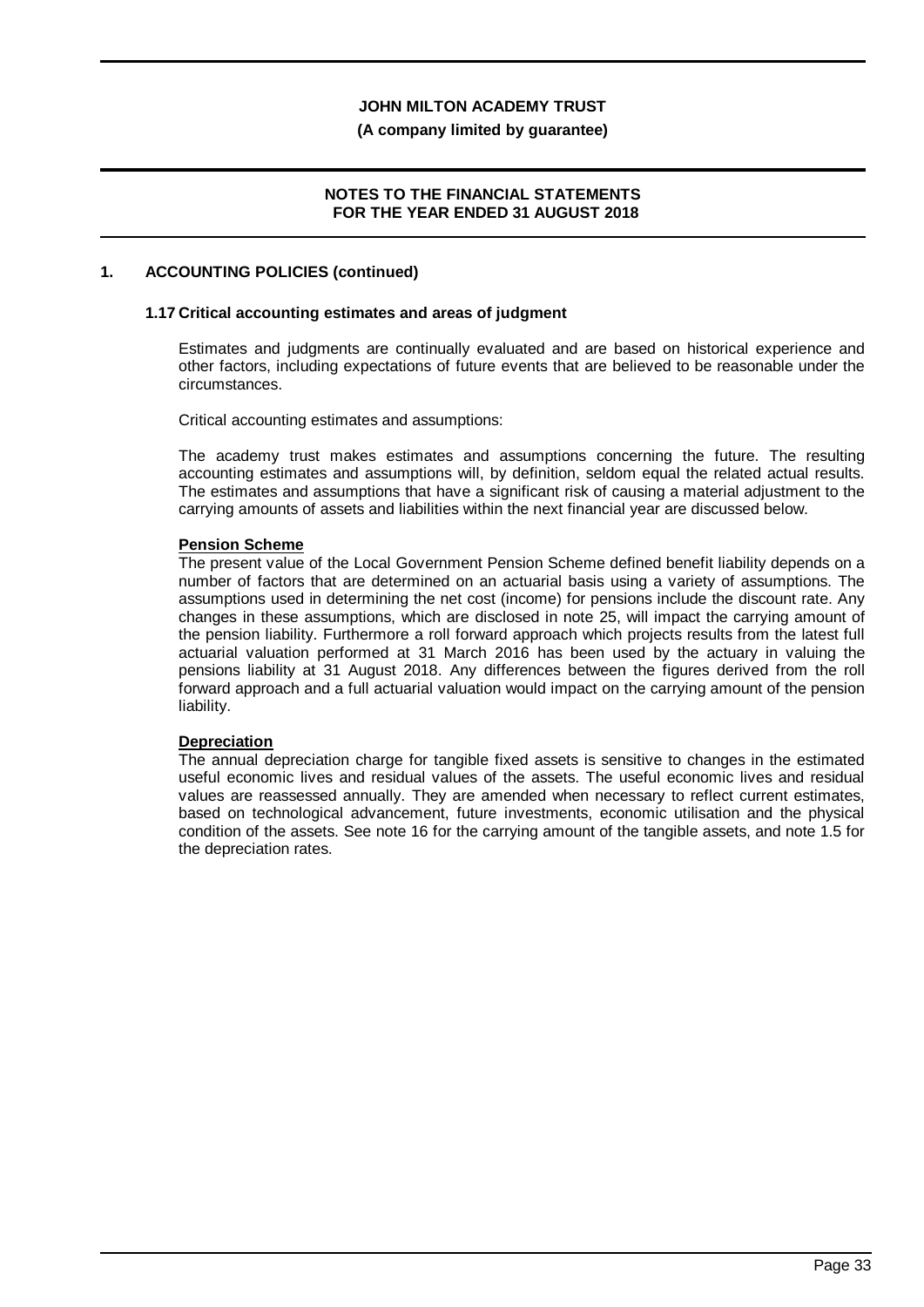# **(A company limited by guarantee)**

#### **NOTES TO THE FINANCIAL STATEMENTS FOR THE YEAR ENDED 31 AUGUST 2018**

## **2. INCOME FROM DONATIONS AND CAPITAL GRANTS**

|                                                | <b>Restricted</b><br>funds<br>2018<br>£ | <b>Restricted</b><br>funds<br>2018<br>£ | fixed asset Unrestricted<br>funds<br>2018<br>£ | Total<br>funds<br>2018<br>£ | Total<br>funds<br>2017<br>£ |
|------------------------------------------------|-----------------------------------------|-----------------------------------------|------------------------------------------------|-----------------------------|-----------------------------|
| Transfer from local authority on<br>conversion |                                         |                                         |                                                |                             | 19,942,810                  |
| Donations<br>Capital grants                    |                                         | 1,006,954                               | 30,921                                         | 30,921<br>1,006,954         | 25,755<br>92,839            |
| Subtotal                                       |                                         | 1,006,954                               | 30,921                                         | 1,037,875                   | 118,594                     |
|                                                |                                         | 1,006,954                               | 30,921                                         | 1,037,875                   | 20,061,404                  |
| <b>Total 2017</b>                              |                                         | 19,942,810                              | 118,594                                        | 20,061,404                  |                             |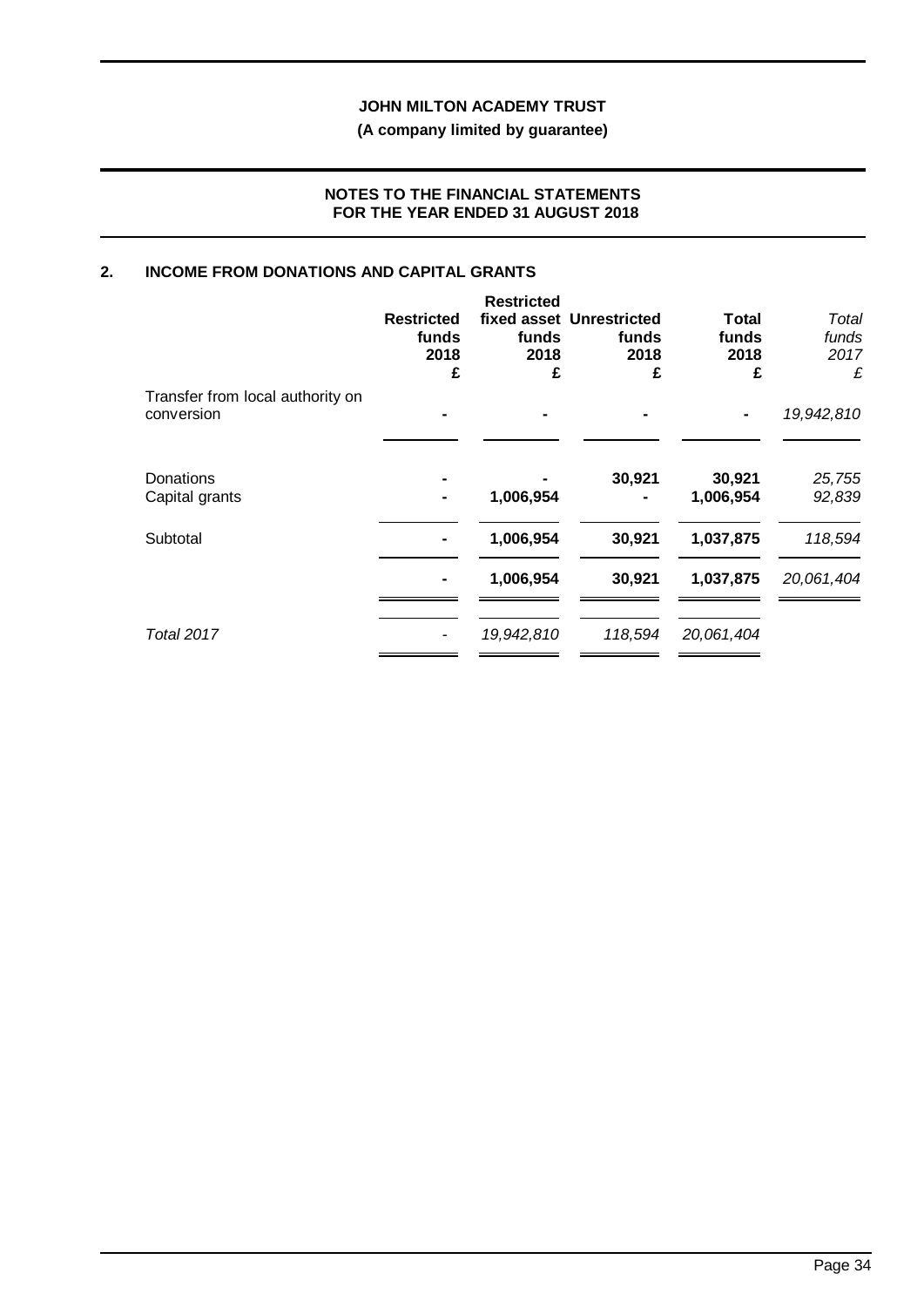## **(A company limited by guarantee)**

## **NOTES TO THE FINANCIAL STATEMENTS FOR THE YEAR ENDED 31 AUGUST 2018**

## **3. FUNDING FOR ACADEMY'S EDUCATIONAL OPERATIONS**

|                                                  |                    |                                                 |                               | As restated            |
|--------------------------------------------------|--------------------|-------------------------------------------------|-------------------------------|------------------------|
|                                                  | funds<br>2018      | <b>Restricted Unrestricted</b><br>funds<br>2018 | <b>Total</b><br>funds<br>2018 | Total<br>funds<br>2017 |
|                                                  | £                  | £                                               | £                             | £                      |
| DfE/ESFA grants                                  |                    |                                                 |                               |                        |
| General Annual Grant (GAG)                       | 7,158,869          | 5,600                                           | 7,164,469                     | 7,286,300              |
| Start-up and conversion grants                   |                    |                                                 |                               | 108,991                |
| Pupil premium<br>Other DFE / ESFA revenue grants | 356,173<br>192,411 |                                                 | 356,173<br>192,411            | 405,522<br>179,612     |
|                                                  |                    |                                                 |                               |                        |
|                                                  | 7,707,453          | 5,600                                           | 7,713,053                     | 7,980,425              |
| Other government grants                          |                    |                                                 |                               |                        |
| <b>SEN</b> funding                               | 46,981             |                                                 | 46,981                        | 40,089                 |
|                                                  | 46,981             |                                                 | 46,981                        | 40,089                 |
| <b>Other funding</b>                             |                    |                                                 |                               |                        |
| Other incoming resources                         | 24,200             |                                                 | 24,200                        | 33,049                 |
|                                                  | 24,200             |                                                 | 24,200                        | 33,049                 |
|                                                  | 7,778,634          | 5,600                                           | 7,784,234                     | 8,053,563              |
|                                                  |                    |                                                 |                               |                        |
| Total 2017                                       | 8,035,888          | 17,675                                          | 8,053,563                     |                        |

## **4. OTHER TRADING ACTIVITIES**

|                                                             | funds<br>2018<br>£ | <b>Restricted Unrestricted</b><br>funds<br>2018<br>£ | Total<br>funds<br>2018<br>£ | As restated<br>Total<br>funds<br>2017<br>£ |
|-------------------------------------------------------------|--------------------|------------------------------------------------------|-----------------------------|--------------------------------------------|
| Lettings income<br>Income from ancillary trading activities |                    | 53,361<br>296,346                                    | 53,361<br>296,346           | 40,950<br>229,929                          |
|                                                             |                    | 349,707                                              | 349,707                     | 270,879                                    |
| <b>Total 2017</b>                                           |                    | 270,879                                              | 270,879                     |                                            |
|                                                             |                    |                                                      |                             |                                            |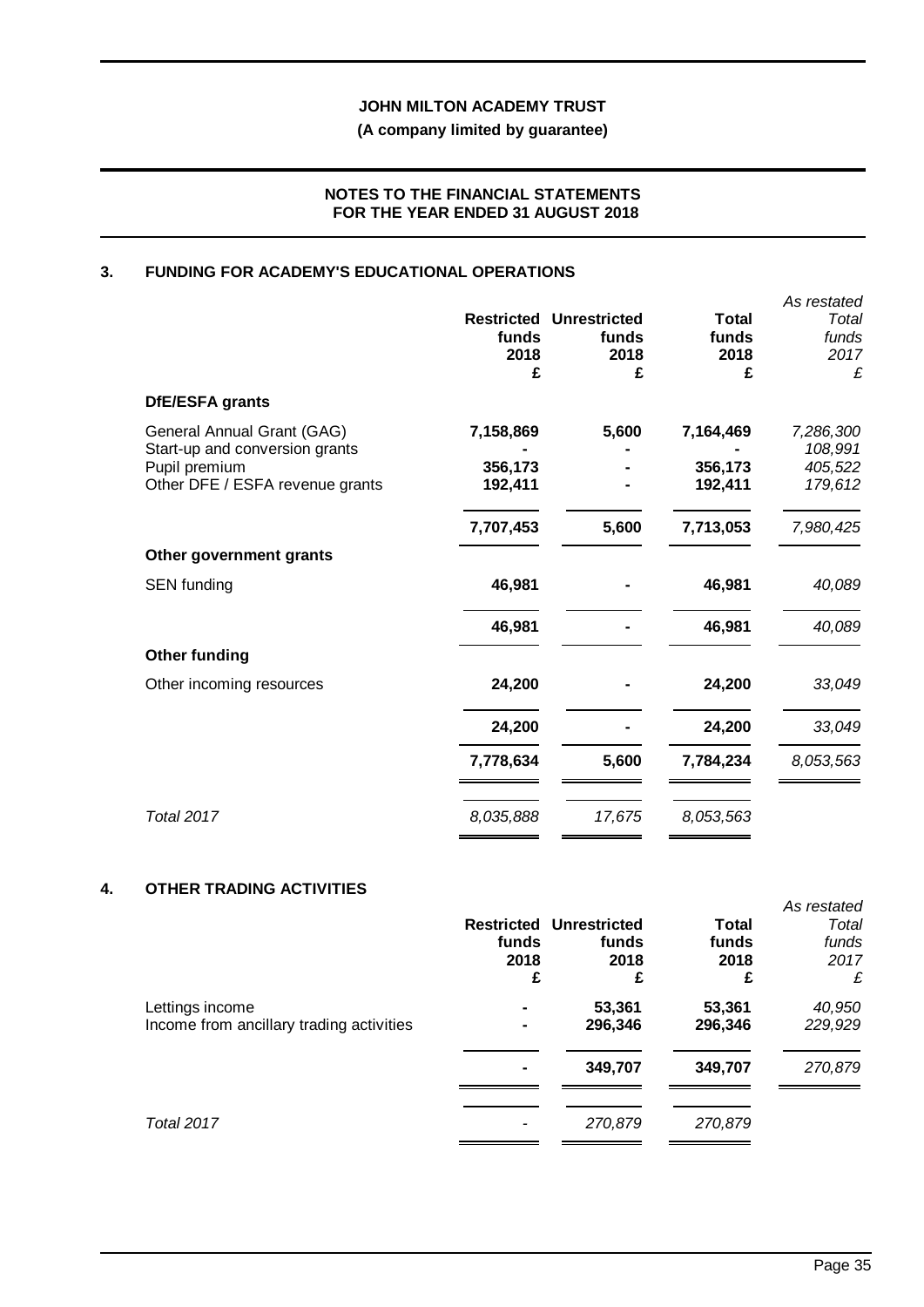# **(A company limited by guarantee)**

## **NOTES TO THE FINANCIAL STATEMENTS FOR THE YEAR ENDED 31 AUGUST 2018**

#### **5. INVESTMENT INCOME**

|                   | funds<br>2018<br>£ | <b>Restricted Unrestricted</b><br>funds<br>2018<br>£ | <b>Total</b><br>funds<br>2018<br>£ | Total<br>funds<br>2017<br>£ |
|-------------------|--------------------|------------------------------------------------------|------------------------------------|-----------------------------|
| Investment income | $\blacksquare$     | 693                                                  | 693                                | 477                         |
| Total 2017        |                    | 477                                                  | 477                                |                             |

## **6. EXPENDITURE**

|                                                                       | <b>Staff costs</b><br>2018<br>£ | <b>Premises</b><br>2018<br>£ | Other costs<br>2018<br>£ | Total<br>2018<br>£     | Total<br>2017<br>£     |
|-----------------------------------------------------------------------|---------------------------------|------------------------------|--------------------------|------------------------|------------------------|
| Academy's educational<br>operations:<br>Direct costs<br>Support costs | 5,488,028<br>859,597            | 554,673                      | 1,155,820<br>585,765     | 6,643,848<br>2,000,035 | 6,510,002<br>1,868,175 |
|                                                                       | 6,347,625                       | 554,673                      | 1,741,585                | 8,643,883              | 8,378,177              |
| <b>Total 2017</b>                                                     | 6,331,981                       | 434,069                      | 1,612,127                | 8,378,177              |                        |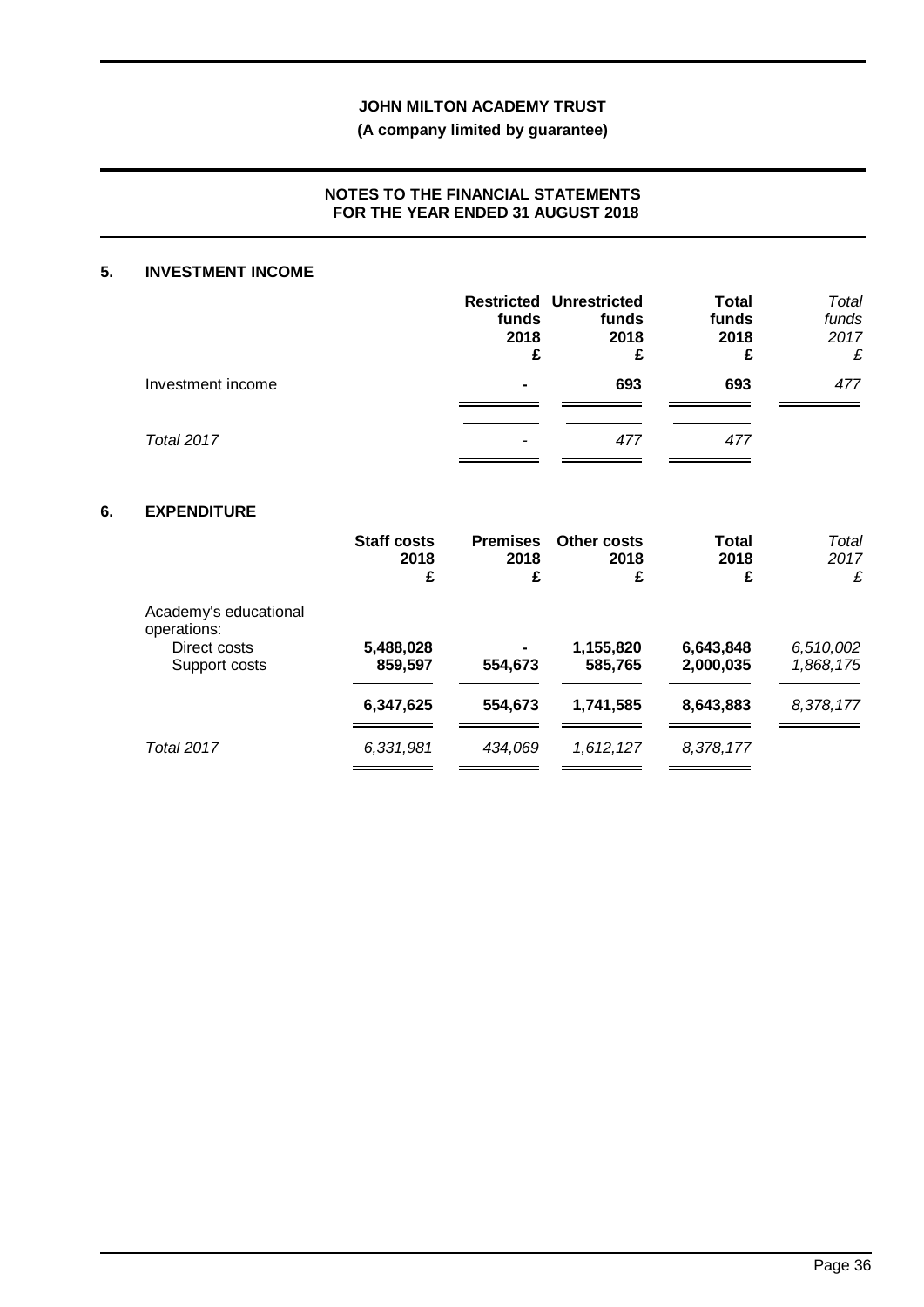## **(A company limited by guarantee)**

#### **NOTES TO THE FINANCIAL STATEMENTS FOR THE YEAR ENDED 31 AUGUST 2018**

#### **7. SUPPORT COSTS**

|                             | <b>Educational</b><br>operations | Total<br>2018 | Total<br>2017 |
|-----------------------------|----------------------------------|---------------|---------------|
|                             | £                                | £             | £             |
| Technology costs            | 44,293                           | 44,293        | 47,774        |
| Recruitment and support     | 11,315                           | 11,315        | 14,920        |
| Maintenance                 | 224,007                          | 224,007       | 199,526       |
| Cleaning                    | 77,062                           | 77,062        | 71,437        |
| Rent and rates              | 38,407                           | 38,407        | 38,445        |
| Energy                      | 120,538                          | 120,538       | 101,239       |
| Water and sewage            | 30,020                           | 30,020        | 23,422        |
| Insurance                   | 69,753                           | 69,753        | 64,682        |
| Catering                    | 212,329                          | 212,329       | 219,588       |
| Bank interest and charges   | 859                              | 859           | 1,534         |
| Other support costs         | 210,624                          | 210,624       | 104,559       |
| Legal and professional fees | 89,431                           | 89,431        | 113,106       |
| Wages and salaries          | 645,836                          | 645,836       | 649,591       |
| National insurance          | 38,207                           | 38,207        | 37,398        |
| Pension cost                | 175,554                          | 175,554       | 170, 121      |
| Amortisation                | 11,800                           | 11,800        | 10,833        |
|                             | 2,000,035                        | 2,000,035     | 1,868,175     |
|                             |                                  |               |               |
| <b>Total 2017</b>           | 1,868,175                        | 1,868,175     |               |

During the year ended 31 August 2018, the academy incurred the following Governance costs:

£18,280 *(2017 - £15,020)* included within the table above in respect of Support costs. These costs were in respect of internal and external auditor remuneration.

## **8. NET INCOME/(EXPENDITURE)**

This is stated after charging:

|                                         | 2018    | 2017<br>£ |
|-----------------------------------------|---------|-----------|
| Depreciation of tangible fixed assets:  |         |           |
| - owned by the charity                  | 388,716 | 353,395   |
| Amortisation of intangible fixed assets | 11,800  | 10,833    |
| Auditors' remuneration - audit          | 11,150  | 9,400     |
| Auditors' remuneration - other services | 4,500   | 4,150     |
| Operating lease rentals                 | 7,684   | 6.159     |
|                                         |         |           |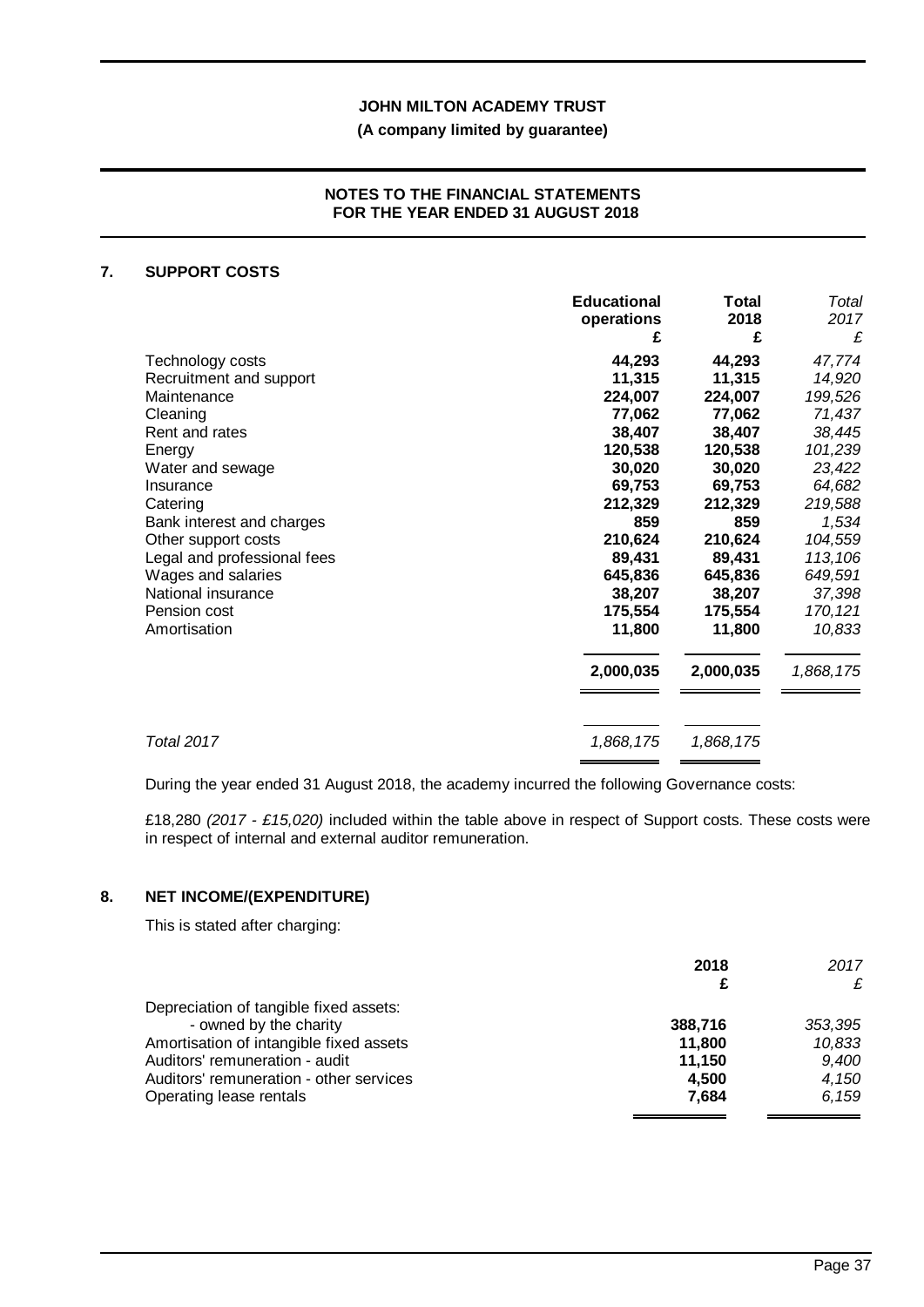## **(A company limited by guarantee)**

## **NOTES TO THE FINANCIAL STATEMENTS FOR THE YEAR ENDED 31 AUGUST 2018**

## **9. STAFF COSTS**

#### **a. Staff costs**

Staff costs were as follows:

|                                     | 2018<br>£ | 2017<br>£   |
|-------------------------------------|-----------|-------------|
| Wages and salaries                  | 4,761,201 | 4,677,310   |
| Social security costs               | 427,508   | 421,276     |
| Pension costs                       | 1,037,303 | 1,047,133   |
|                                     | 6,226,012 | 6, 145, 719 |
| Agency staff costs                  | 121,613   | 176,012     |
| Staff restructuring costs           |           | 10,250      |
|                                     | 6,347,625 | 6,331,981   |
| Staff restructuring costs comprise: |           |             |
|                                     | 2018      | 2017        |

| Severance payments | 10,250 |
|--------------------|--------|
|                    |        |

## **b. Staff numbers**

The average number of persons employed by the academy during the year was as follows:

|                                                             | 2018<br>No.     | 2017<br>No.     |
|-------------------------------------------------------------|-----------------|-----------------|
| <b>Teachers</b><br>Administration and support<br>Management | 90<br>134<br>13 | 89<br>136<br>12 |
|                                                             | 237             | 237             |

#### **c. Higher paid staff**

The number of employees whose employee benefits (excluding employer pension costs) exceeded £60,000 was:

|                               | 2018<br>No. | 2017<br>No. |
|-------------------------------|-------------|-------------|
| In the band £60,001 - £70,000 |             |             |
| In the band £70,001 - £80,000 |             |             |
| In the band £80,001 - £90,000 |             |             |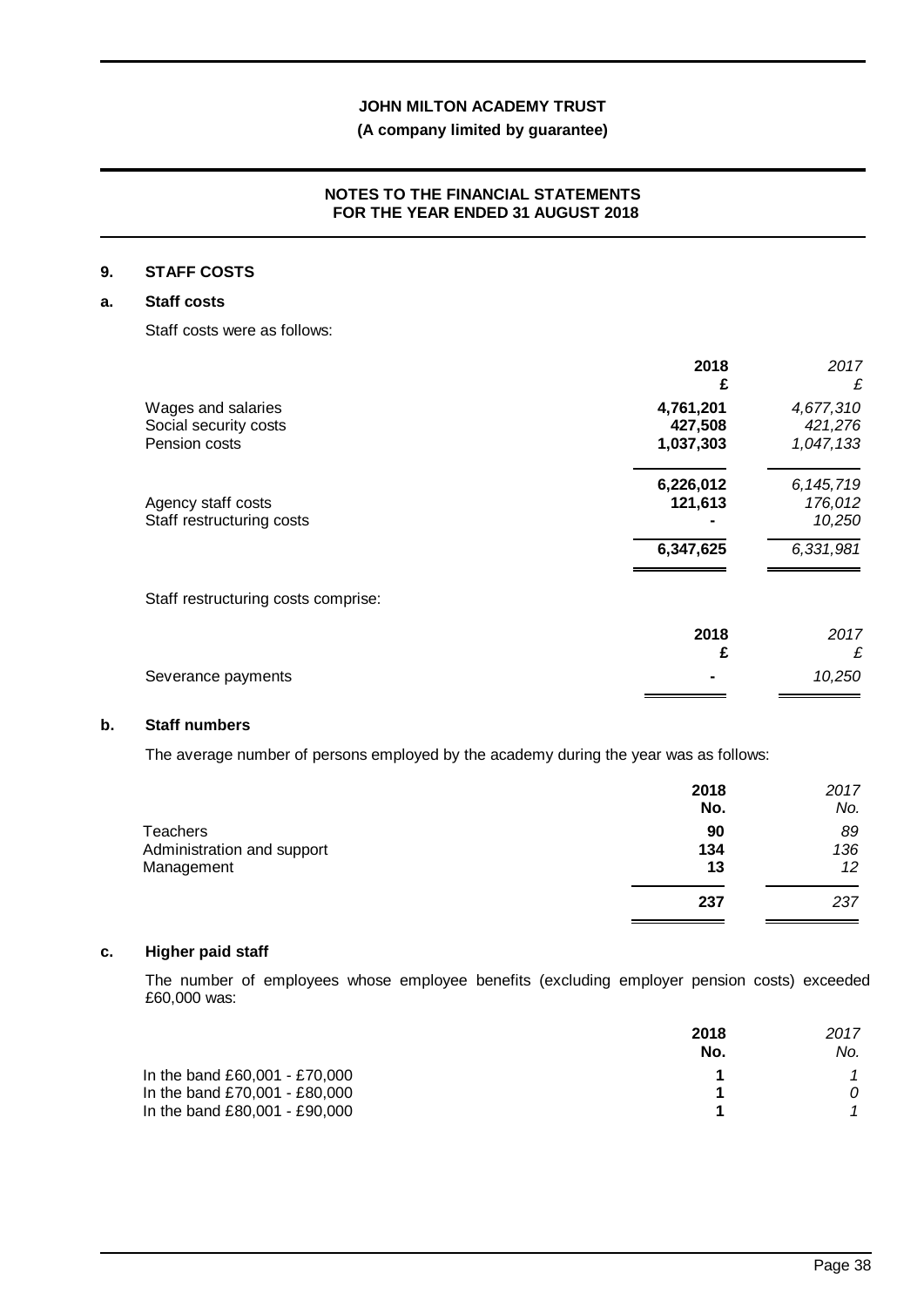#### **(A company limited by guarantee)**

#### **NOTES TO THE FINANCIAL STATEMENTS FOR THE YEAR ENDED 31 AUGUST 2018**

#### **9. STAFF COSTS (continued)**

#### **d. Key management personnel**

The key management personnel of the academy trust comprise the senior management as listed on page 1. The total amount of employee benefits (including employer pension contributions) received by key management personnel for their services to the academy trust was £364,871 *(period ended 31 August 2017 - £317,612)*.

#### **10. CENTRAL SERVICES**

The academy has provided the following central services to its academies during the year:

- Payroll l,
- Finance
- Human Resources
- Pensions
- Procurement

The academy charges for these services on the following basis:

Straight 5% top slice from each school delegated budget.

The actual amounts charged during the year were as follows:

|                                   | 2018    | 2017    |
|-----------------------------------|---------|---------|
|                                   |         |         |
| <b>Bacton Primary School</b>      | 32,194  | 27,450  |
| <b>Cedars Park Primary School</b> | 75.603  | 72.584  |
| Mendlesham Primary School         | 21,932  | 17.417  |
| Stowupland High School            | 231,448 | 157,650 |
|                                   | 361.177 | 275,101 |
| Total                             |         |         |

#### **11. TRUSTEES' REMUNERATION AND EXPENSES**

One or more Trustees has been paid remuneration or has received other benefits from an employment with the academy. The Principal and other staff Trustees only receive remuneration in respect of services they provide undertaking the roles of principal and other staff members under their contracts of employment, and not in respect of their role as Trustees. The value of Trustees' remuneration and other benefits was as follows:

|                                  |                                            | 2018                          | 2017                          |
|----------------------------------|--------------------------------------------|-------------------------------|-------------------------------|
|                                  |                                            |                               | £                             |
| K Grimes (Trustee)               | Remuneration                               | 65,000-70,000                 | 85,000-90,000                 |
|                                  | Pension contributions paid                 | 10,000-15,000                 | 10,000-15,000                 |
| A Emms (Headteacher and trustee) | Remuneration<br>Pension contributions paid | 60,000-65,000<br>5,000-10,000 | 60,000-65,000<br>5,000-10,000 |

During the year ended 31 August 2018, expenses totalling £83 (2017 - £349) were reimbursed to 1 Trustee (2017 - 2).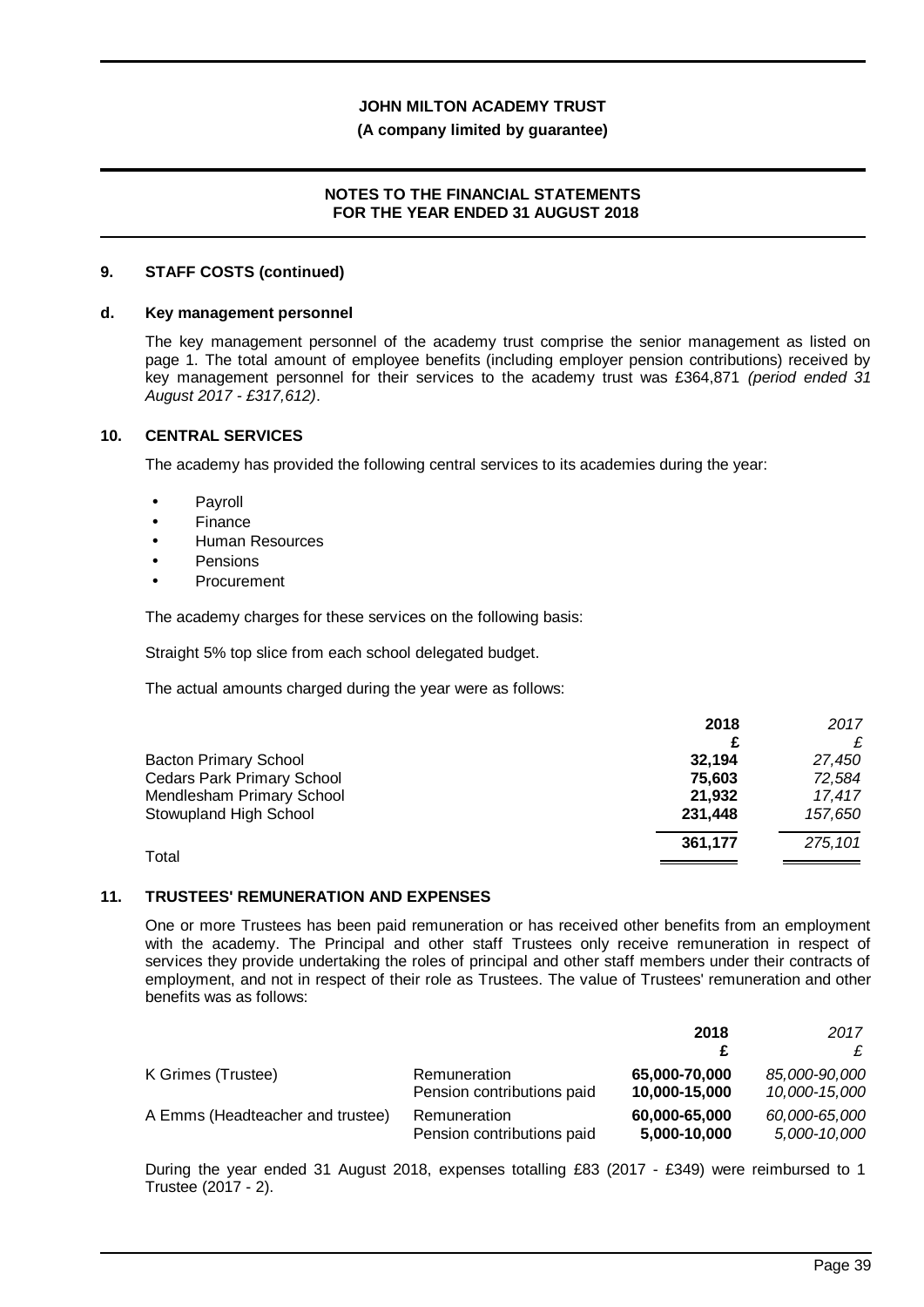#### **(A company limited by guarantee)**

#### **NOTES TO THE FINANCIAL STATEMENTS FOR THE YEAR ENDED 31 AUGUST 2018**

### **12. TRUSTEES' AND OFFICERS' INSURANCE**

In accordance with normal commercial practice the academy has purchased insurance to protect trustees and officers from claims arising from negligent acts, errors or omissions occurring whilst on academy business. The insurance provides cover up to £5,000,000 on any one claim and the cost for the year ended 31 August 2018 was £69,753 *(2017 - £64,682).*

#### **13. OTHER FINANCE INCOME**

|                                                                                    | 2018               | 2017               |
|------------------------------------------------------------------------------------|--------------------|--------------------|
| Interest income on pension scheme assets<br>Interest on pension scheme liabilities | 47,000<br>(82,000) | 27,000<br>(56,000) |
|                                                                                    | (35,000)           | (29,000)           |

#### **14. INTANGIBLE FIXED ASSETS**

|                                            | Computer<br><b>Software</b><br>£ |
|--------------------------------------------|----------------------------------|
| Cost                                       |                                  |
| At 1 September 2017<br>Additions           | 22,499<br>1,200                  |
| At 31 August 2018                          | 23,699                           |
| Amortisation                               |                                  |
| At 1 September 2017<br>Charge for the year | 10,833<br>11,800                 |
| At 31 August 2018                          | 22,633                           |
| <b>Carrying amount</b>                     |                                  |
| At 31 August 2018                          | 1,066                            |
| At 31 August 2017                          | 11,666                           |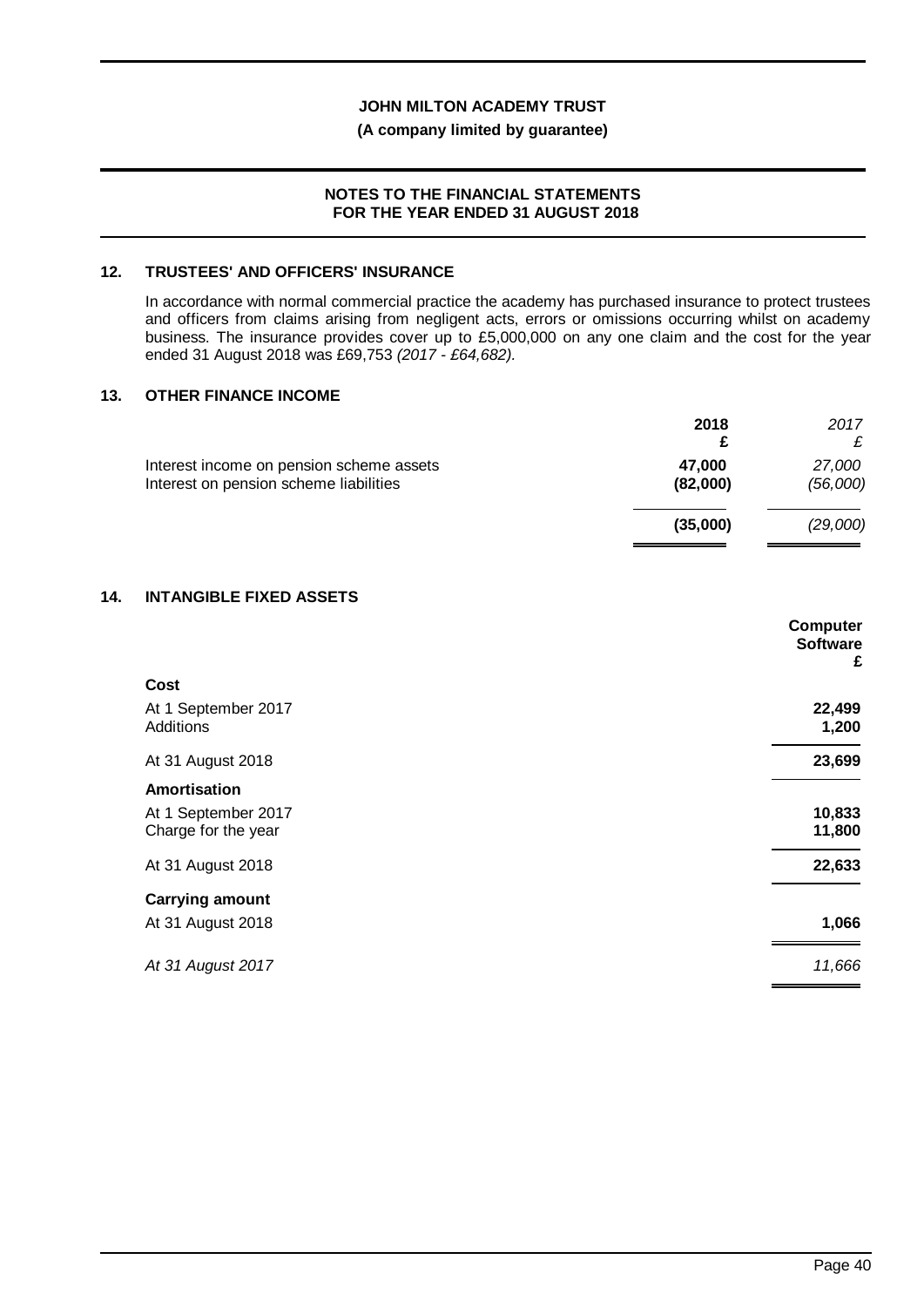**(A company limited by guarantee)**

## **NOTES TO THE FINANCIAL STATEMENTS FOR THE YEAR ENDED 31 AUGUST 2018**

#### **15. TANGIBLE FIXED ASSETS**

|                                            | <b>Freehold</b><br>property<br>Ł | Leasehold<br>property<br>£ | <b>Furniture</b><br>and fixtures<br>£ | <b>Computer</b><br>equipment<br>£ | Total<br>£            |
|--------------------------------------------|----------------------------------|----------------------------|---------------------------------------|-----------------------------------|-----------------------|
| Cost                                       |                                  |                            |                                       |                                   |                       |
| At 1 September 2017<br>Additions           | 14,193,631<br>21,540             | 6,868,043<br>74,700        | 41,194<br>198,192                     | 141,251<br>26,485                 | 21,244,119<br>320,917 |
| At 31 August 2018                          | 14,215,171                       | 6,942,743                  | 239,386                               | 167,736                           | 21,565,036            |
| <b>Depreciation</b>                        |                                  |                            |                                       |                                   |                       |
| At 1 September 2017<br>Charge for the year | 207,182<br>208,951               | 118,181<br>112,342         | 2,944<br>15,124                       | 25,088<br>52,299                  | 353,395<br>388,716    |
| At 31 August 2018                          | 416,133                          | 230,523                    | 18,068                                | 77,387                            | 742,111               |
| Net book value                             |                                  |                            |                                       |                                   |                       |
| At 31 August 2018                          | 13,799,038                       | 6,712,220                  | 221,318                               | 90,349                            | 20,822,925            |
| At 31 August 2017                          | 13,986,449                       | 6,749,862                  | 38,250                                | 116,163                           | 20,890,724            |

#### **16. STOCKS**

**17.** 

|                                     | 2018<br>£ | 2017<br>£ |
|-------------------------------------|-----------|-----------|
| Finished goods and goods for resale | 3,575     | 3,102     |
|                                     |           |           |
| <b>DEBTORS</b>                      |           |           |
|                                     | 2018      | 2017      |
|                                     | £         | £         |
| Trade debtors                       | 14,570    | 5,249     |
| VAT recoverable                     | 138,863   | 71,845    |

| VAT recoverable                | 138,863 | 71.845  |
|--------------------------------|---------|---------|
| Other debtors                  | 4.831   | 5.162   |
| Prepayments and accrued income | 313.404 | 143.620 |
|                                | 471.668 | 225.876 |

 $\overline{a}$ 

 $\overline{a}$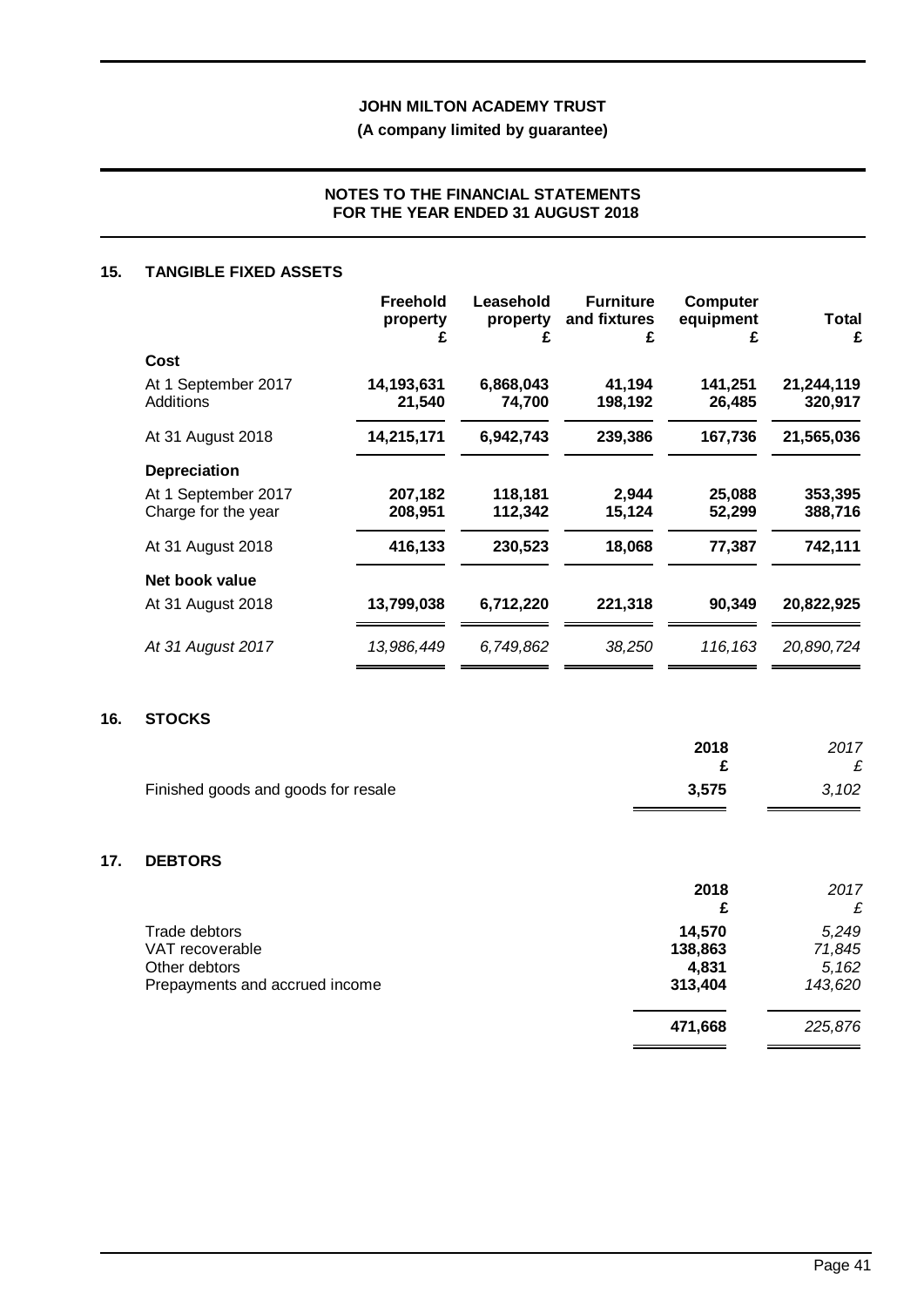## **(A company limited by guarantee)**

#### **NOTES TO THE FINANCIAL STATEMENTS FOR THE YEAR ENDED 31 AUGUST 2018**

#### **18. CREDITORS: Amounts falling due within one year**

|                                      | 2018<br>£ | 2017<br>£ |
|--------------------------------------|-----------|-----------|
| Trade creditors                      | 406,717   | 276,558   |
| Other taxation and social security   | 107,601   | 104,549   |
| Other creditors                      | 4,774     | 4,699     |
| Accruals and deferred income         | 143,529   | 170,310   |
|                                      | 662,621   | 556,116   |
|                                      | 2018      | 2017      |
|                                      | £         | £         |
| Deferred income                      |           |           |
| Deferred income at 1 September 2017  | 68,134    |           |
| Resources deferred during the year   | 83,316    | 68,134    |
| Amounts released from previous years | (68, 134) |           |
| Deferred income at 31 August 2018    | 83,316    | 68,134    |

At the balance sheet date the academy trust was holding funds received in advance for Universal Infant Free School Meals Grants and school trips.

#### **19. CREDITORS: Amounts falling due after more than one year**

|                                 | 2018  | 2017  |
|---------------------------------|-------|-------|
| ESFA creditor: abatement of GAG | 1,889 | 5.129 |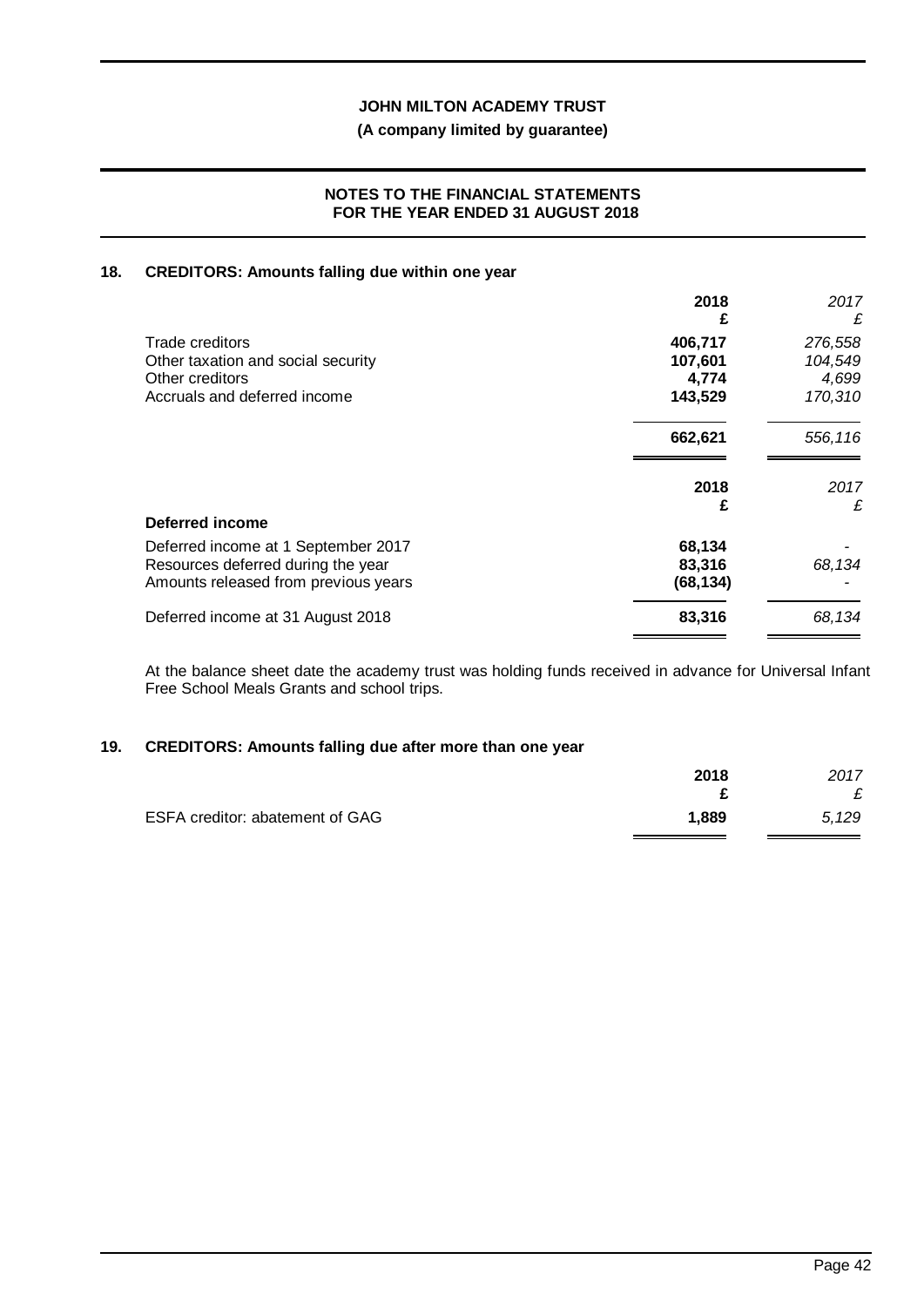**(A company limited by guarantee)**

## **NOTES TO THE FINANCIAL STATEMENTS FOR THE YEAR ENDED 31 AUGUST 2018**

#### **20. STATEMENT OF FUNDS**

|                                     | <b>Balance at</b><br><b>September</b> |           |                         | <b>Transfers</b> | Gains/   | <b>Balance at</b><br>31 August |
|-------------------------------------|---------------------------------------|-----------|-------------------------|------------------|----------|--------------------------------|
|                                     | 2017<br>£                             | £         | Income Expenditure<br>£ | in/out<br>£      | (Losses) | 2018<br>£                      |
| <b>Unrestricted funds</b>           |                                       |           |                         |                  |          |                                |
| General Funds - all funds           | 283,642                               | 386,921   | (247, 156)              |                  |          | 423,407                        |
| <b>Restricted funds</b>             |                                       |           |                         |                  |          |                                |
| <b>General Annual Grant</b>         |                                       |           |                         |                  |          |                                |
| (GAG)                               | 125,722                               | 7,158,869 | (7, 167, 676)           | (95, 158)        |          | 21,757                         |
| Start-up grants<br>Pupil premium    | 17,645<br>44,928                      | 356,173   | (17, 645)<br>(401, 101) |                  |          |                                |
| Other DFE/ESFA revenue              |                                       |           |                         |                  |          |                                |
| grants                              | 106,290                               | 263,592   | (249, 789)              |                  |          | 120,093                        |
| Pension reserve                     | (1, 319, 000)                         |           | (160,000)               |                  | 420,000  | (1,059,000)                    |
|                                     | (1,024,415)                           | 7,778,634 | (7,996,211)             | (95, 158)        | 420,000  | (917, 150)                     |
| <b>Restricted fixed asset funds</b> |                                       |           |                         |                  |          |                                |
| <b>Restricted Fixed Asset</b>       |                                       |           |                         |                  |          |                                |
| Funds                               | 20,954,919                            | 1,006,954 | (400, 516)              | 95,158           |          | 21,656,515                     |
| <b>Total restricted funds</b>       | 19,930,504                            | 8,785,588 | (8, 396, 727)           |                  | 420,000  | 20,739,365                     |
| Total of funds                      | 20,214,146                            | 9,172,509 | (8,643,883)             |                  | 420,000  | 21, 162, 772                   |

The specific purposes for which the funds are to be applied are as follows:

#### **Restricted General Funds**

These granst relate to the development and operational activities of the Academy Trust.

#### **Restricted Pension Reserve**

These funds represnt the LGPS obligation to the employees of the Academy Trust.

#### **Restricted Fixed Asset Fund**

These grants relate to capital funding to carry out works of a capital nature.

#### **Unrestricted Funds**

These funds relate to the net book value of the fixed assets held by the Academy Trust and unspent capital funding received to carry out works of a capital nature.

### **Transfers**

£95,158 was transferred from GAG to the restricted fixed asset fund to represent the tangible fixed assets acquired out of GAG.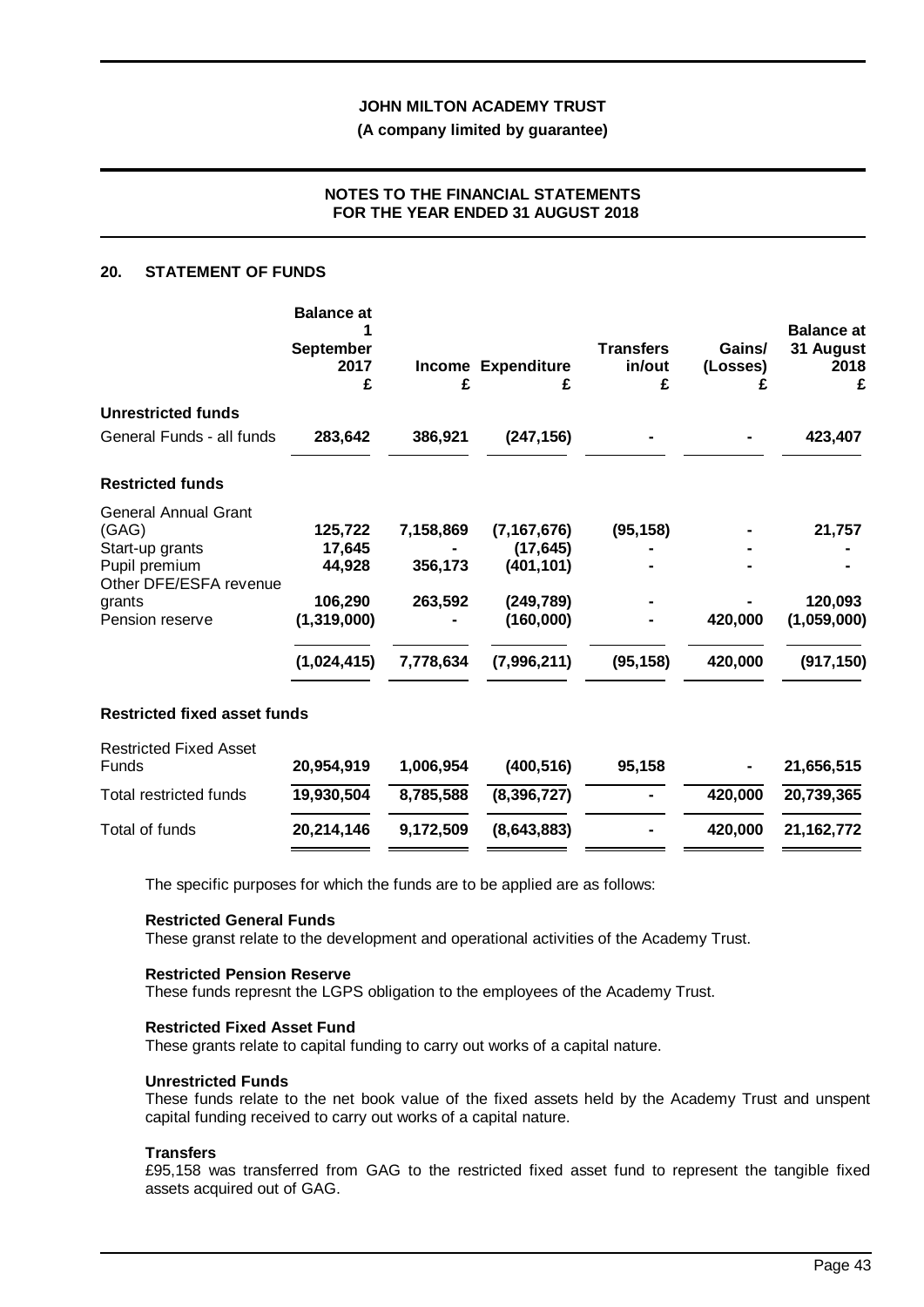#### **(A company limited by guarantee)**

#### **NOTES TO THE FINANCIAL STATEMENTS FOR THE YEAR ENDED 31 AUGUST 2018**

#### **20. STATEMENT OF FUNDS (continued)**

Under the funding agreement with the Secretary of State, the academy was not subject to a limit on the amount of GAG that it could carry forward at 31 August 2018.

#### **ANALYSIS OF ACADEMIES BY FUND BALANCE**

Fund balances at 31 August 2018 were allocated as follows:

|                                                                                                                                               | <b>Total</b><br>2018<br>£                        | Total<br>2017<br>£                               |
|-----------------------------------------------------------------------------------------------------------------------------------------------|--------------------------------------------------|--------------------------------------------------|
| <b>Bacton Primary School</b><br><b>Cedars Park Primary School</b><br>Mendlesham Primary School<br>Stowupland High School<br><b>Cental MAT</b> | 14.933<br>332,436<br>80,914<br>109,216<br>27,758 | 50,736<br>257,087<br>84,543<br>145,001<br>40,860 |
| Total before fixed asset fund and pension reserve                                                                                             | 565,257                                          | 578,227                                          |
| Restricted fixed asset fund<br>Pension reserve                                                                                                | 21,656,515<br>(1,059,000)                        | 20,954,919<br>(1, 319, 000)                      |
| Total                                                                                                                                         | 21, 162, 772                                     | 20,214,146                                       |

#### **ANALYSIS OF ACADEMIES BY COST**

Expenditure incurred by each academy during the year was as follows:

|                                     | <b>Teaching</b><br>and<br>educational<br>support<br>staff costs<br>£ | Other<br>staff costs<br>£ | support Educational<br>supplies<br>£ | Other costs<br>excluding<br>depreciat-<br>ion<br>£ | <b>Total</b><br>2018<br>£ | Total<br>2017<br>£ |
|-------------------------------------|----------------------------------------------------------------------|---------------------------|--------------------------------------|----------------------------------------------------|---------------------------|--------------------|
| <b>Bacton Primary</b>               |                                                                      |                           |                                      |                                                    |                           |                    |
| School                              | 512,589                                                              | 44,034                    | 35,626                               | 126,898                                            | 719,147                   | 685,166            |
| Cedars Park                         |                                                                      |                           |                                      |                                                    |                           |                    |
| <b>Primary School</b><br>Mendlesham | 1,113,574                                                            | 127,269                   | 79,260                               | 293,401                                            | 1,613,504                 | 1,638,192          |
| <b>Primary School</b>               | 311,053                                                              | 36,456                    | 28,043                               | 92,840                                             | 468,392                   | 449,495            |
| Stowupland High                     |                                                                      |                           |                                      |                                                    |                           |                    |
| School                              | 3,416,728                                                            | 635,845                   | 294,468                              | 694,290                                            | 5.041.331                 | 5,037,322          |
| <b>Central MAT</b>                  | 9,084                                                                | 15,993                    | 6,735                                | 369,181                                            | 400,993                   | 203,774            |
|                                     | 5,363,028                                                            | 859,597                   | 444,132                              | 1,576,610                                          | 8,243,367                 | 8,013,949          |
|                                     |                                                                      |                           |                                      |                                                    |                           |                    |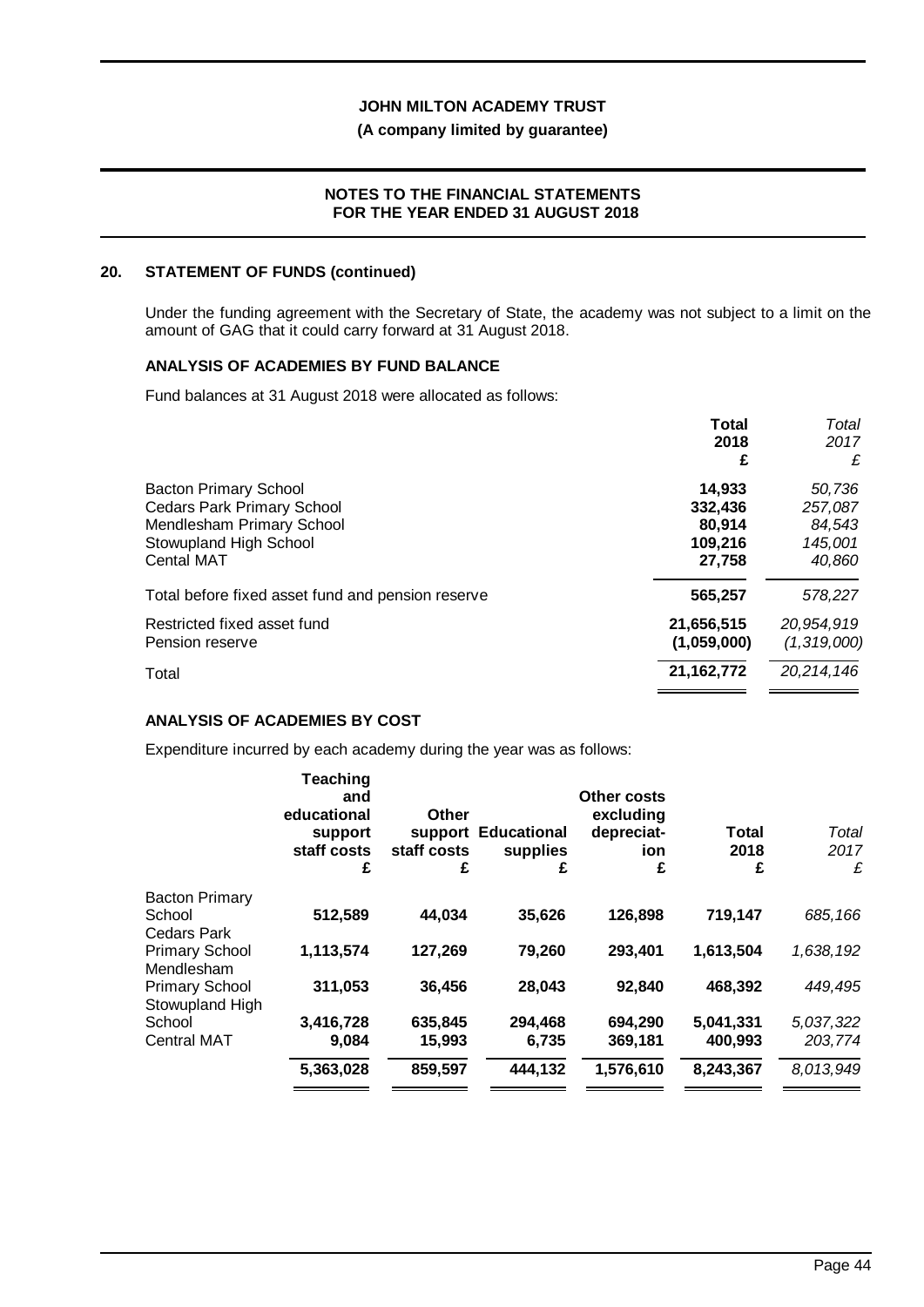## **(A company limited by guarantee)**

## **NOTES TO THE FINANCIAL STATEMENTS FOR THE YEAR ENDED 31 AUGUST 2018**

## **20. STATEMENT OF FUNDS (continued)**

## **STATEMENT OF FUNDS - PRIOR YEAR**

|                                                                                                                                 | Balance at<br>27 July 2016<br>£ | <i>Income</i><br>£                                                       | Expenditure<br>£                                                                | <b>Transfers</b><br>in/out<br>£ | Gains/<br>(Losses) | <b>Balance</b> at<br>31 August<br>2017<br>£                            |
|---------------------------------------------------------------------------------------------------------------------------------|---------------------------------|--------------------------------------------------------------------------|---------------------------------------------------------------------------------|---------------------------------|--------------------|------------------------------------------------------------------------|
| <b>General Funds</b>                                                                                                            |                                 | 527,632                                                                  | (243,990)                                                                       |                                 |                    | 283,642                                                                |
| <b>Restricted funds</b>                                                                                                         |                                 |                                                                          |                                                                                 |                                 |                    |                                                                        |
| <b>General Annual Grant</b><br>(GAG)<br>Start-up grants<br>Pupil premium<br>Other DFE/ESFA revenue<br>grants<br>Pension reserve |                                 | 7,268,625<br>108,991<br>405,522<br>252,750<br>(1, 343, 000)<br>6,692,888 | (7,000,392)<br>(91,346)<br>(360, 594)<br>(146, 460)<br>(182,000)<br>(7,780,792) | (142, 511)<br>(142, 511)        | 206,000<br>206,000 | 125,722<br>17,645<br>44,928<br>106,290<br>(1, 319, 000)<br>(1,024,415) |
| <b>Restricted fixed asset funds</b>                                                                                             |                                 |                                                                          |                                                                                 |                                 |                    |                                                                        |
| <b>Restricted Fixed Asset</b><br>Funds                                                                                          |                                 | 21,165,803                                                               | (353, 395)                                                                      | 142,511                         |                    | 20,954,919                                                             |

## **21. ANALYSIS OF NET ASSETS BETWEEN FUNDS**

|                                        |                   | <b>Restricted</b> |                          |              |
|----------------------------------------|-------------------|-------------------|--------------------------|--------------|
|                                        | <b>Restricted</b> |                   | fixed asset Unrestricted | Total        |
|                                        | funds             | funds             | funds                    | funds        |
|                                        | 2018              | 2018              | 2018                     | 2018         |
|                                        | £                 | £                 | £                        | £            |
| Intangible fixed assets                |                   | 1,066             |                          | 1,066        |
| Tangible fixed assets                  |                   | 20,822,925        |                          | 20,822,925   |
| Current assets                         | 784,927           | 832,524           | 444,840                  | 2,062,291    |
| Creditors due within one year          | (641, 188)        |                   | (21, 433)                | (662, 621)   |
| Creditors due in more than one year    | (1,889)           |                   |                          | (1,889)      |
| Provisions for liabilities and charges | (1,059,000)       |                   |                          | (1,059,000)  |
|                                        | (917, 150)        | 21,656,515        | 423,407                  | 21, 162, 772 |
|                                        |                   |                   |                          |              |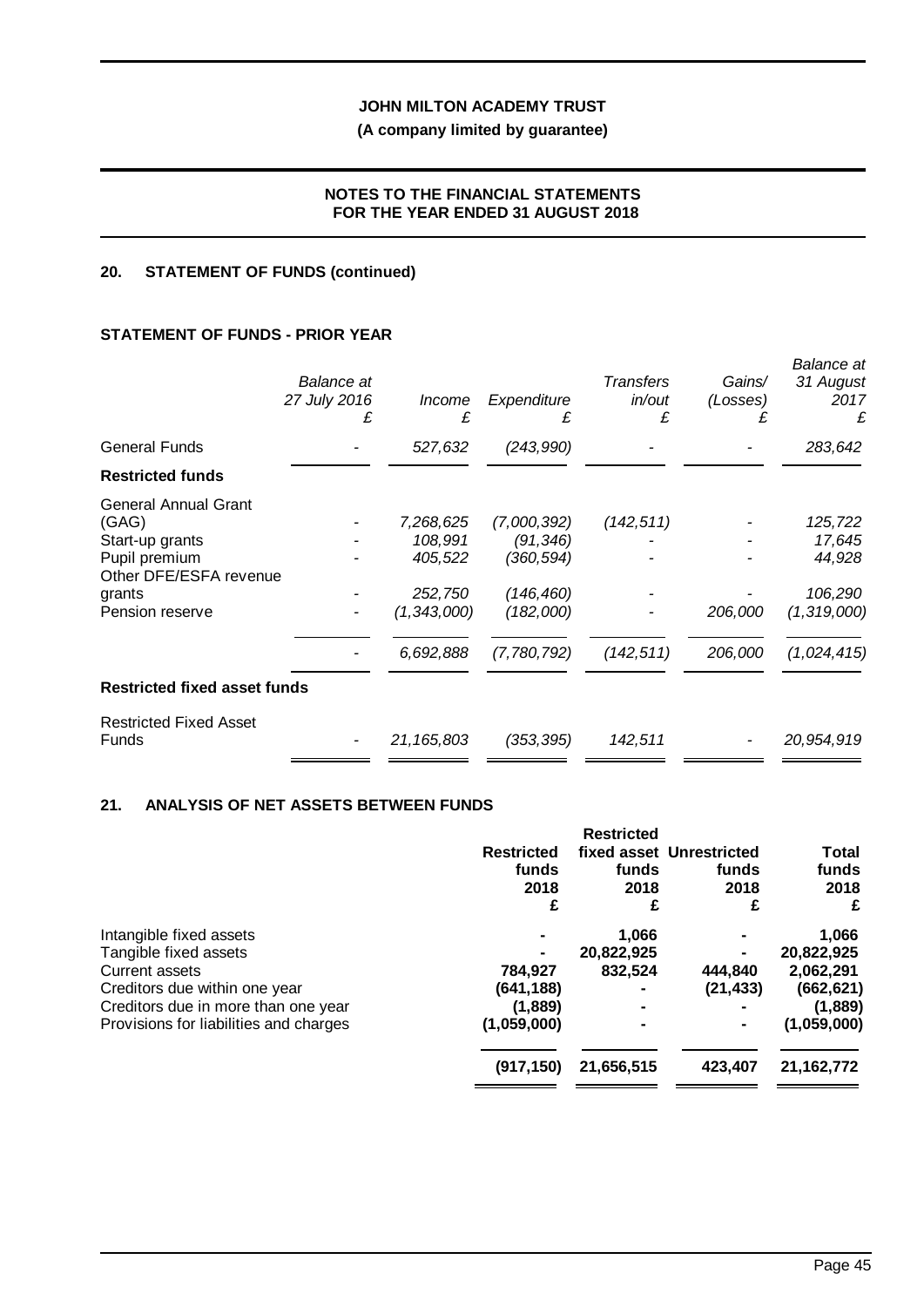## **(A company limited by guarantee)**

#### **NOTES TO THE FINANCIAL STATEMENTS FOR THE YEAR ENDED 31 AUGUST 2018**

#### **21. ANALYSIS OF NET ASSETS BETWEEN FUNDS (continued)**

## **ANALYSIS OF NET ASSETS BETWEEN FUNDS - PRIOR YEAR**

|                                        | Restricted  | Restricted           | Unrestricted | Total         |
|----------------------------------------|-------------|----------------------|--------------|---------------|
|                                        | funds       | fixed asset<br>funds | funds        | funds         |
|                                        | 2017        | 2017                 | 2017         | 2017          |
|                                        | £           | £                    | £            | £             |
| Intangible fixed assets                |             | 11,666               |              | 11,666        |
| Tangible fixed assets                  |             | 20,890,724           |              | 20,890,724    |
| Current assets                         | 506,471     | 96,872               | 588,658      | 1,192,001     |
| Creditors due within one year          | (206, 757)  | (44,343)             | (305,016)    | (556, 116)    |
| Creditors due in more than one year    | (5,129)     |                      |              | (5, 129)      |
| Provisions for liabilities and charges | (1,319,000) |                      |              | (1, 319, 000) |
|                                        | (1,024,415) | 20,954,919           | 283.642      | 20,214,146    |
|                                        |             |                      |              |               |

#### **22. RECONCILIATION OF NET MOVEMENT IN FUNDS TO NET CASH FLOW FROM OPERATING ACTIVITIES**

|                                                                    | 2018<br>£  | 2017<br>£      |
|--------------------------------------------------------------------|------------|----------------|
| Net income for the year (as per Statement of Financial Activities) | 528,626    | 20,008,146     |
| <b>Adjustment for:</b>                                             |            |                |
| Depreciation charges                                               | 388,716    | 353,395        |
| Amortisation charges                                               | 11,800     | 10,833         |
| Increase in stocks                                                 | (473)      | (3, 102)       |
| Increase in debtors                                                | (245, 792) | (225, 876)     |
| Increase in creditors                                              | 103,265    | 561,245        |
| Capital grants from DfE and other capital income                   | (817, 599) | (92, 839)      |
| Defined benefit pension scheme obligation inherited                |            | 1,343,000      |
| Defined benefit pension scheme cost less contributions payable     | 125,000    | 153,000        |
| Defined benefit pension scheme finance cost                        | 35,000     | 29,000         |
| Assets and liabilities from local authority on conversion          |            | (20, 999, 626) |
| Net cash provided by operating activities                          | 128,543    | 1, 137, 176    |
|                                                                    |            |                |

## **23. ANALYSIS OF CASH AND CASH EQUIVALENTS**

|              | 2018<br>£ | 2017<br>£ |
|--------------|-----------|-----------|
| Cash in hand | 1,587,048 | 963,023   |
| Total        | 1,587,048 | 963,023   |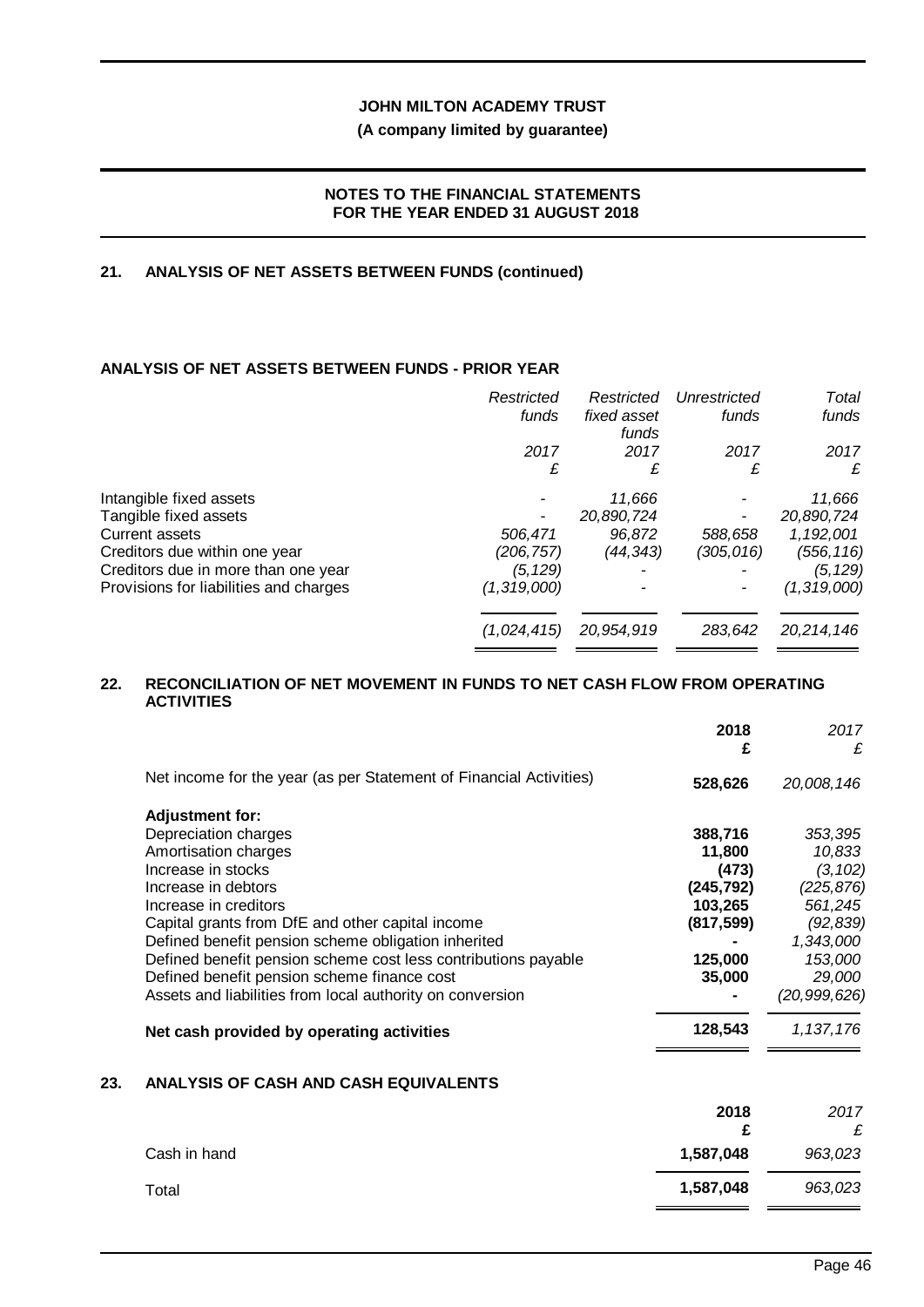#### **(A company limited by guarantee)**

#### **NOTES TO THE FINANCIAL STATEMENTS FOR THE YEAR ENDED 31 AUGUST 2018**

#### **24. CAPITAL COMMITMENTS**

| At 31 August 2018 the academy had capital commitments as follows: |         |      |
|-------------------------------------------------------------------|---------|------|
|                                                                   | 2018    | 2017 |
|                                                                   |         |      |
| Contracted for but not provided in these financial statements     | 372.250 | -    |

#### **25. PENSION COMMITMENTS**

The academy's employees belong to two principal pension schemes: the Teacher's Pension Scheme for England and Wales (TPS) for academic and related staff; and the Local Government Pension Scheme (LGPS) for non-teaching staff, which is managed by Suffolk County Council. Both are Multi-employer defined benefit pension schemes.

The latest actuarial valuation of the TPS related to the period ended 31 March 2012 and of the LGPS 31 March 2016.

There were no outstanding or prepaid contributions at either the beginning or the end of the financial year.

#### **Teachers' Pension Scheme**

#### **Introduction**

The Teachers' Pension Scheme (TPS) is a statutory, contributory, defined benefit scheme, governed by the Teachers' Pensions Regulations (2010) and, from 1 April 2014, by the Teachers' Pension Scheme Regulations 2014. Membership is automatic for full-time teachers in academies and, from 1 January 2007, automatic for teachers in part-time employment following appointment or a change of contract, although they are able to opt out.

The TPS is an unfunded scheme and members contribute on a 'pay as you go' basis – these contributions along with those made by employers are credited to the Exchequer. Retirement and other pension benefits are paid by public funds provided by Parliament.

### **Valuation of the Teachers' Pension Scheme**

The Government Actuary, using normal actuarial principles, conducts a formal actuarial review of the TPS in accordance with the Public Service Pensions (Valuations and Employer Cost Cap) Directions 2014 published by HM Treasury. The aim of the review is to specify the level of future contributions. Actuarial scheme valuations are dependent on assumptions about the value of future costs, design of benefits and many other factors. The latest actuarial valuation of the TPS was carried out as at 31 March 2012 and in accordance with the Public Service Pensions (Valuations and Employer Cost Cap) Directions 2014. The valuation report was published by the Department for Education on 9 June 2014. The key elements of the valuation and subsequent consultation are:

- employer contribution rates set at 16.48% of pensionable pay, including a 0.08% employer administration charge.
- total scheme liabilities (pensions currently in payment and the estimated cost of future benefits) for service to the effective date of £191,500 million, and notional assets (estimated future contributions together with the notional investments held at the valuation date) of £176,600 million giving a notional past service deficit of £14,900 million
- an employer cost cap of 10.9% of pensionable pay will be applied to future valuations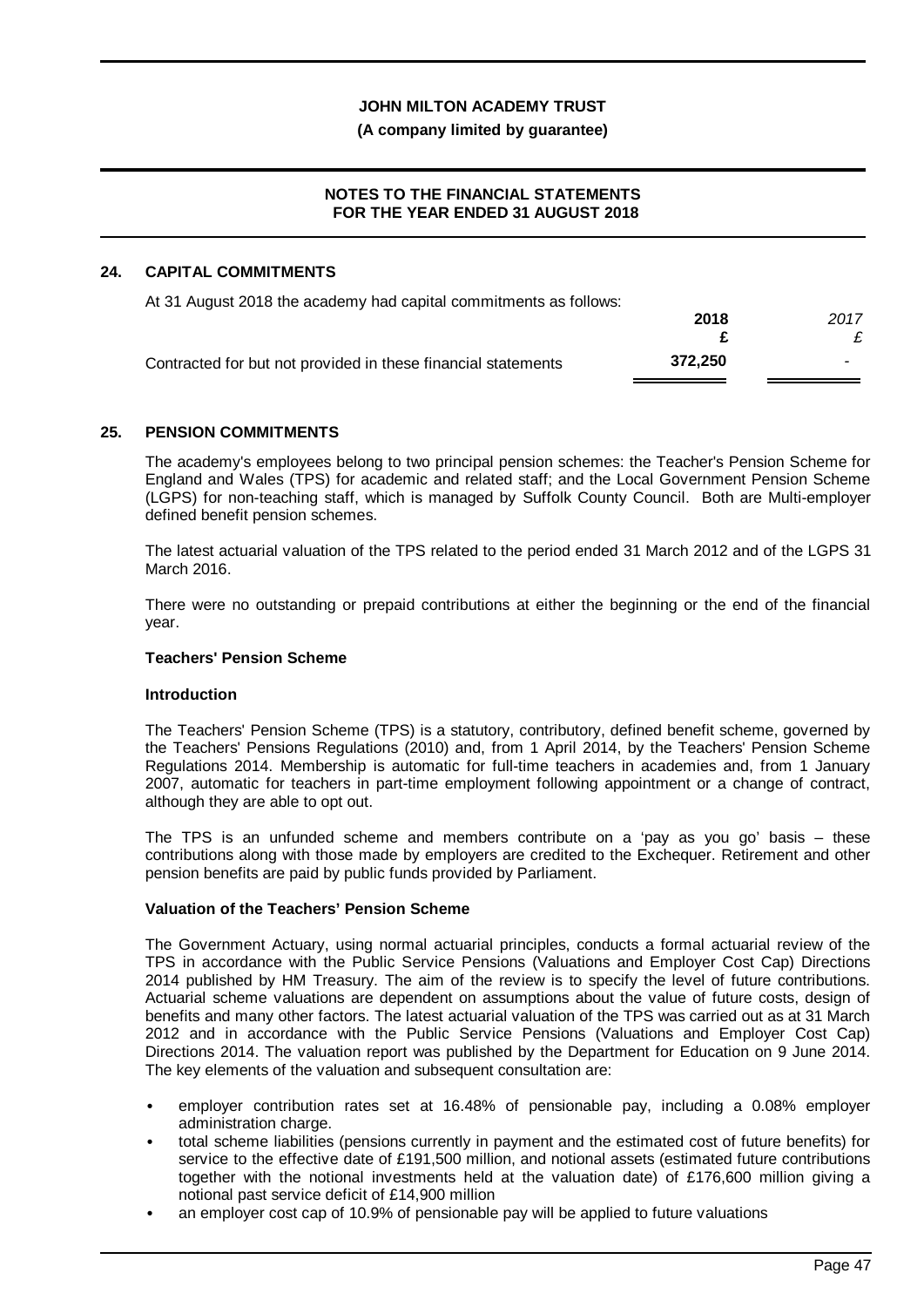#### **(A company limited by guarantee)**

#### **NOTES TO THE FINANCIAL STATEMENTS FOR THE YEAR ENDED 31 AUGUST 2018**

#### **25. PENSION COMMITMENTS (continued)**

the assumed real rate of return is 3.0% in excess of prices and 2% in excess of earnings. The rate of real earnings growth is assumed to be 2.75%. The assumed nominal rate of return is 5.06%.

The TPS valuation for 2012 determined an employer rate of 16.4%, which was payable from September 2015. The next valuation of the TPS is currently underway based on April 2016 data, whereupon the employer contribution rate is expected to be reassessed and will be payable from 1 April 2019.

The employer's pension costs paid to TPS in the period amounted to £554,000 *(2017 - £553,000).*

A copy of the valuation report and supporting documentation is on the Teachers' Pensions website (www.teacherspensions.co.uk/news/employers/2014/06/publication-of-the-valuation-report.aspx).

Under the definitions set out in FRS 102, the TPS is an unfunded multi-employer pension scheme. The trust has accounted for its contributions to the scheme as if it were a defined contribution scheme. The trust has set out above the information available on the scheme.

#### **Local Government Pension Scheme**

The LGPS is a funded defined benefit scheme, with assets held in separate trustee-administered funds. The total contribution made for the year ended 31 August 2018 was £426,000 *(2017 - £426,000)*, of which employer's contributions totalled £353,000 *(2017 - £341,000)* and employees' contributions totalled £73,000 *(2017 - £85,000)*. The agreed contribution rates for future years are 28% for employers and tiered % for employees.

Parliament has agreed, at the request of the Secretary of State for Education, to a guarantee that, in the event of academy closure, outstanding Local Government Pension Scheme liabilities would be met by the Department for Education. The guarantee came into force on 18 July 2013. Principal actuarial assumptions:

|                                                      | 2018      | 2017   |
|------------------------------------------------------|-----------|--------|
| Discount rate for scheme liabilities                 | $2.80 \%$ | 2.50%  |
| Rate of increase in salaries                         | 2.60%     | 2.70 % |
| Rate of increase for pensions in payment / inflation | $2.30 \%$ | 2.40%  |

The current mortality assumptions include sufficient allowance for future improvements in mortality rates. The assumed life expectations on retirement age 65 are:

|                             | 2018         | 2017         |
|-----------------------------|--------------|--------------|
| Retiring today<br>Males     | 21.9         | 21.9         |
| Females                     | 24.4         | 24.4         |
| Retiring in 20 years        |              |              |
| Males                       | 23.9         | 23.9         |
| Females                     | 26.4         | 26.4         |
|                             | At 31 August | At 31 August |
| <b>Sensitivity analysis</b> | 2018         | 2017         |
|                             | £            | £            |
| Discount rate +0.1%         | (94,000)     | (82,000)     |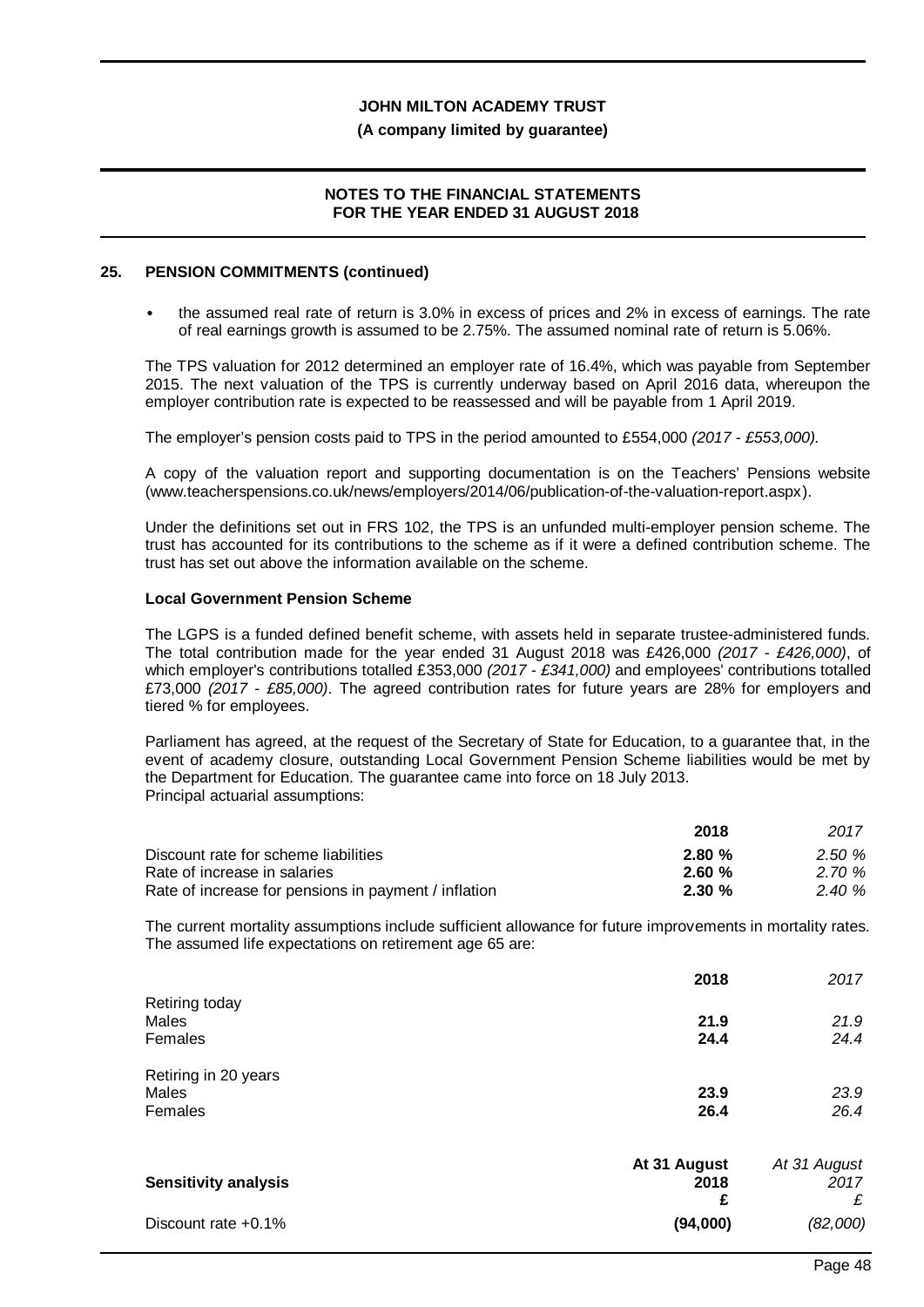### **(A company limited by guarantee)**

#### **NOTES TO THE FINANCIAL STATEMENTS FOR THE YEAR ENDED 31 AUGUST 2018**

## **25. PENSION COMMITMENTS (continued)**

| Discount rate -0.1%                    | 94.000    | 82.000         |
|----------------------------------------|-----------|----------------|
| Mortality assumption - 1 year increase | 75.000    | 62.000         |
| Mortality assumption - 1 year decrease | (75.000)  | (62,000)       |
| CPI rate $+0.1\%$                      | 130.000   | <i>120.000</i> |
| CPI rate $-0.1\%$                      | (130,000) | (120,000)      |

The academy's share of the assets in the scheme was:

|                                                                         | Fair value at<br>31 August<br>2018<br>£   | Fair value at<br>31 August<br>2017<br>£   |
|-------------------------------------------------------------------------|-------------------------------------------|-------------------------------------------|
| Equities<br>Corporate bonds<br>Property<br>Cash and other liquid assets | 1,358,000<br>591,000<br>219,000<br>22,000 | 1,136,000<br>351,000<br>167,000<br>17,000 |
| Total market value of assets                                            | 2,190,000                                 | 1,671,000                                 |

The actual return on scheme assets was £116,000 *(2017 - £139,000).*

The amounts recognised in the Statement of financial activities incorporating income and expenditure account are as follows:

|                                                          | 2018                            | 2017                            |
|----------------------------------------------------------|---------------------------------|---------------------------------|
| Current service cost<br>Interest income<br>Interest cost | (478,000)<br>47.000<br>(82,000) | (494,000)<br>27,000<br>(56,000) |
| Total                                                    | (513,000)                       | (523,000)                       |

Movements in the present value of the defined benefit obligation were as follows:

|                                                                                                                                             | 2018                                                  | 2017<br>£                                            |
|---------------------------------------------------------------------------------------------------------------------------------------------|-------------------------------------------------------|------------------------------------------------------|
| Opening defined benefit obligation<br>Upon conversion<br>Current service cost<br>Interest cost<br>Employee contributions<br>Actuarial gains | 2,990,000<br>478,000<br>82,000<br>73,000<br>(374,000) | 2,433,000<br>494,000<br>56,000<br>85,000<br>(78,000) |
| Closing defined benefit obligation                                                                                                          | 3,249,000                                             | 2,990,000                                            |